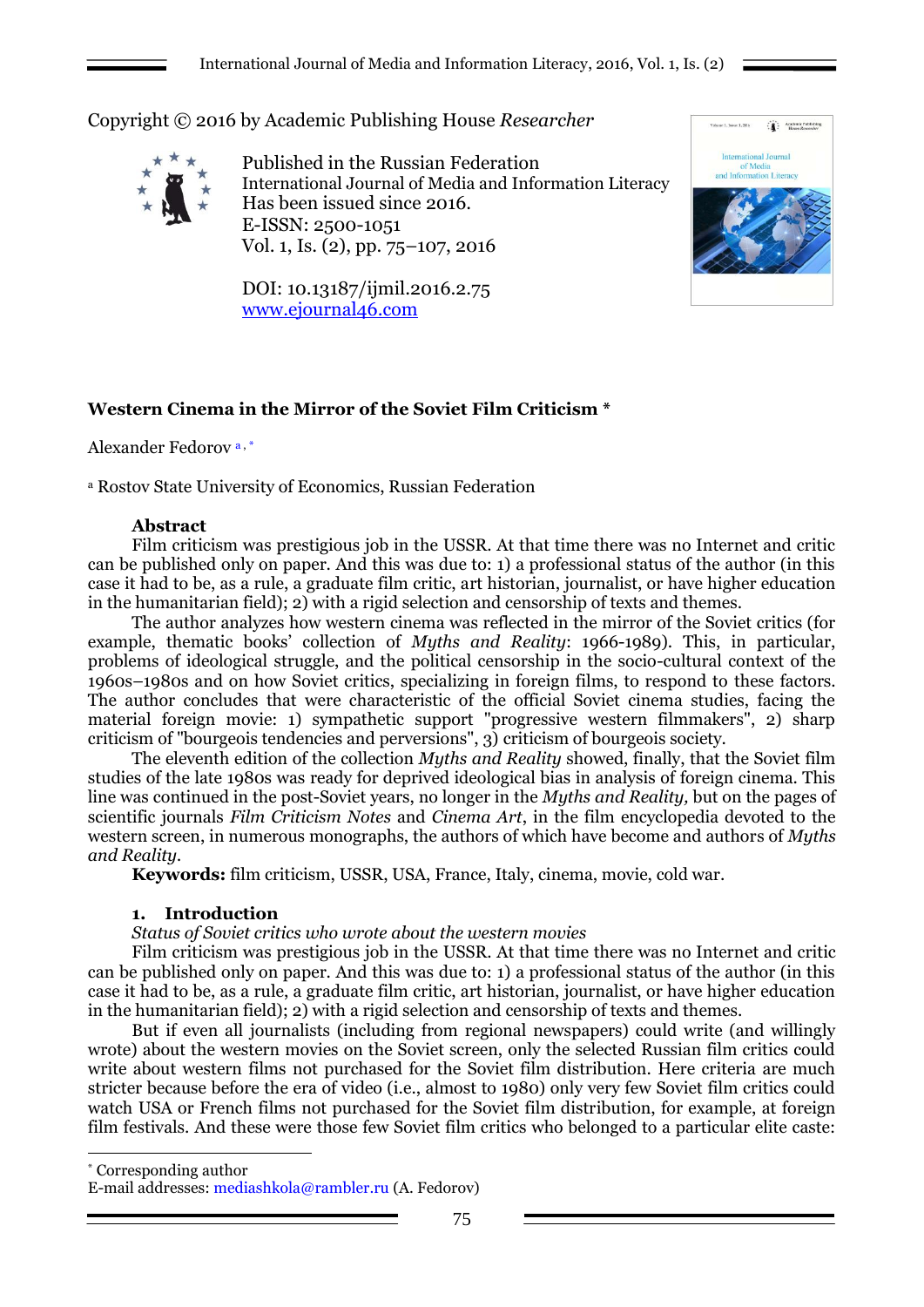government film officials, as a rule, members of the Communist Party, "morally and ideologically stable persons."

From this point of view is very significant architectural structure of Soviet film critics, for nearly a quarter of a century (1966 to 1989) to publish their articles in the special subject books' collection about western movie called *Myths and Realities* (11 issues: 1966; 1971; 1972; 1974; 1976; 1978; 1981; 1983; 1985; 1988; 1989).

### **2. Materials and methods**

The main materials were: the books, articles of Russian film critics about Western cinema. The methods of theoretical research: classification, comparison, analogy, induction and deduction, abstraction and concretization, theoretical analysis and synthesis; methods of empirical research: collecting information related to the research subjects.

The effectiveness of such methods has been proven as the Western (R. Taylor, D. Youngblood, A. Lawton et al.), and Russian (N. Zorkaya, A. Kolesnikova, M. Turovskaya) researchers. I used also the method of hermeneutic analysis of the cultural context of media texts (Eco, 1976; Silverblatt, 2001).

### **3. Discussion**

*'Myths and Reality': Issue 1 (1966, put in a set in October 1965)*

The first issue of *Myths and Reality* collection has been put in a set in October 1965 (already in power times of L. Brezhnev). The appearance of this collection seems to have been the result of not only the regular sharpening confrontation between the USSR and the West (the Cuban missile crisis, the Vietnam War), and the current regulations of the Communist Party Central Committee "On measures to improve the management of the development of artistic cinema" (July 1962) and "Immediate Tasks of party's ideological work" (June 1963). It was clearly stated that "the party will continue to wage an uncompromising struggle against any ideological vacillation, preaching peaceful coexistence of ideologies, anti-formalist trickery, dullness and craftsmanship in art, for the Party and the People's Soviet art - the art of socialist realism" (Immediate..., 1963).

**Table 1.** Main political events in the world (1961-1965 years), important for the development of relations between the USSR and the West, including cinema

| 1961 | USSR sent a note of protest related to the anti-Castro landing in Cuba: April, 8.   |  |  |  |
|------|-------------------------------------------------------------------------------------|--|--|--|
|      | USSR successfully launched the world's first spacecraft with a man on board: April, |  |  |  |
|      | 12.                                                                                 |  |  |  |
|      | The construction of the Berlin Wall, August, 13.                                    |  |  |  |
|      | XXII Congress of the Soviet Communist Party: October, 17-31.                        |  |  |  |
| 1962 | Resolution of the Communist Party Central Committee "On measures to improve         |  |  |  |
|      | the management of the development of artistic cinema": July, 19.                    |  |  |  |
|      | Cuban Missile Crisis ended with evacuation of Soviet missiles from Cuba in          |  |  |  |
|      | exchange for a US promise to abandon its occupation: Oct.-Nov.                      |  |  |  |
| 1963 | Treaty between the USSR and the USA on the establishment of a "hot" telephone       |  |  |  |
|      | line between Moscow and Washington: June, 20.                                       |  |  |  |
|      | Resolution of the Plenum of the Communist Party Central Committee "Immediate"       |  |  |  |
|      | Tasks in Party's ideological work": June.                                           |  |  |  |
|      | USSR temporarily (1963-1968) weakened jamming broadcasts Voice of America,          |  |  |  |
|      | BBC and Deutsche Welle in Russia.                                                   |  |  |  |
|      | The murder of US President John F. Kennedy in Dallas: November, 24.                 |  |  |  |
| 1964 | US entry into the war in Vietnam: August, 2.                                        |  |  |  |
|      | N. Khrushchev lost of power at the plenum of the Communist Party Central            |  |  |  |
|      | Committee. L. Brezhnev elected (on the same plenum) the first secretary of the      |  |  |  |
|      | Soviet Communist Party: October, 14.                                                |  |  |  |
| 1965 | Soviet Union in the framework of a confrontation with the United States put North   |  |  |  |
|      | Vietnam Missiles: April, 5.                                                         |  |  |  |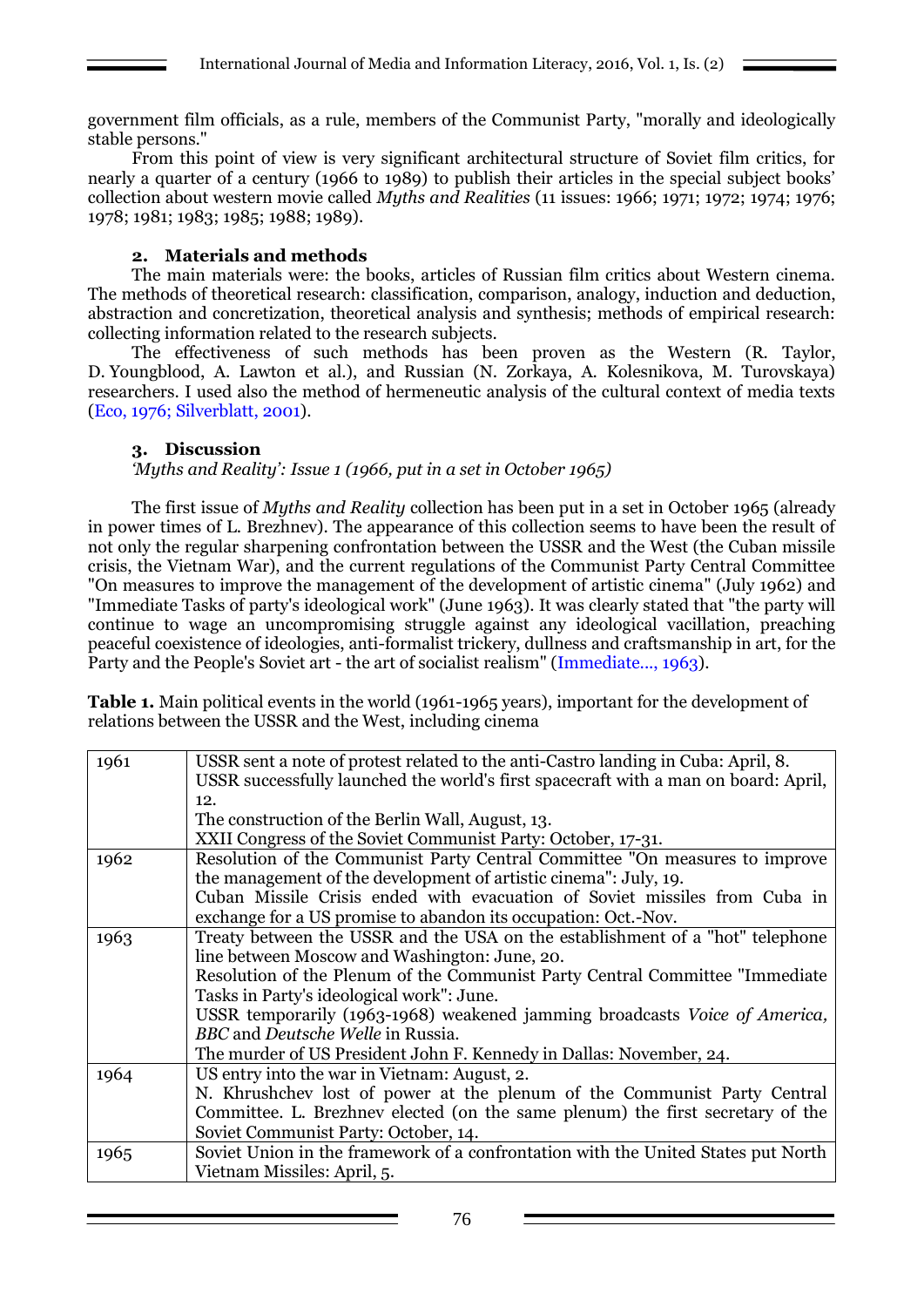The first issue of *Myths and Reality* was a response to the appeals of the Communist Party for "uncompromising fight against any ideological vacillation, preaching peaceful coexistence of ideologies" and "corrupting influence of the bourgeois cinema". The article by the then first deputy chairman of USSR State Committee for Cinematography V. Baskakov had the eloquent title "Battle of ideas". The text of this article gives many quotations from the works of Western film critics and directors, but without reference to the source. And further (already without any quotes) he quite radically stated that "bourgeois theorists put equal signs between cowardice and heroism, between truth and falsehood, between revolutionary activity and philistinism, between nobility and baseness. No one can prove the absoluteness of moral criteria: everything is relative, everything is conditional, all unstable and shaky, they claim, denying, in essence, humanism art. Many films are made in accordance with the views of these theorists. ... We can see an interesting cinematic solutions, achieve virtuosity in the shooting, the depth and subtlety of acting performance. But the search itself, the purpose of it, the true content of the film is very far from the serious social and purely human problems that exist in everyday life, in reality. ... It's a shame that the great potential of artists aimed primarily at autopsy and investigation of the strange particulars of human anomalies and psychological abysses, not social and moral conflicts of the society in which the characters live. ... That's the idea of running these movies: "Every evil brings a new evil, and in vain to deal with it." "Human nature is flawed, is low-lying and is incurable." "Progress and civilization bring people only suffering. Any public act of senseless" (Baskakov, 1966: 17-18).

Accused Western cinema on the "theoretical level", V. Baskakov have tried to confirm the analysis of his reflections on examples of movies such masters as M. Antonioni, I. Bergman, J.-L. Godard, C. Chabrol, A. Varda. And here he has not stinted on the critical charge: "Antonioni fails to understand phenomena and social contradictions of life, which he is likely to see. Fragmentation of vital relationships, rigorous analysis and gravitas in the depiction of small, minor, and maintenance of an important, significant: that is, perhaps, more characteristic for the entire work of this talented director" (Baskakov, 1966: 21). "Carefully, with cruel naturalistic pressure Bergman depicts sex scenes, and seeking to link with the overall mood of the film: everything is bad in this life, all the ugly, and above all the ugly and disgusting man himself, his nature. Bergman uses the whole arsenal of graphic tools of cinema, which he owns, for purposes not great. To illustrate the idea of leading the modern decadence of baseness, vulgarity and insignificance of human nature, this is hardly needed such a thin and highly professional agents"(Baskakov, 1966: 25).

Reserved praised *Umbrellas of Cherbourg* by Jacques Demy, *Married Life* by André Cayatte, *Tom Jones* by Tony Richardson, *Room at the Top* by Jack Clayton, films of Stanley Kramer (Baskakov, 1966: 9-11, 29), Baskakov found the Western countries, where it was possible to detect not only the bourgeois but also a progressive movie: "The progressive Italian art still lives and develops, although some of the artists who put movies about Italian people living in the surroundings of the boycott of progressive art in an atmosphere of hype about "economic miracle" has moved to the rails of bourgeois cinematography (with its pseudo-historical movies, dramas and contemporary sex films). The most fundamental artists associated with the life and struggle of the people, continue to strengthen the tradition of realistic cinema. Best picture "old men": Zavatinni and De Sica, Visconti and De Santis, Castellani and Rossellini, Germi and Comencini; young directors: Rosi and Loy are vivid evidence. ... And if the pictures of decadent directors raised by bourgeois criticism on a pedestal as the prophets and new roads in art, permeates the thought of the futility of any action, any manifestation of activity, the futility of the struggle for the happiness of man, the beating pulse of life in the films of progressive directors and in some cases, the pulse of the struggle for a better future of man and society" (Baskakov, 1966: 5-6).

This reliance on the "progressive cinema in Italy" let V. Baskakov do quite standard for the Soviet press of that time concluded that "the development of world cinema still more clearly confirms the decisive role for the prospects for its art of socialist as well as art of the artists of the capitalist countries, who cast their lot with the most advanced ideas of the century, involved in the struggle for social transformation of the world, believe in the person who let another do not always consistently and consciously, but claim the ideals of peace and humanity and denounce the morality of a society based on oppression and suppression of human" (Baskakov, 1966: 31).

Being on the Soviet cinema's top leadership, V. Baskakov, undeniably brilliant oriented in the ideological conjuncture of time. His article can probably be regarded as a reference for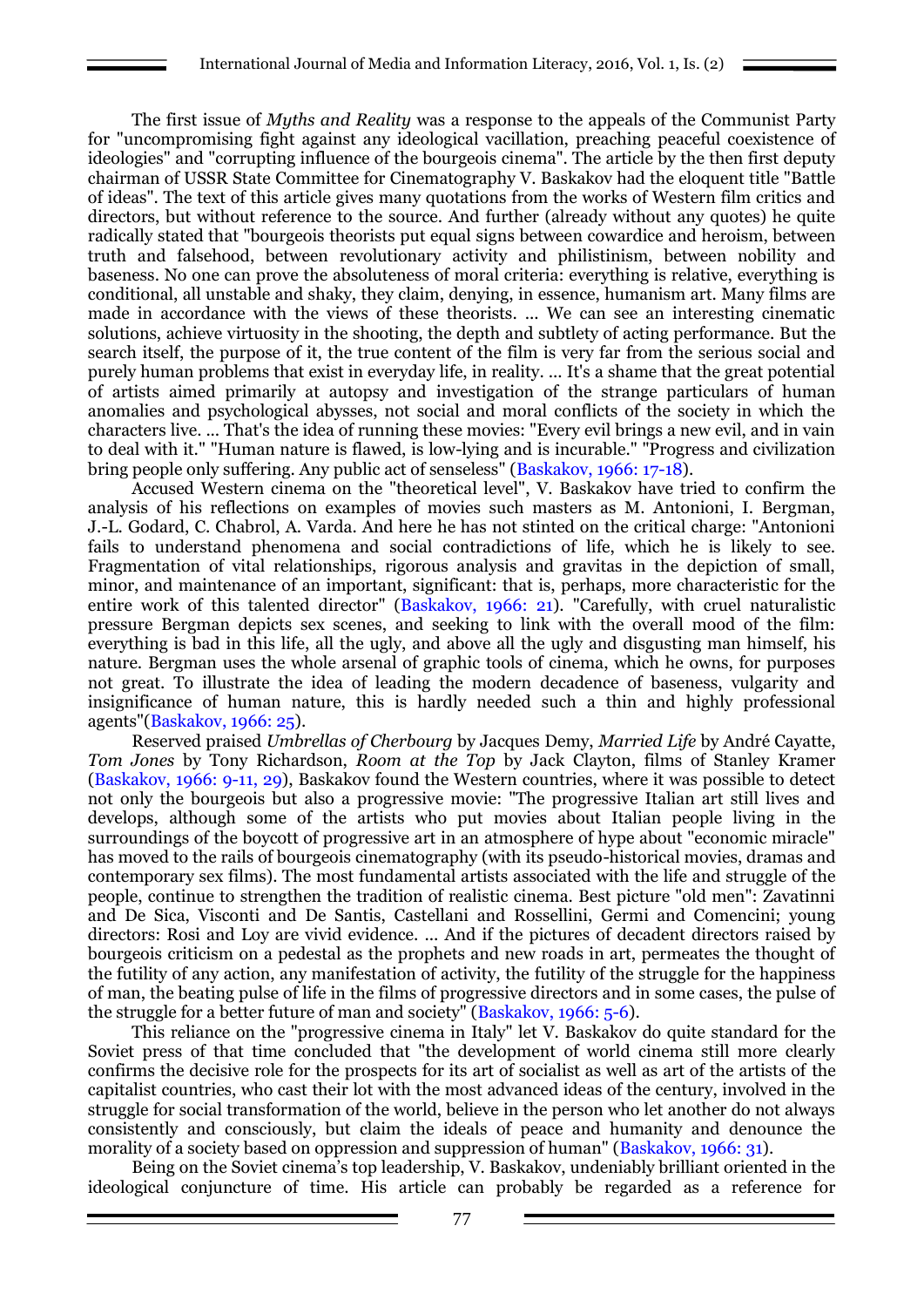understanding the official Soviet cinema studies, facing the material foreign cinema: 1) sharp criticism of "bourgeois tendencies and perversions", 2) sympathetic support "progressive western filmmakers," that is, those in whose work can be it was observed that the criticism of bourgeois society, which does not contain at the same time anti-Soviet, naturalism, sex and "formalist trickery."

In a similar vein, an article written of the Secretary of the Board of the Soviet Union of Cinematographers A. Karaganov, who condemning western movies with scenes of violence and sex (Karaganov, 1966: 32-33), criticizing the complexity of shapes and pessimism *Last year at Marienbad by Alain Robbe-Grillet and Alain Resnais (Karaganov, 1966: 46-47), supporting Italian* Neorealism (Karaganov, 1966: 49) and Stanley Kramer movies *On the Beach* and *Judgment at Nuremberg* (Karaganov, 1966: 70-72).

Here are concrete examples of the ideological position of A. Karaganov: "In contrast to the neo-realists Antonioni withdraws person from the historical flow of the real social environment. Movies of Antonioni (*Scream, Adventure, Night, Eclipse)* made expertly, this is the product of a strong and soulful talent. But their life is narrowed to study the content of the soul from the disunion of human society. Fellini ... is more social in *Dolce Vita* and *Nights of Cabiria*" (Karaganov, 1966: 50, 60).

A similar opinion is held the other author of the first issue of *Myths and Reality* philosopher E. Weizman (1918-1977). Accusing bourgeois cinema in repelling harmful ideas of existentialism, Freudianism and surrealism, he argued that "the myth of the miserable human nature obscured reality" (Weitzman, 1966: 88).

A recognized expert in the field of French cinema A. Braginsky very strongly presented to Soviet readers the results of the French "new wave" cinema, exposing a particularly severe criticism movies of J.-L. Godard and C. Chabrol. So, in the paragraph dedicated to *Cousins,* stated that "ambiguity, inaccuracy of the author's position, manifested in this Chabrol's film" is general characteristic of the directors of "new wave" (Braginsky, 1966: 129) and "sadism and cruelty which allegedly wants to condemn Chabrol, the truth of life, which he allegedly looking through subjects of his movies, it turns against Chabrol. ... Chabrol's "true" private observation becomes a lie due to lack of a clear attitude towards life. The pseudo-philosophers and anarchic attitude replaced the credibility of the individual parts and the initial position"(Braginsky, 1966: 130).

Since thousands of Soviet readers of the book *Myths and Reality*, as a rule, had no chance to see the movies of "new wave", many of them were probably quite easy to convince that "characters of Godard's film are only obedient puppets in the hands of its creator. They are infected with the same nihilism and anarchism, as their creator, and "new wave" is in a severe ideological crisis network" (Braginsky, 1966: 131, 133)

R. Sobolev wrote about the fashionable in the West cinéma vérité movement more critical. Based on the analysis of the films "fascist and cynic Gualtiero Jacopetti", he argued that it was cinéma vérité is a mask for liars, as a sort of sabotage against realism under the guise of realism"(Sobolev, 1966: 143).

Against the backdrop of all these revelations and accusations of bourgeois cinema article of V. Nedelin entirely dedicated to the analysis of "complex and contradictory" Fellini *8 ½* looked serious and contrast (Nedelin, 1966: 205-226).

In the era of socialism, there are not only approved the scheme of ideological approaches to Western cinema as a whole, but also to write finals relevant books and articles. The degree of ideological accusations of Western film production can be arbitrarily high, but the ending was sure to contain at least a paragraph optimistic pathos reminds the reader of the "progressive trends in world cinema": "Hopefully, the democratic traditions of the French cinematography will prevail, and we will see films in which the young masters of French cinema truly reflect the lives, hopes, anxieties, dreams of the people" (Braginsky, 1966: 133). "A progressive cinema bourgeois has a vivid example of service to high humanistic ideals, the realistic traditions and needs of our time" (Parsadanov, 1966: 124).

#### *'Myths and Reality': Issue 2 (1971, put in a set in September 1970)*

Between the output of the first and second editions of *Myths and Reality* collection took five long years. During this time many important political events have been in the world (the war in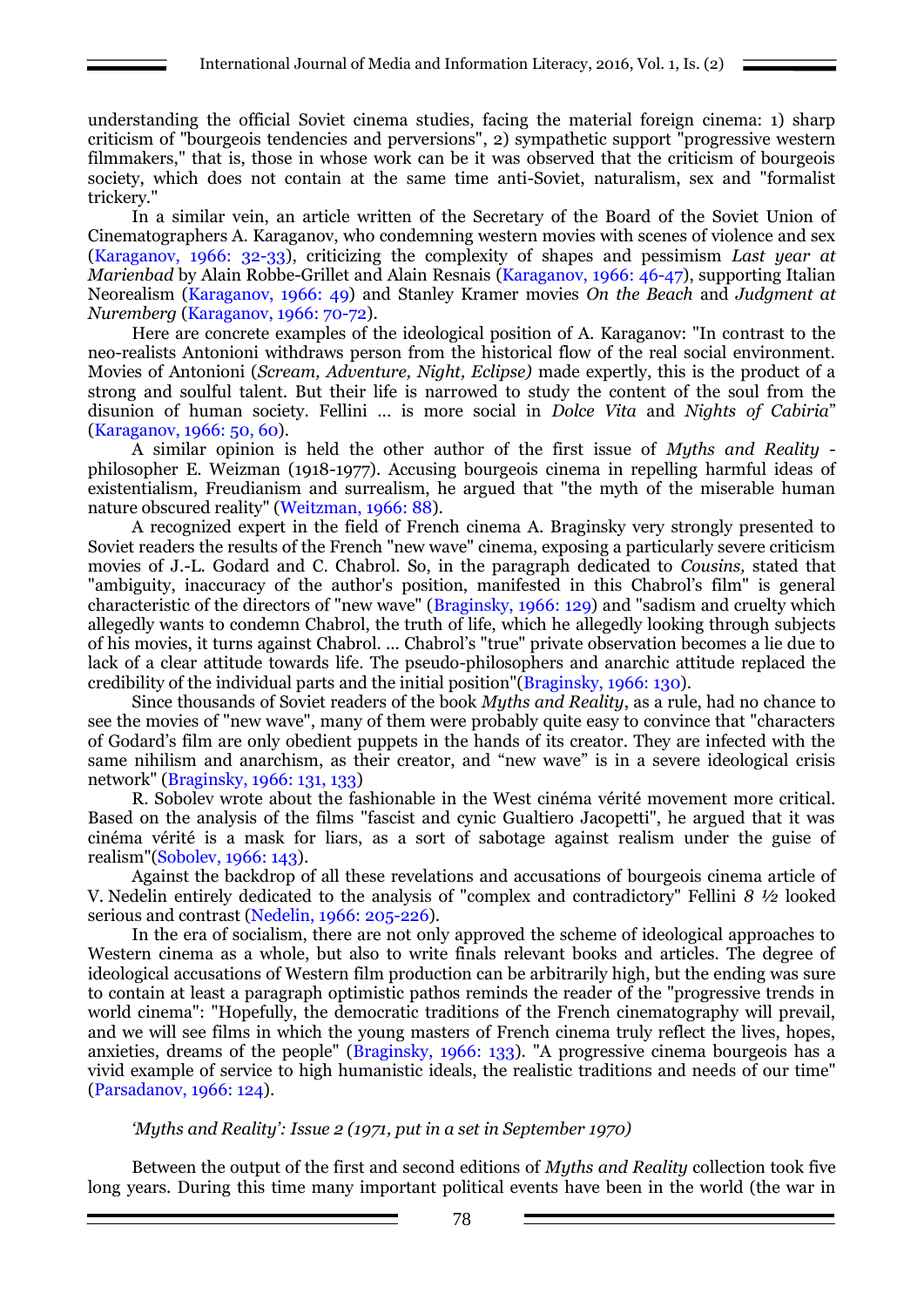Vietnam and the Middle East, May Revolution in France, the suppression of the "Prague Spring", the landing Americans on the moon and so forth.).

**Table 2.** Key political events in the world of 1966-1970, important for the development of relations between the USSR and the West. Events in the USSR, which had relevance to the cinema

| 1966 | France's withdrawal from NATO's military organization: February, 21.                         |  |  |  |
|------|----------------------------------------------------------------------------------------------|--|--|--|
|      | XXIII Congress of the Soviet Communist Party: March, 29 – April, 8.                          |  |  |  |
|      | French President Charles de Gaulle's visit to the USSR: June, 20 - July, 1.                  |  |  |  |
|      | Start of the "cultural revolution" (1966-1976) in China: August, 8.                          |  |  |  |
| 1967 | War in the Middle East, the Soviet Union break diplomatic relations with Israel: July, 5-10. |  |  |  |
|      | Soviet Communist Party Central Committee Resolution "On measures for further                 |  |  |  |
|      | development of the social sciences and enhance their role in the building of communism":     |  |  |  |
|      | August, 14.                                                                                  |  |  |  |
| 1968 | Mass unrest in France (the reason: the dismissal of the director of the Paris                |  |  |  |
|      | Cinematheque): May.                                                                          |  |  |  |
|      | Renewed Soviet jamming broadcasts Voice of America and other Western radio stations in       |  |  |  |
|      | USSR: August, 20.                                                                            |  |  |  |
|      | Begin of the Soviet invasion in Czechoslovakia, August, 21.                                  |  |  |  |
| 1969 | Resolution of the Soviet Communist Party Central Committee "On increasing the                |  |  |  |
|      | responsibility of the heads of the press, radio and television, film, culture and art        |  |  |  |
|      | institutions for the ideological and political level of the published materials and          |  |  |  |
|      | repertoire": January, 7.                                                                     |  |  |  |
|      | The armed conflict between the Soviet Union and China on the Sino-Soviet border: March.      |  |  |  |
|      | The landing of American astronauts on the moon: July, 20.                                    |  |  |  |
|      | Start of the Soviet-American talks on limiting strategic nuclear weapons: November, 17.      |  |  |  |
| 1970 | Solemnly-pathetic celebration of the 100th anniversary of the birth of V. Lenin, April, 22.  |  |  |  |
|      | The signing of the Treaties of the USSR and Germany, Germany and Poland on the               |  |  |  |
|      | recognition of post-war borders in Europe, August.                                           |  |  |  |
|      | Distribution of the Vietnam War on the territory of Cambodia.                                |  |  |  |
|      | Dissident A. Solzhenitsyn was awarding of the Nobel Prize for Literature.                    |  |  |  |

As for the movie, here a significant impact on the development of Soviet critics had a Soviet Communist Party Central Committee Resolution "On measures for further development of the social sciences and enhance their role in the building of communism" (1967, August, 14).

However, I believe that Czechoslovakia's events of 1968-1969 were the most serious impacts on the situation in the cinema and film studies in the Soviet Union. The attempt of democratization of social life, the abolition of censorship taken by the Czechoslovak leadership in 1968, representing a serious danger to the ideological foundations of the Soviet Union and established strict canons of "socialist realism", in particular.

Of course, the introduction of Soviet troops (or rather, the Warsaw Pact troops) on the territory of Czechoslovakia and its subsequent "Brezhnevization" socialism seems to be stabilized in this small country. However, the ideological leadership of the USSR was well aware that "Prague Spring" is a kind of "thaw", passed in this spring, which with great difficulty managed to freeze. That is why the events of the "Prague Spring" brought an end to the flow of thaw in the USSR: the censorship has become even more severe, and the fight against "bourgeois ideology" has become even more intensively.

Resolution of the Soviet Communist Party Central Committee (1969, January, 7) "On increasing the responsibility of the heads of the press, radio and television, film, culture and art institutions for the ideological and political level of the published materials and repertoire" was another step of censorship. If figuratively keep this resolution in one sentence, you get something like this: "Now none of the bourgeois mouse does not slip past the implacable Soviet censorship." A movie where "embellished orders in the modern capitalist world, idealized capitalist way of life preached by the bourgeois idea of class peace" (Resolution..., 1969) have been entirely banned in the Soviet Union. Interestingly enough, this embellishment was not just the direct promotion of the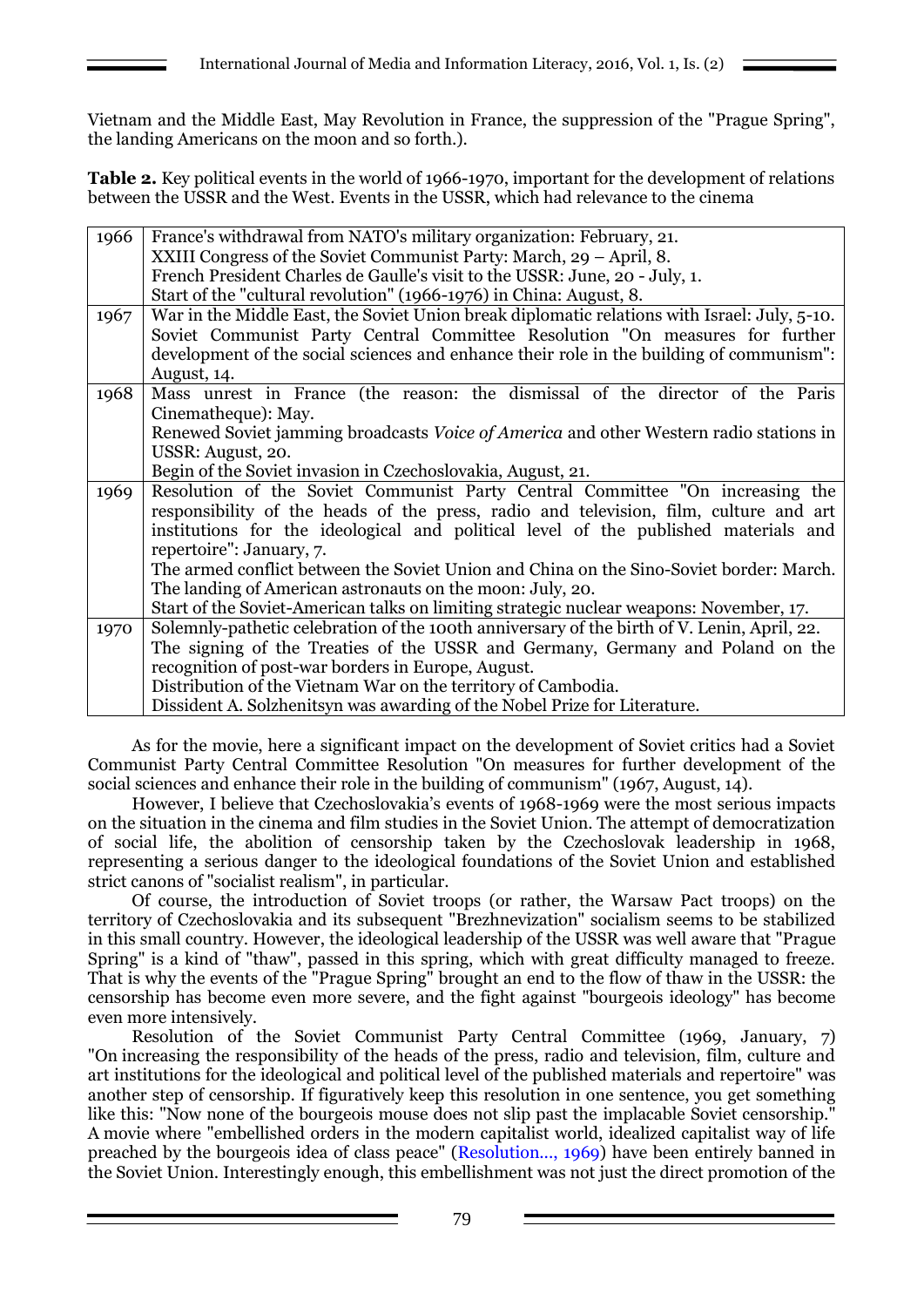"bourgeois lifestyle", but any artistic liberties, including experiments with cinematic form (see more info: Fedorov, 2012), nudity or coarse mot. The Resolution wrote also about the activities of "wrong" Soviet artists who "depart from the class criteria in assessing and highlighting the complex social and political problems, facts and events, and sometimes become carriers of the views that are alien to the ideology of socialist society" (Resolution..., 1969). The Resolution says that it is necessary "more acute, with the class and party positions to oppose all manifestations of bourgeois ideology to actively and efficiently promote communist ideals, the advantages of socialism, the Soviet way of life, deeply analyze and expose the different kind of petty and revisionist currents." (Resolution..., 1969).

So, the ideological leaders of Soviet cinema decided that the second issue of *Myths and reality* must have more harsh criticism of the bourgeois cinema, and the active support of the foreign progressive films must be in opposition.

The article of V. Baskakov in this case can be considered as the answer for the Resolution. He argued that "true art does not compromise with decadence, does not avoid direct and clear judgments about the phenomena of reality, does not go away from the problems of its people living in the mystical world of signs, premonitions and associations. ... And if the picture directorsdecadents raised by bourgeois criticism on the podium as models and examples of "innovation", filled with doubts in favor of any action, any manifestation of activity and preach the futility of the struggle for the happiness of man, the beating pulse of life in the films of progressive directors and in some cases, the pulse of the struggle for a better future of man and society" (Baskakov, 1971: 9-10).

And V. Baskakov gave the examples of "socially clear positions" in the western movies: social drama *Battle of Algiers* by G. Pontecorvo and *Sitting Right* by V. Dzurlini (Baskakov, 1971: 29-31).

However, despite the support of a progressive cinema (i.e, close to the Socialist Realism), the main content of the article was, of course, passages criticizing the bourgeois cinema. First, V. Baskakov sincerely regretted that "the whole picture of European Screen has transformed in recent years. Films, which put the real social problems, it becomes smaller. But there were an abundance of pseudo-realistic movies: they present the appearance of life surroundings, ... but authentic truth is not in these films" (Baskakov, 1971: 6).

Then film critic gave more specific examples, and even the theoretical generalizations. Thus he rightly pointed out that "the on-screen world occurred a phenomenon that can be simplistically called diffusion: the interpenetration of different stylistic techniques, thematic and ideological and philosophical currents. Diffusion phenomenon takes many different shades: modernist techniques of cinema penetrate the style of entertainment, the so-called commercial cinema" (Baskakov, 1971: 17-18).

But then he unleashes his anger on the western masters of the first row, accusing them of compromises for the sake of the needs and interests of the bourgeois public (Baskakov, 1971: 18). The analysis of L. Buñuel, P.-P. Pasolini, F. Fellini, M. Antonioni films was the illustration for this thesis (Baskakov, 1971: 18-28).

V. Baskakov sought to convince readers that "capitalism rots, the whole system is built on lies and oppression, and the artist, with his microscope, the lens of which fall into a stirring ciliates, it seems that mankind is rotting" (Baskakov, 1971: 16).

As always V. Baskakov strongly criticized J.-L. Godard, one of the most politicized Western directors of those years: "In a society that draws Godard, no classes, no social contradictions. There is a mad world, consisting of patients, distraught individuals. ... This is impressive picture of deformities, abnormalities bourgeois world, but Godard as crazy gunner, shooting in all directions, without looking into the essence of phenomena that affect his bullet" (Baskakov, 1971: 12-13).

Of course, many Western authors were accused in "ideological sabotage": "Unique phenomenon of cinema politicization can be observed along with the boom of sex... It is true that many of these films are made from the standpoint of the bourgeois. ... Many of the so-called "political" films contain direct or indirect criticism of socialism from the "right" and sometimes from the "left" (Baskakov, 1971: 8). For official Soviet film criticism the communist foundations is the worst in the Western political cinema (for example, *Confessions* by Costa-Gavras).

G. Kapralov accused M. Antonioni, R. Bresson, M. Bellocchio and S. Samperi in the absence of social analysis: *Blow Up* "Antonioni consistently asocial. But precisely because of its asocial it turns into an image of a certain universal absurdity of human existence in general, reflected a certain mystification of a comprehensive law on which supposedly lives a modern world"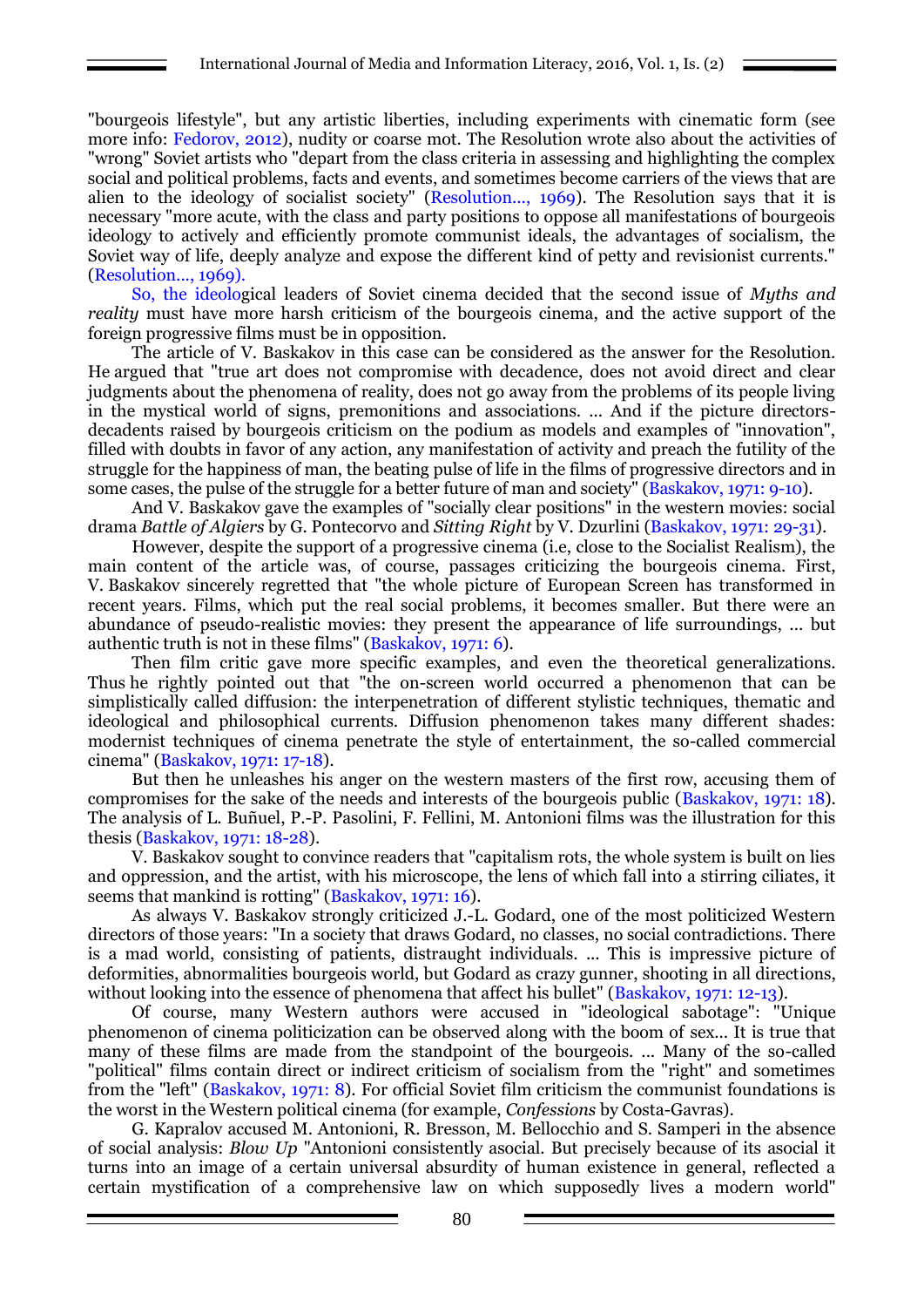(Kapralov, 1971: 44). G. Kapralov accused of ambiguity and the loss of the social significance of the drama *Fists in the Pocket* by M. Bellocchio and *Thank You, Aunt* by S. Samperi (Kapralov, 1971: 51- 56), and further noted with regret of I. Bergman "complexity of the construction of *Persona*, deliberate obscurity, encoding its language" (Kapralov, 1971: 68).

G. Kapralov arguing, without any citation of primary sources, that "the invasion of schizophrenic characters has a consequence of the objective conditions of life of the modern bourgeois world, where, according to medical statistics, almost every second or third suffers from a serious mental disorder" (Kapralov, 1971: 55).

Another well-known Soviet film critic – G. Bohemsky wrote more rigid definitions about many Italian movies: sadism and pathology (Bohemsky, 1971: 87-90). And therefore "the urgent task of Marxist criticism is to repulse this wave of Italian screen: pathological cruelty, sadism, penetration of commercial cinema in the "ideology" (Bohemsky, 1971: 91).

Of course, along the way G. Bohemsky did not forget to praise the "progressive Italian cinema", for example, *Battle of Algiers* by G. Pontecorvo *Sitting Right* by V. Dzurlini and *Martyrs of the Earth* by V. Orsini (Bohemsky, 1971: 82). However, the main thesis of his article was the statement that "the most obvious new trends in Italian cinema are polarization: striking a sharp division in the frankly commercial, primitive and thoughtless film production, designed for the most undemanding audience, and on the other hand - the so-called "biased" or "recruited", cinema, i.e. films that serve certain ideas that carry a certain charge and now have a predominantly political overtones" (Bohemsky, 1971: 71).

After articles of film critics generals the book *Myths and Reality* gave the place for the article of another film critic (and co-author of M. Turovskaya and M. Romm in the documentary script "Ordinary Fascism") Y. Khanutin (1929-1978). Responding to V. Baskakov and G. Kapralov, Y. Khanutin boldly expressed his opinion about the "asocial Swedish cinema": "Yes, it records more often than analyze, yes, its artists just do not see the positive social decision-making, as well as their characters; a criticism limited in scope, does not rise to the radical revolutionary conclusions. But this criticism, this revelation is the truth" (Khanutin, 1971: 149).

The article of film critic V. Turitsyn also was without Soviet ideological stereotypes. This is very positively analysis of the works of British director T. Richardson (Turitsyn, 1971: 175-198).

But really very stranger in this book (as a kingdom of "celebration of the ideological struggle") was the text of I. Janushevskaya and V. Demin called "Formula adventure" (Janushevskaya, Demin, 1971: 199-228), mainly devoted to French actor Alain Delon. This was brilliantly written article which is palpable vivid imagery style of one of the most prominent soviet film critic Victor Demin (1937-1993). No words about "Resolutions" and "Ideology"... That is why there is nothing surprising in the fact that this Demin's publication was only one in the all 11 issues of *Myths and Reality*...

#### *'Myths and Reality': Issue 3 (1972, put in a set in February 1972)*

The third issue was released about a year after the second. However, during that time, there were two important events for the Soviet Union in the political life: the XXIV Congress of the Soviet Communist Party and the Resolution of the Soviet Communist Party Central Committee "On Literary Criticism", directly related to the film criticism.

**Table 3.** The main political events of 1971-1972 years in the world that are important for the development of relations between the USSR and the West. Events in the USSR, which had relevance to the cinema

| 1971 | 105 Soviet diplomats accused of spying in United Kingdom.                           |  |  |  |
|------|-------------------------------------------------------------------------------------|--|--|--|
|      | XXIV Congress of the Soviet Communist Party March, $30 -$ April, 9.                 |  |  |  |
| 1972 | Resolution of the Soviet Communist Party Central Committee "On Literary Criticism": |  |  |  |
|      | January, 21.                                                                        |  |  |  |

The Resolution of the Soviet Communist Party Central Committee "On Literary Criticism" (1972) stated that "the level of the criticism is not fully meets the requirements, which are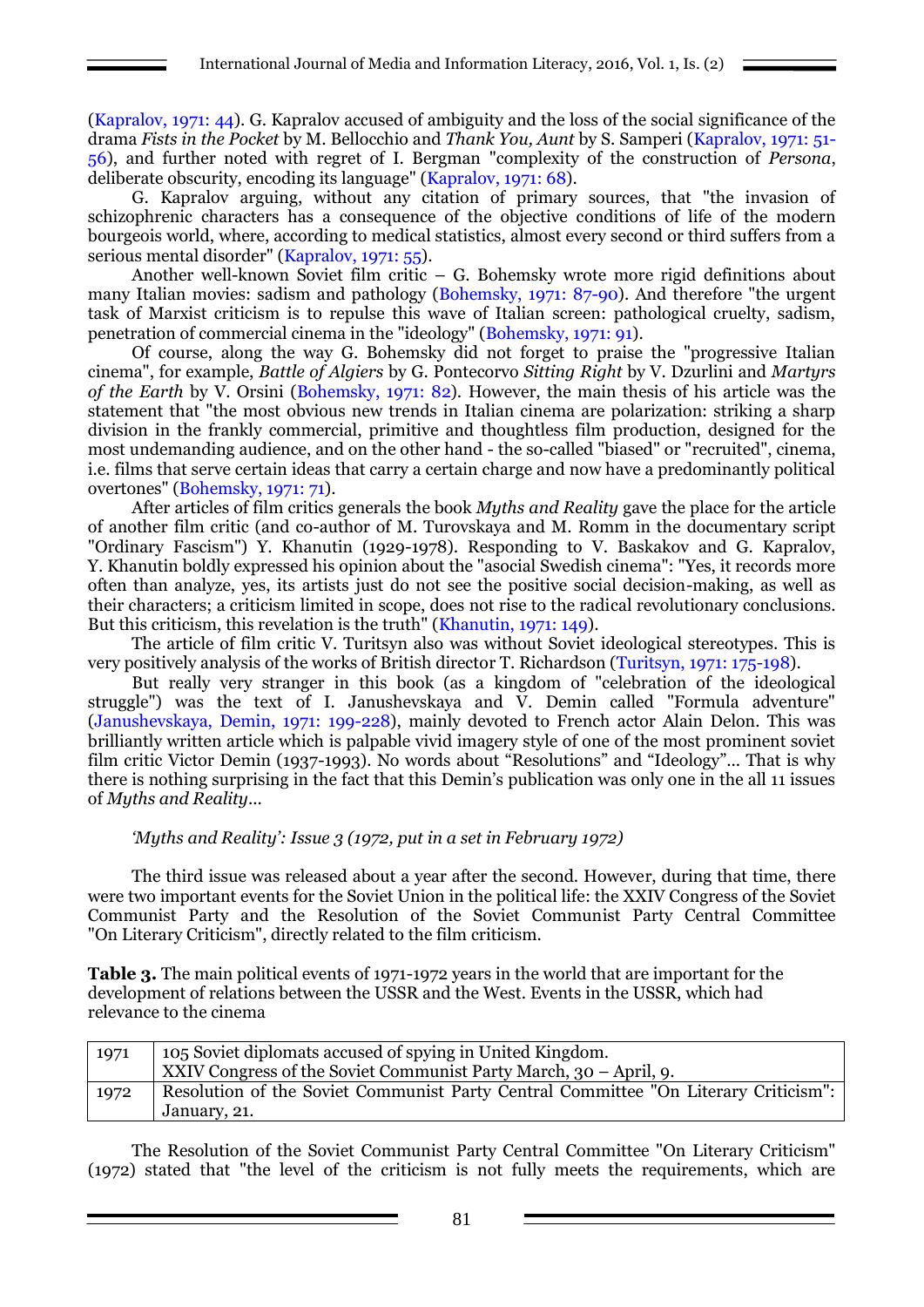determined by the increasing role of artistic culture in communist construction. ... Criticism debt it is depth analysis of the phenomenon, trends and patterns of contemporary art process in every possible way promote the strengthening of Leninist principles of nationality and party membership, to fight for the highest ideological and art levels of Soviet art, consistently oppose bourgeois ideologies" (Resolution ..., 1972).

Even the appearance of such Resolution indirectly talked about the fact that the effects of previous Resolutions of the Soviet Communist Party Central Committee, relating to culture and ideology, were not recognized by the authorities fully effective. It took more time to indicate the professional critics (including film critics), they are still not sufficiently follow the "party line" strictly criticized inadequate cinema "decadent West."

Well, the Communist party said: "You must!" And Soviet film criticism official leaders said: "Yes, We will do!" Most texts of the third issue of *Myths and Reality* were about the ideological struggles with Western cinema. No texts V. Demin and Y. Khanutin in the book. The main authors were the film critics, proven in the ideological battles.

A. Karaganov claimed with directness of ideological front soldier that "now there literature and press is not a single policy, a single front of the ideological struggle: American bourgeois cinema directly serving the foreign policy and the US propaganda department. ... Hollywood is working on a well-defined theses of anti-Soviet propaganda: *President* by Lee Thompson, *Topaz* by A. Hitchcock, *The Kremlin Letter* by J. Huston. The "characteristic of modern art of the American bourgeoisie is commercially fair and salon-use entertainment cruelty motives" (Karaganov, 1972: 6-7, 15).

A. Karaganov made it clear that not everything is so simple even authorized to the Moscow Film Festival fiction movie *2001: A Space Odyssey*: "Kubrick created a work fancifully combines features of Hollywood commercial thriller and philosophical works, in which the criticism of bourgeois reality becomes decadent character" (Karaganov, 1972: 21). In my opinion, this Karaganov's phrase gave a clear answer to the puzzled questions of some naive viewers do not understand why the film adaptation of the novel of A. Clarke never reached the Soviet screens...

However, A. Karaganov did not forget to praise the "progressive realistic films": *They Shoot Horses, Don't They?* by S. Pollack and *The Liberation of L.B. Jones* by W. Wyler (Karaganov, 1972: 7).

A. Karaganov went from the American movie to the French cinema. First, according to the established in the Soviet elite film studies tradition, he sharply reminded that "schismatic position, throwing Godard from one position to another, the substitution of revolutionary consciousness conglomerate anarchist, Maoist and Trotskyist ideas lead to the devaluation of the opposition to the bourgeois system, which proclaims Godard, to the emasculation of the revolutionary arguments about "proletarian cinema" (Karaganov, 1972: 25). And then Karaganov moved on to a much more dangerous trend of open and consistent anti-communism, which became the core of the famous film *Confession* (1970) by Costa Gavras, because it "helps bourgeois slander communism. It should be added that Yves Montand and Simone Signoret play the main role in the *Confession.* But they recently come to the Moscow film festivals with words of friendship and love for the Soviet Union, and now carefully trampling their past statements" (Karaganov, 1972: 30).

Moreover, when Moscow publishing house "Rainbow" released in 1984 a translation of the book *French Cinema. Fifth Republic (1958-1978*) by J.-P. Jancolas, which contained an impressive volume of the filmography of famous French film directors (1950s - 1970s), the names of Yves Montand and Simone Signoret were simply blacked out of the lists of films, where they played (as a rule, the main roles). It is clear that the *Confession* was not in the filmography also.

A. Karaganov made far-reaching conclusions that the "bourgeois propaganda in every way diminishes the accomplishments and inflates shortcomings in practical builders of socialism: the tends are to deprive the workers of hope and faith, to make their growing disillusionment with the bourgeois lifestyle disappointing total, turn it into a disbelief in the position drooping hands" (Karaganov, 1972: 29). And the "sexual revolution" of the bourgeoisie is the result of their aspirations and attempts to "underclass" the consciousness of the working people, to devalue human" (Karaganov, 1972: 27), the "mass culture in the hands of bourgeois often, very often turns out to be a dangerous and dark force. It shapes man model bourgeois philistine: it makes being spiritless, obedient slave of capital" (Karaganov, 1972: 4).

V. Baskakov wrote: "The silver screen has opposing forces and trends. The best films of the socialist countries, marked a vital truth, a high and effective humanism, product of progressive artists of the capitalist West, scourging capitalism ugliness and full of sympathy for the working people,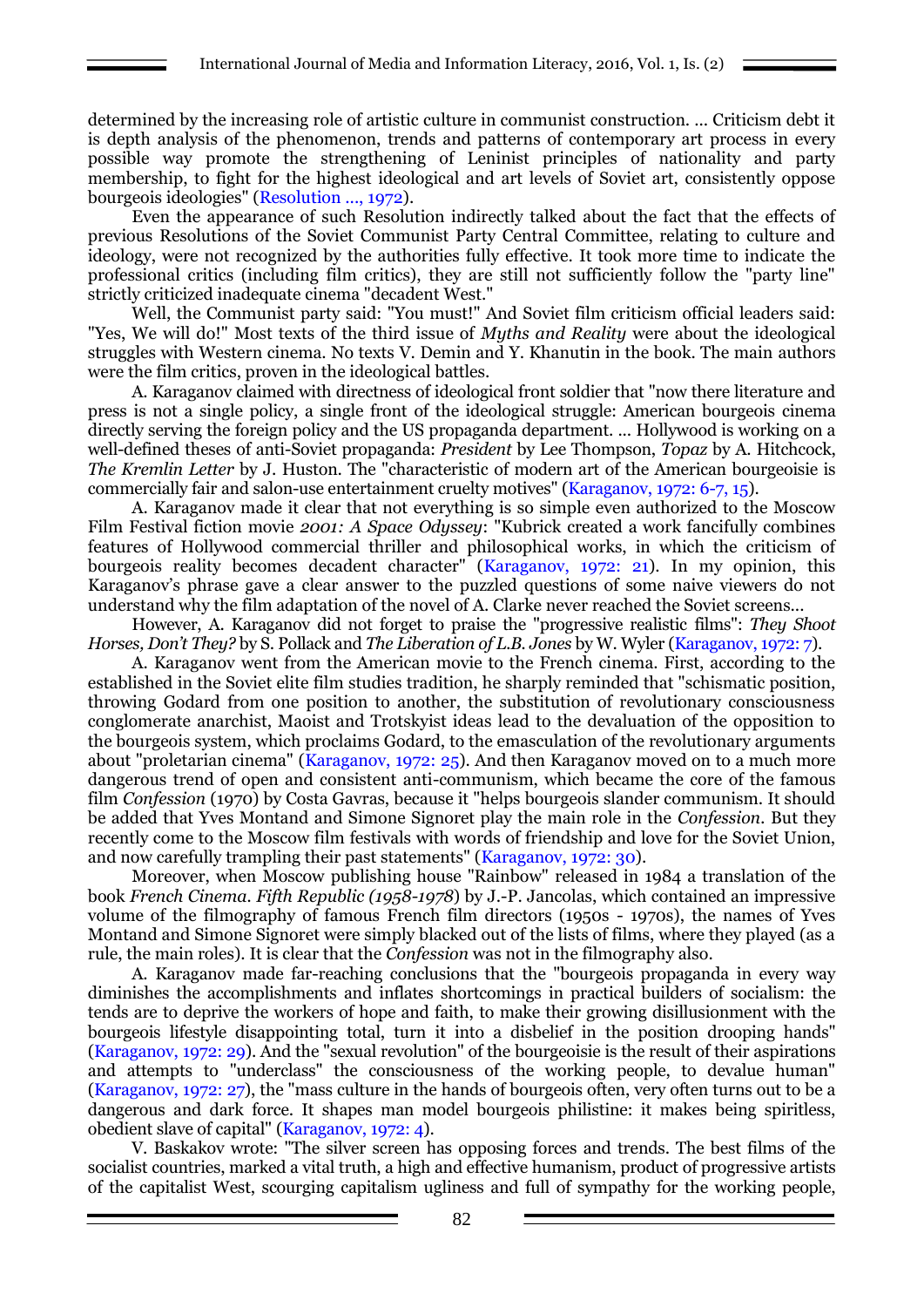their needs, and aspirations of the young cinematography of developing countries confront a wide and muddy stream of poison bourgeois film production... With regard to the Western cinematography would be more correct to speak not of "commercial" and "non-commercial" cinema, but about the different types of the same bourgeois cinematography" (Baskakov, 1972: 75, 81).

As A. Karaganov, V. Baskakov devoted several paragraphs of his article to the anti-Soviet subject, arguing that the "anti-Soviet films produced more than before. ... It should be noted here that influential directors and actors of the bourgeois cinema trapped in the anti-Soviet orbit, ... the films with reactionary, anti-communist content" (Baskakov, 1972: 76-77).

Next V. Baskakov in his typical manner wrote that "the departure of many artists of the bourgeois world of the urgent problems of public life, the subordination of the political and commercial interests of the propertied classes have not been to the Western Film Arts in vain: Western cinema began to turn away from the mass audience" (Baskakov, 1972: 78).

And here the desired explicitly passed for real: the causes of falling box-office in the West in 1970s, of course, were different: not "waste of many artists of the bourgeois world from the pressing social problems of life" and their commercialization, but the rapid development of multichannel color television and the entertainment industry generally have reduced cinema attendance. A high films' box-office in the USSR in 1960s – 1970s was caused by precisely the relative underdevelopment of both entertainment, and television (the maximum number of Soviet television channels in 1970s was three, and Western films were shown there extremely rare). And that shortage of fun directs the flow of Soviet viewers in cinemas. As soon as the second half of the 1980s, video has come to the USSR, and expanded opportunities for recreation, cinema attendance began to fall...

V. Baskakov turned to his usual business: he accused eminent foreign cinema masters (Fellini, Pasolini, Bergman, etc.) of "biologism" and detachment from social problems: "Seeing in the surrounding life moral ugliness, vulgarity, hypocrisy, senseless cruelty, but without being able to see the social roots of all evil, they begin to ascribe to vices inherent in bourgeois society, the biological nature of man, thus declaring them unavoidable, eternal. ... Of course, Bergman's work reflects some real processes occurring in the modern bourgeois world. But his cinematic gaze turned to the man of estrangement, break away from the world in which he lives. Vicious, unconscious, strange becomes the main and for this director with a great artistic potentialities. A similar fate befell many other figures of the western movie, began his artistic life with severe, progressive films, but found themselves captive to bourgeois ideas" (Baskakov, 1972: 82, 84).

V. Baskakov was unhappy with the interpretation of anti-Nazi themes proposed in the films *The Damned* by L. Visconti and *The Conformist* by B. Bertolucci as "brutality and arbitrariness of Nazi leaders, or submission to the ordinary person of the state machine are supplied in terms of research subconscious complexes, overwhelmed by individuals belonging to a particular situation. It is often a pretext for actions and deeds (murder, betrayal, blackmail) are traumatized, homosexuality, schizophrenia, masochism. There is a substitution of concepts and objects. There is a consistent care from attempts to stigmatize Fascism past and present as a degradation product of the capitalist system" (Baskakov, 1972: 88).

Yes, Western filmmakers used the "personal and physiological factors" in social and political processes, and as a rule, the official Soviet cinema critics considered it a negative factor. Although, again, not always. For example, the sarcastic Italian detective *Investigation of a Citizen Above Suspicion* not only received a positive assessment from V. Baskakov, but also came out (albeit in a cropped version) on the Soviet screens. Although, if desired, *Investigation...* could be accused of "substitution of concepts", as the main hero of the film inherent in schizophrenia, and masochism, and "sexual licentiousness".

The line between permissible and impermissible was with nuances in the Soviet screens. For example (particularly in relation to the Italian filmmakers) Soviet censorship considered the authors' affiliation with the Communist Party, their attitude toward the Soviet Union, critical thinking about the state system of Western countries, etc. Thus, the lead actor in the movie *Investigation of a Citizen Above Suspicion* Volonte was a member of the Communist Party of Italy, he had anti-bourgeois attitudes, etc. And Soviet censorship encouraged many of his films for distribution on Soviet screens.

Praising the "progressive works by Italian filmmakers" (*Investigation of a Citizen Above Suspicion, Metello, People Against*) V. Baskakov in search of "progress" appealed to the American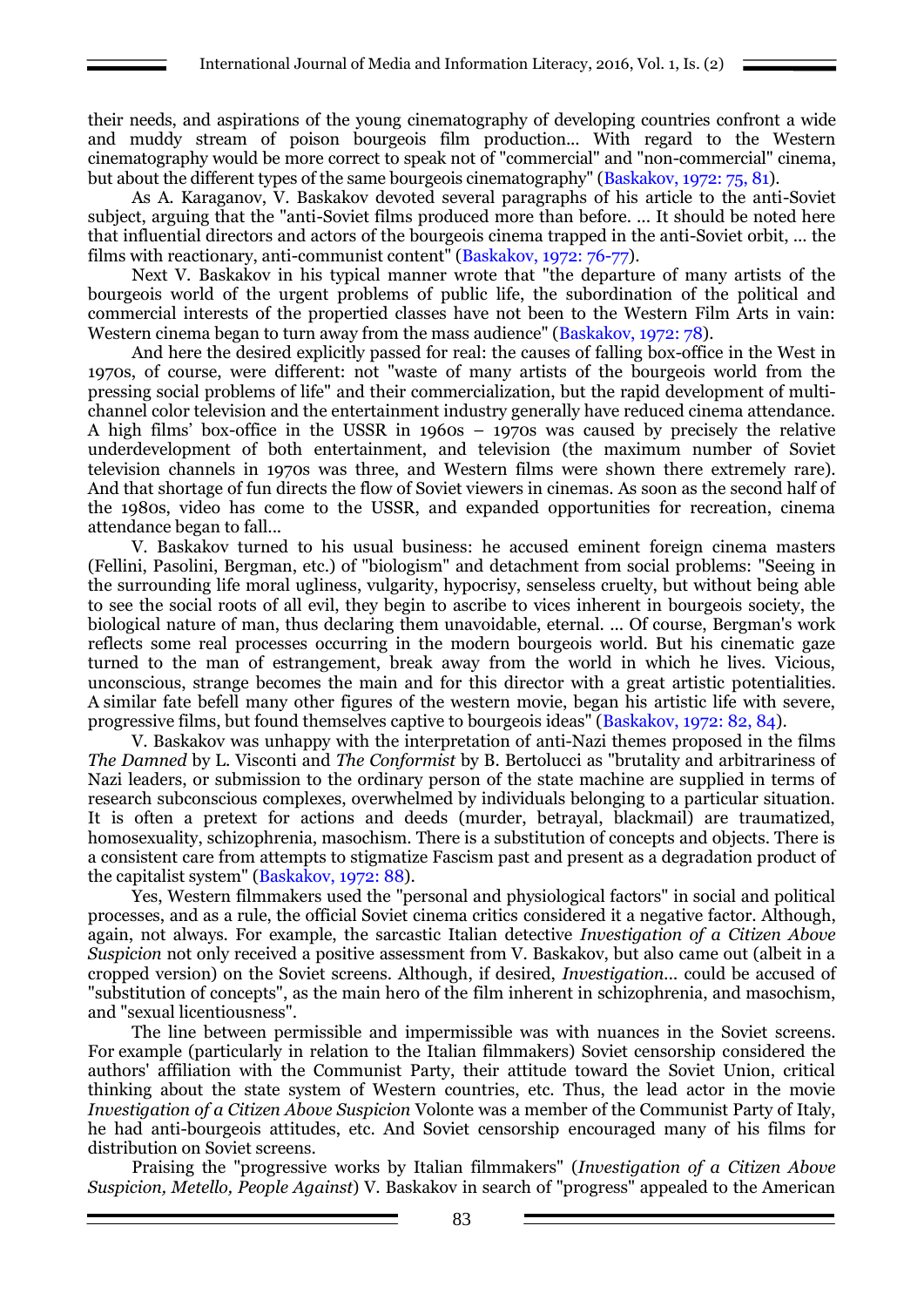cinema, noting that "the movie Arthur Penn (*The Chase, Bonnie and Clyde*) and John Schlesinger (*Midnight Cowboy*) not very deep, but still quite clearly reflected the crisis of the social system that spawned the cult of violence, mass crime, militant racism, arbitrariness of the authorities and the indifference of the inhabitants" (Baskakov, 1972: 92-93, 95).

In the end of his article V. Baskakov came to triumphantly optimistic conclusions, worthy to be a part of any Resolution of the Communist Party Central Committee: "The crisis, which is going through western cinema is ultimately a crisis of bourgeois ideology, evidence of its bankruptcy, failure to nurture the development of a genuine, realistic art, the art great truth of life. ... Class battles are in all continents. All the more clearly reveals the historical doom of capitalism with its inevitable companions: the exploitation of workers, national oppression, wars of conquest. Every people can see the clear perspective of the social and spiritual renewal of the world, which will bring a victory of communism" (Baskakov, 1972: 102, 108).

The article of G. Kapralov was concentrated around "progressive tendencies" of the Western screen. He sincerely praised films *Sacco and Vanzetti* and *God with Us* by G. Montaldo, *Keymada*  by G. Pontecorvo (1919-2006), *People Against* by F. Rosie (1922-2015), *Recognition of police Commissioner to the prosecutor of the republic* by D. Damiani (1922-2013), *Investigation of a Citizen Above Suspicion* by E. Petri (1929-1982), *Joe Hill* by B. Widerberg, *Bless the Beasts & Children* by S. Kramer (1913-2001), *Little Big Man* by A. Penn (1922-2010) (Kapralov, 1972: 174- 200): "If not all the films, which were discussed above, can be attributed to the elements of socialist culture, they are all, of course, are the elements of a democratic culture" (Kapralov, 1972: 201).

The final of Kapralov's article was no less pathetic than that Baskakov's conclusion: "In recent years, the progressive democratic cinema from capitalist countries intensified, gained new strength, expanded its front, resolutely denounces dilapidated bourgeois myths and everything closer to the truth that in this age: all roads lead to communism" (Kapralov, 1972: 201).

Yes, A. Karaganov, V. Baskakov and G. Kapralov were masters of ideological fight! Their articles were perhaps the best practical implementations of the urgent recommendations of the Resolution of the Soviet Communist Party Central Committee "On Literary Criticism".

That is why the article of E. Gromov (1931-2005) seems to be less ideological. On the one hand, he wrote that "the Western screens leads and dominates the cinema of mass culture, the upper floors which fill pseudo philosophical speculative movies. The aesthetics of these films has a corrupting effect on both mind wide audience, and, alas, bourgeois cinema crisis continues unabated on the work of other great artists" (Gromov, 1972: 74). "Godard's characters can talk on any topic, to listen to all sorts of philosophical speech, but in reality they are interested in the life of one thing: at the maximum or minimum comfort sex with a pathology or not. Religious, Marxist, Maoist, Gaullist ideas are just phantoms allusions for Godard" (Gromov, 1972: 37).

But on the other hand, "even audience, the highly educated, intelligent, but brought up in the spirit of classical art traditions, has difficulties for deeply understand the aesthetics of Antonioni because of his inner secret, the mediation complex philosophical categories and concepts" (Gromov, 1972: 46). "*Zabriskie Point* is a fundamental phenomenon in the work of Michelangelo Antonioni. This film has a sharp social character; in their aesthetics he focused not on a narrow elite, but the masses audience: the language of on-screen images of Antonioni has now become more clear, simple and accessible… Along with *Satyricon* by F. Fellini, *Zabriskie Point* is the biggest film internally significant for Western cinematography late 1960's - early 1970's" (Gromov, 1972: 52).

On the one hand, E. Gromov habitually claimed that "Hitchcock, as well as other authors pseudo psychoanalytic films, simplifies and vulgarized Freud" (Gromov, 1972: 62), and "*Tarzan* movies, *Fantômas,* even James Bond, are drug although strong action" (Gromov, 1972: 63).

But on the other hand, he soundly reminded that "we have often written about the cult of violence, which is preached bourgeois cinema, primarily American. This cult is evident. However, it is not always expressed in roughly a straight line. Moreover, practically difficult, if not impossible, to name a relatively significant film, which openly called for burning, torture, kill. The directors do not forget to punish the criminals and condemn their evil deeds, even in those gangster movies where blood flows like a river and almost every frame shot or cut" (Gromov, 1972: 64).

The rest of the books' articles "fought with a bad bourgeois ideology" with "local sections of the front." G. Bohemsky, for example, thinking about the Italian commercial cinema, arguing that "if we analyze the Italian cinema production for the past year or two, you see that the 90 % are just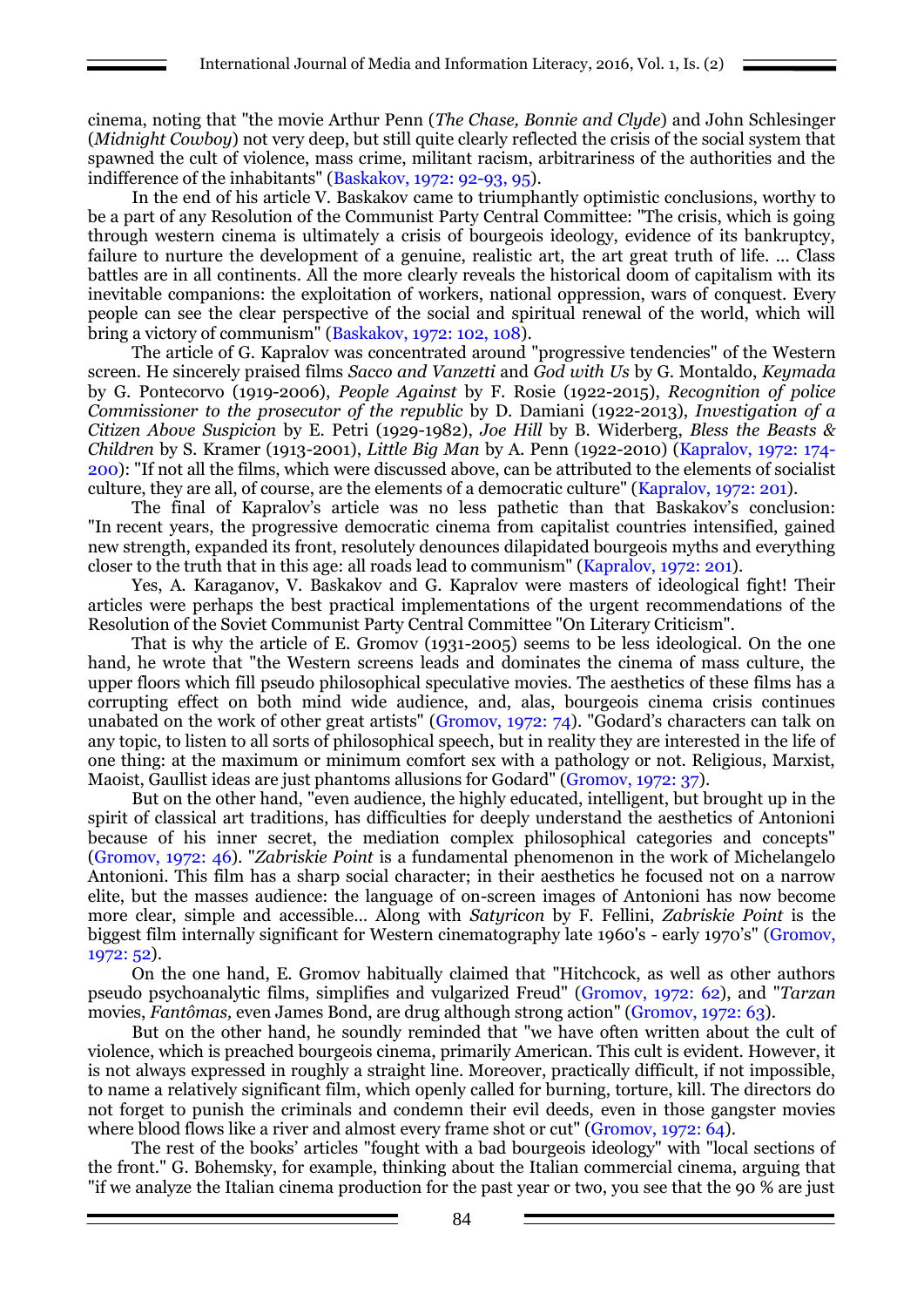pictures of mass consumption... Neorealism expelled the falsity, vulgarity, rhetoric, banal ready samples and phrases from Italian cinema for some time, but in less than ten years, bourgeois cinema took revenge on the screen" (Bohemsky, 1972: 108-111). G. Bohemsky sharply criticized the erotic genre, the movies "about rogues and thugs" and "homegrown westerns". At the same time readers receive a warning: "Italian Westerns are dangerous for the audience. ... because cruelty and violence ... In addition to the inhumanity also obvious taint of racism and plenty of naturalistic detail" (Bohemsky, 1972: 114-122).

O. Teneyshvili wrote about French cinema, unsubstantiated arguing that "sexuality and pathology prevails in recent films Chabrol and Truffaut" (Teneyshvili, 1972: 146), and that *Second Wind* by J.-P. Melville is "a magnificent example of excellence, aimed at the end just to satisfy the most questionable instincts and tastes" (Teneyshvili, 1972: 151). O. Teneyshvili also scolded film *Rider on the Rain* by R. Clément: "It is clear that this is a product not only free from bad influences, but also deliberately inhumane or degrading" (Teneyshvili, 1972: 152).

Thus, instead of analyzing the flow of ordinary French commercial cinema, O. Teneyshvili somehow chose the main target of his critical arrows the talented works of French screen classics...

J. Markulan (1920-1978) criticized another famous French film director - Claude Lelouch. In the second half of 1960s C. Lelouch, director of melodrama *Man and Woman*, crowned Palme d'Or at Cannes and *Oscar*, was known as the undisputed favorite of the Soviet audience and film critics. But the Soviet press began to reconsider their attitude to Lelouch in 1970s. And J. Markulan hurried to convince the Soviet readers that the *Man and Woman* "is not a work of art, but the mechanism: a cunning, clever, well made up as an art form. This is a typical product of modern bourgeois mass culture, with its extensive system of moral speculation, the ideological effects of emotional stimulus. ... Creativity of Claude Lelouch, especially the on-screen trilogy, is a dangerous phenomenon, because it contains not only the aesthetic demagoguery, but also simplified, conformist view of life. It is an art reduced to the commerce" (Markulan, 1972: 218, 233).

Thank God, Claude Lelouch not able to read these angry lines...

Only V. Dmitriev (1940-2013) and V. Mikhalkovich (1937-2006) wrote their article on B. Bardot early career without any heavy critical artillery (Dmitriev, Mikhalkovich 1972: 234-249).

The book, of course, included a very friendly articles about progressive cinema from "developing countries": Africa (Chertok, 1972: 278-299), India (Sobolev, 1972: 300-324) and Latin America (Melamed, 1972: 325-342)*...*

#### *'Myths and Reality': Issue 4 (1974, put in a set in February 1973)*

The next issue of *Myths and Reality* was published in 1974: during this time there was a significant improvement in relations between the USSR and the United States, gave rise to the socalled "discharge" that lasted until the Soviet invasion of Afghanistan, and the Resolutions of the Soviet Communist Party Central Committee "On the Literary Criticism" (01.21.1972) and "On measures for further development of Soviet cinema" (08.02.1972).

Communist Party once again reminds that "cinema is expected to actively contribute to the formation in the broadest masses of the Marxist-Leninist ideology, the education of people in the spirit of selfless dedication of our multinational socialist motherland, the Soviet patriotism and socialist internationalism, the approval of the Communist moral principles, uncompromising attitude to bourgeois ideology and morality, petty-bourgeois remnants, everything that hinders our progress" (Resolution... On measures..., 1972).

Of course, the Soviet film studies was obliged to respond to these two Resolutions. And the complete removal of images (frames from foreign films) from the books *Myths and Reality* № 4 (1974) and  $N^{\circ}$  5 (1976) was the simplest and most intuitive reaction to them.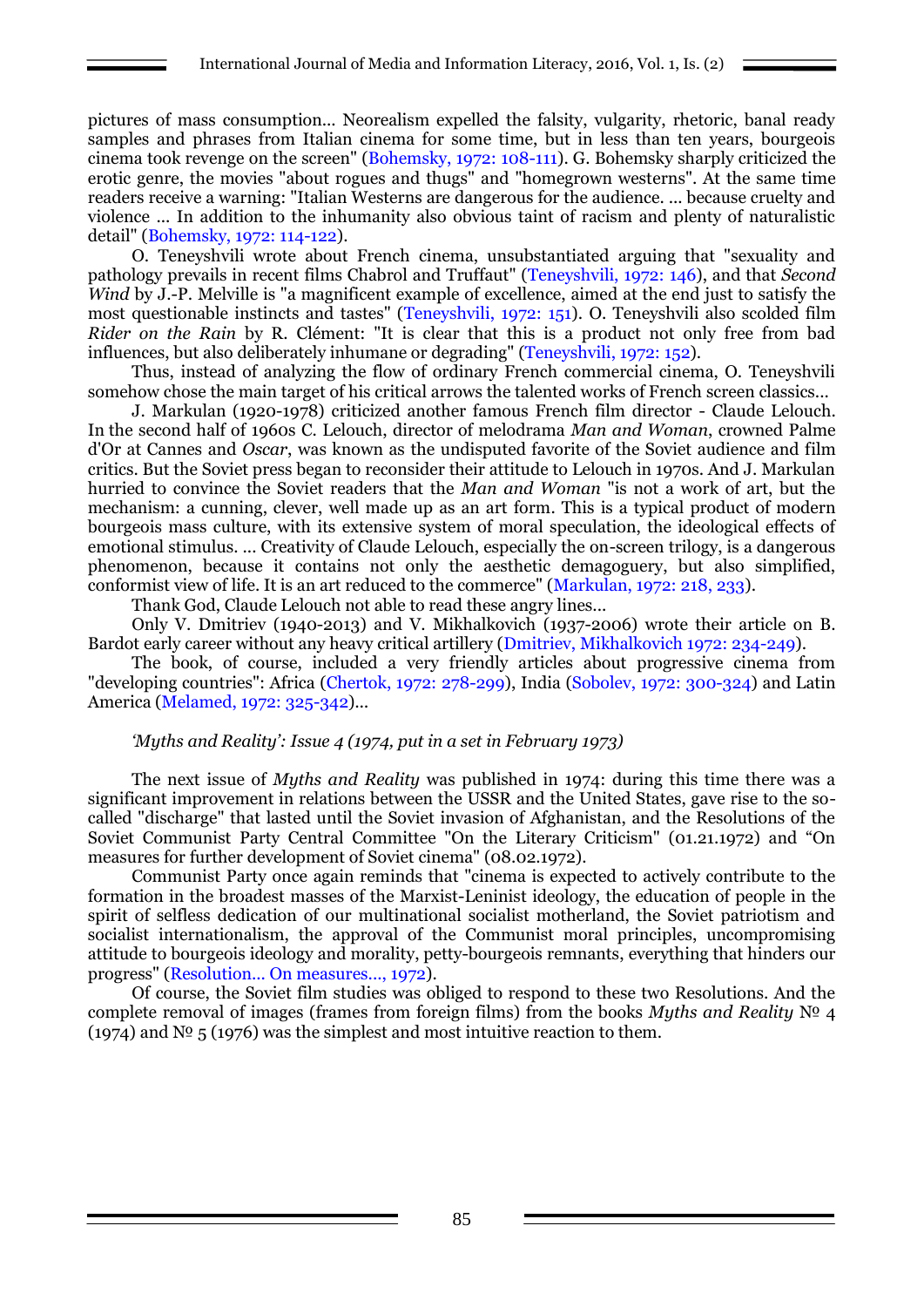**Table 4.** Key political events 1972 in the world, important for the development of relations between the USSR and the West. Events in the USSR, which had relevance to the cinema

| 1972 | Resolution of the Soviet Communist Party Central Committee "On Literary Criticism":       |
|------|-------------------------------------------------------------------------------------------|
|      | January, 21.                                                                              |
|      | US President R. Nixon's visit to the USSR. An agreement between the USSR and the          |
|      | United States on the limitation of anti-missile defense and joint space program "Soyuz" - |
|      | "Apollo": May, 22-30.                                                                     |
|      | Resolution of the Soviet Communist Party Central Committee "On measures for further       |
|      | development of Soviet cinema": August, 2.                                                 |
|      | The trade agreement between the USSR and the US: October, 18.                             |

The fact that Soviet readers are no longer able to see not only "harmful" Western movies, but even photos of them was (of course, from the point of view of increased censorship), is commendable, but it was necessary to show also more "uncompromising attitude" to the bourgeois screen. That is why (sincere or not) V. Baskakov decided to condemn Federico Fellini. According to V. Baskakov, Fellini "deprives viewers of any hope for the possibility of any radical decisions" (Baskakov, 1974: 113).

Further, he certainly kept for the "progressive balance" and gave the compliments to the films *Sacco and Vanzetti, Keymada, Recognition of police Commissioner to the prosecutor of the republic* (Baskakov, 1974: 115-118), since "these films are openly opposed not only commercial cinema, mass bourgeois culture. They oppose decadence, for offering a very different conception of man: the man is not a grain of sand in the whirl of life, not being possessed by a subconscious complexes; man is social, it can and must fight for their future, for the future of mankind"(Baskakov, 1974: 115).

And then followed the stereotypes V. Baskakov wrote the article's final: "The facts say that the progressive tendencies will inevitably strengthen the cinema world... and many talented artists who are still looking for a way out of the spiritual the crisis finally freed from the captivity of the reactionary bourgeois ideas... And in this new proof of the inexhaustible strength and energy realism" (Baskakov, 1974: 118).

However, I would like to draw readers' attention that the pathos of this final was not so bravura and super optimistic as in the book in 1972. In any case, "the prospect of social and spiritual renewal of the world, which will bring him a victory of communism", apparently lost the clarity for V. Baskakov, and he decided not to mention it...

But G. Kapralov was more ideologically strong (Kapralov, 1974: 188). Deeply confident that "a truly progressive democratic filmmakers oppose anarchic, Gauchists and snobbery intellectual modernism" (Kapralov, 1974: 206), Kapralov praised the political drama *The Mattei Affair* by F. Rosie, however, adding that "the class nature of the activities of Mattei remains as it braces for the film, and the fore its alleged common humanistic character" (Kapralov, 1974: 187).

But he obviously did not like bitingly satirical *A Clockwork Orange* by S. Kubrick. According to the critic, "the author of this film exposes satirically modern bourgeois civilization, its manners, morals, and at the same time leaning helplessly before her passing lunging against the whole of humanity" (Kapralov, 1974; 200).

The article of E. Kartseva (1928-2002) also was in the concept of "ideological struggle": "Many researchers wrote about mass culture as preaches complex ideological and moral values inherent townsfolk... Workers, the poor, ethnic minorities and other "unpleasant" man of social groups there is almost does not happen, and if they appear, in the roles of negative characters. ... Mass culture also produces ideological and artistic stereotypes dulls spoils the taste, it eliminates human experiences. All this taken together does not contribute to the development of bourgeois society as the human personality" (Kartseva, 1974: 81, 99). However, E. Kartseva while rightly emphasized that popular culture often serves as a guide not only to "low-brow art crafts, but original works of art" (Kartseva, 1974: 72).

Another Soviet film critic of those years – V. Golovanov – also contributed to the fight against "the corrupting influence of the West": "A massive invasion of pornography in the modern bourgeois cinema is not accidental. Sex has become a social special effects tool" (Golovanov, 1974: 32).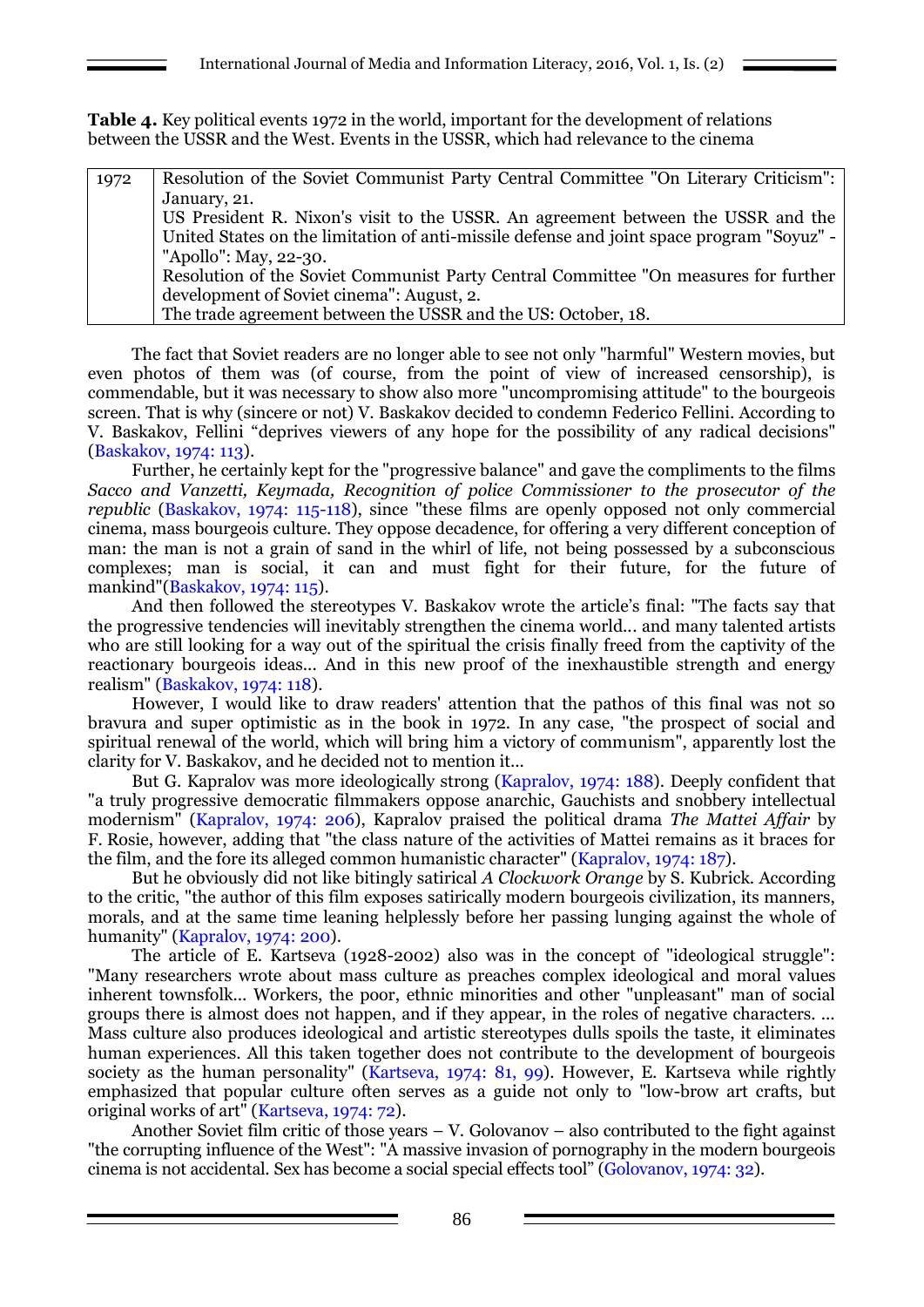G. Bohemsky, analyzing the political cinema of Italy, surprisingly entered into an explicit discussion with V. Baskakov and G. Kapralov. He gave the positive opinion about "progressive films" (*Sacco and Vanzetti, Recognition of the Police Commissioner to the prosecutor of the Republic, People Against, Investigation of a Citizen Above Suspicion), and* praised *Zabriskie Point* by M. Antonioni and even (!) *The Conformist* by B. Bertolucci (Bohemsky, 1974: 254-270).

G. Bohemsky analyzed a bright bouquet of Italian political films, and came to the brisk conclusion that "new political films are evidence that luxuriantly overgrown weeds commercial cinema could not drown out the germination of those seeds that were once thrown to the ground of the Italian cinematography Neorealism ... In place of the passive character of neo-realist films, where the rebel ... brooked quite natural defeat, gradually comes the active character linked with the masses, more or less conscious fighter who wants to build a new, just society" (Bohemsky, 1974: 270).

Film critic S. Chertok (1931-2006) also wrote with great sympathy to all progressive French films with a strong social issues and characters of working professions (*Time to Live, Beau masque, Elise, or Real Life*).

Interesting, that R. Sobolev avoided the sharp ideological overrun. For example, he wrote about D. Hoffmann that his screen image is "character of middle America", and this is perhaps the most simple explanation for his acting successes" (Sobolev, 1974: 56). R. Sobolev wrote about Jane Fonda: "I want to say only one thing: she became one of the greatest actresses of the American Psychological movie after the film *They Shoot Horses, Don't They?*" (Sobolev, 1974: 69). And about Faye Dunaway: "She is the actress; perhaps one of the most outstanding actresses of the Hollywood history" (Sobolev, 1974: 64).

Apparently, this article of R. Sobolev became evident official Soviet cinema criticism reaction to "detente" between USA and USSR.

*'Myths and Reality': Issue 5 (1976, put in set in December 1975)*

The fifth book of *Myths and Reality* was released in 1976. The political "detente" between the West and the Soviet Union is still going on. Moreover, in August 1975, the Soviet Union, along with 35 other countries, signed Helsinki Agreements. However, the ideological front has not been canceled (this is evidenced, for example, Alexander Solzhenitsyn and Andrei Sakharov is widely supported by West).

**Table 5.** Major political events in 1973 - 1975 years in the world that are important for the development of relations between the USSR and the West. Events in the USSR, which had relevance to the cinema

| 1973 | Armed revolt in Chile. Chilean President Salvador Allende was killed. General           |  |  |  |  |
|------|-----------------------------------------------------------------------------------------|--|--|--|--|
|      | A. Pinochet came to power in Chile: September.                                          |  |  |  |  |
|      | The war in the Middle East: October.                                                    |  |  |  |  |
|      | Increase in world oil prices.                                                           |  |  |  |  |
|      | Paris edition house published the first volume of the anti-Soviet / anti-communist book |  |  |  |  |
|      | of A. Solzhenitsyn - The Gulag Archipelago: December.                                   |  |  |  |  |
| 1974 | A. Solzhenitsyn expelled from the USSR: February, 13.                                   |  |  |  |  |
|      | US President Richard Nixon's visit to the USSR. He signed an agreement on the           |  |  |  |  |
|      | limitation of underground nuclear tests: July, 3.                                       |  |  |  |  |
|      | The impeachment of US president Richard Nixon: August, 8.                               |  |  |  |  |
|      | The visit of new US President Ford in the USSR: November, 23-24.                        |  |  |  |  |
| 1975 | USSR renounced trade agreement with the United States in protest against the            |  |  |  |  |
|      | statements of the American Congress about Jewish emigration: January, 15.               |  |  |  |  |
|      | The end of the Vietnam War: April, 30.                                                  |  |  |  |  |
|      | USSR, together with 35 countries signed the Helsinki Final Act of the Conference on     |  |  |  |  |
|      | Security and Cooperation in Europe: August, 1.                                          |  |  |  |  |
|      | USSR again stop jamming Western radio stations (except for Radio Liberty): this is a    |  |  |  |  |
|      | result of the signing of the Helsinki Final Act.                                        |  |  |  |  |
|      | The joint Soviet-American space flight: July.                                           |  |  |  |  |
|      | Academician A. Sakharov was awarded the Nobel Peace Prize: October, 9.                  |  |  |  |  |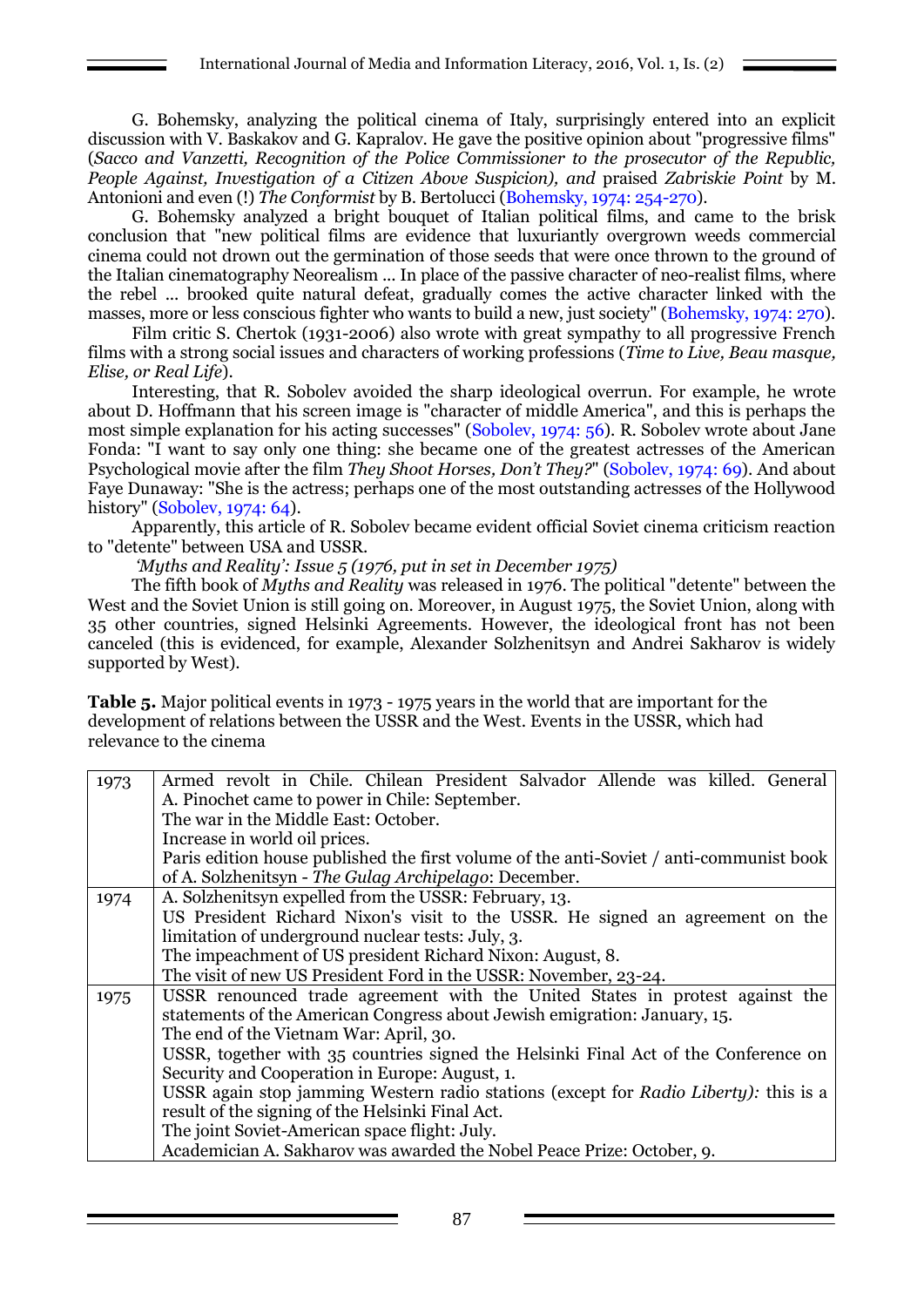So the elite of the Soviet cinema criticism, although with undoubted into account the "detente", continued the ideological fight.

G. Kapralov scolded for pessimism and gloom punctuated by show of aggression and violence in *Leo the Lasts, Deliverance, Zardoz* by J. Boorman and *Straw Dogs* by S. Peckinpah (Kapralov, 1976: 9-16). Once again he reproached the author of the drama *Cries and Whispers* I. Bergman because he "does not come from the social characteristics, but from the biological or psychological essence of person" (Kapralov, 1976: 22).

But the most difficult critical Kapralov's hit reserved for the sensational melodrama *The Night Porter* by L. Cavani. He accused Cavani of consideration "the history of the Nazi criminals murderers and their sacrifices in the light of "erotic impulses" and "research hangmansacrificial systems"(Kapralov, 1976: 28).

G. Kapralov traditionally praised for a "democratic and progressive social orientation" movies (*We loved Each Other, The Mattei Affair, Giordano Bruno, Beau masque*) (Kapralov, 1976: 30-32) and passed to the final pathos: "Social film is increasingly attracting the attention of leading Western cinema artists today. It is expanding and its viewership. Historical optimism that distinguishes these works, finds its support in the actual development of the world revolutionary process, unbeatable driving forward the progressive forces of the world" (Kapralov, 1976: 32).

V. Baskakov was in full agreement with the categorical opinion of G. Kapralov about *The Night Porter:* "The philosophical message of this film avoids the very essence of the concept of fascism, because the phenomenon of social class and it turns into a psychological phenomenon" (Baskakov, 1976: 89).

V. Baskakov criticized *The Exorcist* by William Friedkin for mysticism (Baskakov, 1976: 70- 71). He insisted that in *The Godfather* by F.F. Coppola "intricately intertwined different streams: the naturalistic image of cruelty and violence, and poetic image for mafia and at the same criticism of a society based on corruption and blackmail" (Baskakov, 1976: 82).

But V. Baskakov praised another film of F.F. Coppola – *Conversation.* He implicitly acknowledged "progressive phenomenon of American Art. ... Films like *Conversation*, is now being done in Hollywood are not so many, but they are: *The Last Detail*, with his relentless criticism of militarism, and *Alice Does not Live Here Anymore*, realistically showing the life of the American province" (Baskakov, 1976: 82-83).

Not only *The Night Porter* by L. Cavani, but the *Last Tango in Paris* by B. Bertolucci was at the center of film critics' discussions. This explains why A. Karaganov has given a special place in his article for Bertolucci's movie. He believed that "by the author's intention, *Last Tango in Paris* is a fight & rebellious film, designed to ensure that shock the bourgeois audience, expose bourgeois morality, to show that the putrefaction of capitalist society and its immorality manifested primarily in the rot and immorality of human generated by this society. But the actual content of the film, so to speak, "texture" screen action can not withstand such a load of ideological and philosophical. It comes down to showing the sexual life of the hero and heroine. The sex scenes are extraordinarily detailed, show the variety of techniques, some of them are playful, while others are just disgusting, and everything is very naturalistic. In the film there is a certain thrill of sex, frankness, which is characteristic of pornographic films bourgeois "commercial cinema" (Karaganov, 1976: 51).

It is clear that such "ideological machinations" had necessarily to oppose something "progressive." And here again the titles of "progressive" foreign films: *Sacco and Vanzetti, Recognition of the Police Commissioner to the prosecutor of the Republic, People Against, Investigation of a Citizen Above Suspicion, The Mattei Affair, Tverico-Torino, We want the colonels* (Karaganov, 1976: 42-48).

Moreover, the earlier some Soviet film critics scolded of film *The Working Class Goes to Heaven,* but A. Karaganov found positive significance in this film, noting that there is a "dramatic tension, the sharpness, is the image and narrative motifs, very succinct in its life content and social meaning. This film has a lot of truth, and the Italian working life is shown in real difficulties, unvarnished" (Karaganov, 1976: 40).

And therefore the end of this article was quite logical: "The progressive cinema in Italy is gaining momentum, despite the harassment by the authorities... And a very important part of this process is the development of modern neo-realism tradition" (Karaganov, 1976: 66).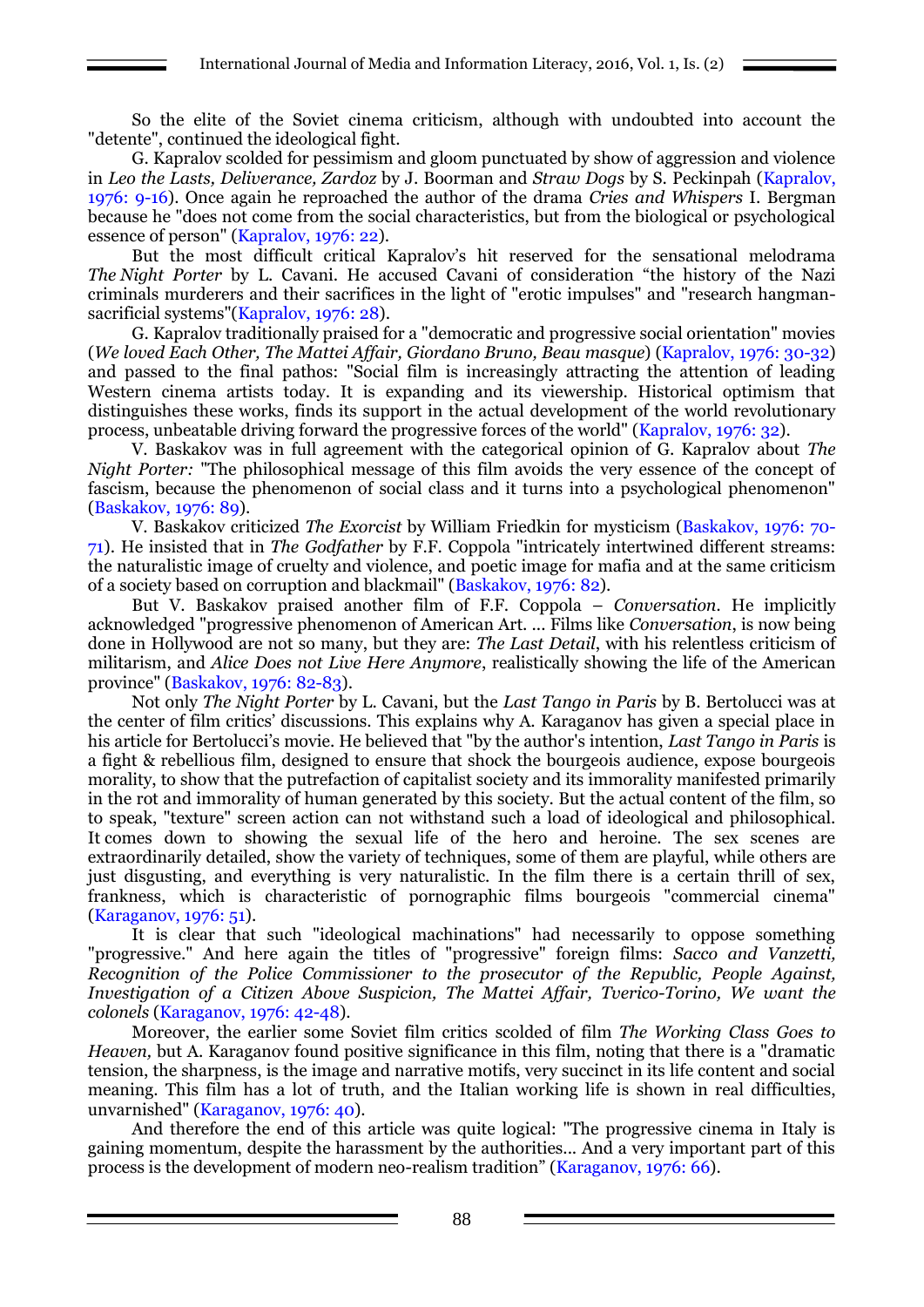A. Braginsky's article about French political cinema was built by a similar scheme. It was again anti-Godard: "He has deeply flawed tactics of struggle against the bourgeoisie, the criticism of the Communist Party, the General Confederation of Labour... The political chatter and juggling "Marxist-Leninist" phraseology is only the cover" (Braginsky, 1976: 96). After that A. Braginsky highlighted the "realistic progressiveness" of movies *The most tender confessions, Crime in the name of order, Assassination, Elise, or Real Life, Time to live, Beau masque* (Braginsky, 1976: 101, 111-112).

G. Bohemsky built his article in a similar spirit: "Despite the fact that the Italian screen is still more sweeping avalanche of vulgar and empty shows constituting 90 % of the Italian film production, another films have the general shift to the left in the political and cultural life of the country" (Bohemsky, 1976: 151). These findings were supported by favorable analysis of films *Sacco and Vanzetti, Metello, Tverico-Torino, Short Breaks, Bread and Chocolate* (Bohemsky, 1976: 114, 133, 139-150).

"*Metello* is a broad canvas of national life the beginning of our century, which bears many specific features of the Italian. This film, like the novel, lyrical, permeated with the spirit of a kind of populism, the naive and sentimental" (Bohemsky, 1976: 133). "Most important of all Italian films about workers is the film *Sacco and Vanzetti* by Giuliano Montaldo. Firstly, it is one of the few films in the world from the history about the international labor movement; Secondly (and this is important), this film is deeply internationalist in spirit, with real image of the worker leader, conscious revolutionary. Sacco and Vanzetti are the characters, which has long experienced a need for progressive Italian cinema" (Bohemsky, 1976: 144).

I. Belenky, once again returning to the critical analysis of S. Kubrick's *A Clockwork Orange* and violence topic (Belenky, 1976: 186). And O. Surkova did not give a glowing assessment of I. Bergman: "That is why his best films, no matter how they were burdened by lack of faith in the person and the hyper individualism... Of course, this opposition to mass culture is not productive because, although on a different level altogether, Bergman's cinema also suppresses the desire in people to see something approaching its real problems, something which helps to understand and overcome the structure of the consumer society" (Surkova, 1976: 168).

V. Mikhalkovich's academic text *What is a thriller?* was very different to all articles of the fifth edition of the book *Myths and Reality.* A thoughtful film critic, contrary to stamps wellestablished in the Soviet film criticism, argued that "if the director or the writer uses the thriller is not just, and not exclusively to shake the nerves or to promote to the masses next bourgeois myth, and for conscious suggestion socially meaningful thought, this genre can be (and is in some cases) a progressive phenomenon" (Mikhalkovich, 1976: 214).

*'Myths and Reality": Issue 6 (1978, put in a set in March 1978)*

**Table 6.** Major political events in 1976 – 1977 years in the world that are important for the development of relations between the USSR and the West. Events in the USSR, which had relevance to the cinema

| 1976 | XXV Congress of the Soviet Communist Party: February, 24 – March, 5.                 |  |  |  |
|------|--------------------------------------------------------------------------------------|--|--|--|
|      | The USSR and the United States signed a treaty banning underground nuclear           |  |  |  |
|      | explosions for peaceful purposes capacity of over 150 kilotons: May, 28.             |  |  |  |
| 1977 | Opening of the Belgrade Conference to monitor the implementation of decisions of the |  |  |  |
|      | Conference on Security and Cooperation in Europe: October, 4.                        |  |  |  |

Any special Resolutions of the Soviet Communist Party Central Committee about the cinema and (film) criticism did not go over the past between the fifth and sixth editions of collection of *Myths and Reality.* The detente process continue in the international arena, however, the ideological confrontation, of course, has not been canceled. Therefore, V. Nesterov & A. Kamshalov quite reasonably wrote: "Western films dedicated to European battles, silenced the heroic struggle of the Soviet Army. It seems that Europe was liberated only by American and British troops" (Kamshalov, Nesterov, 1978: 7).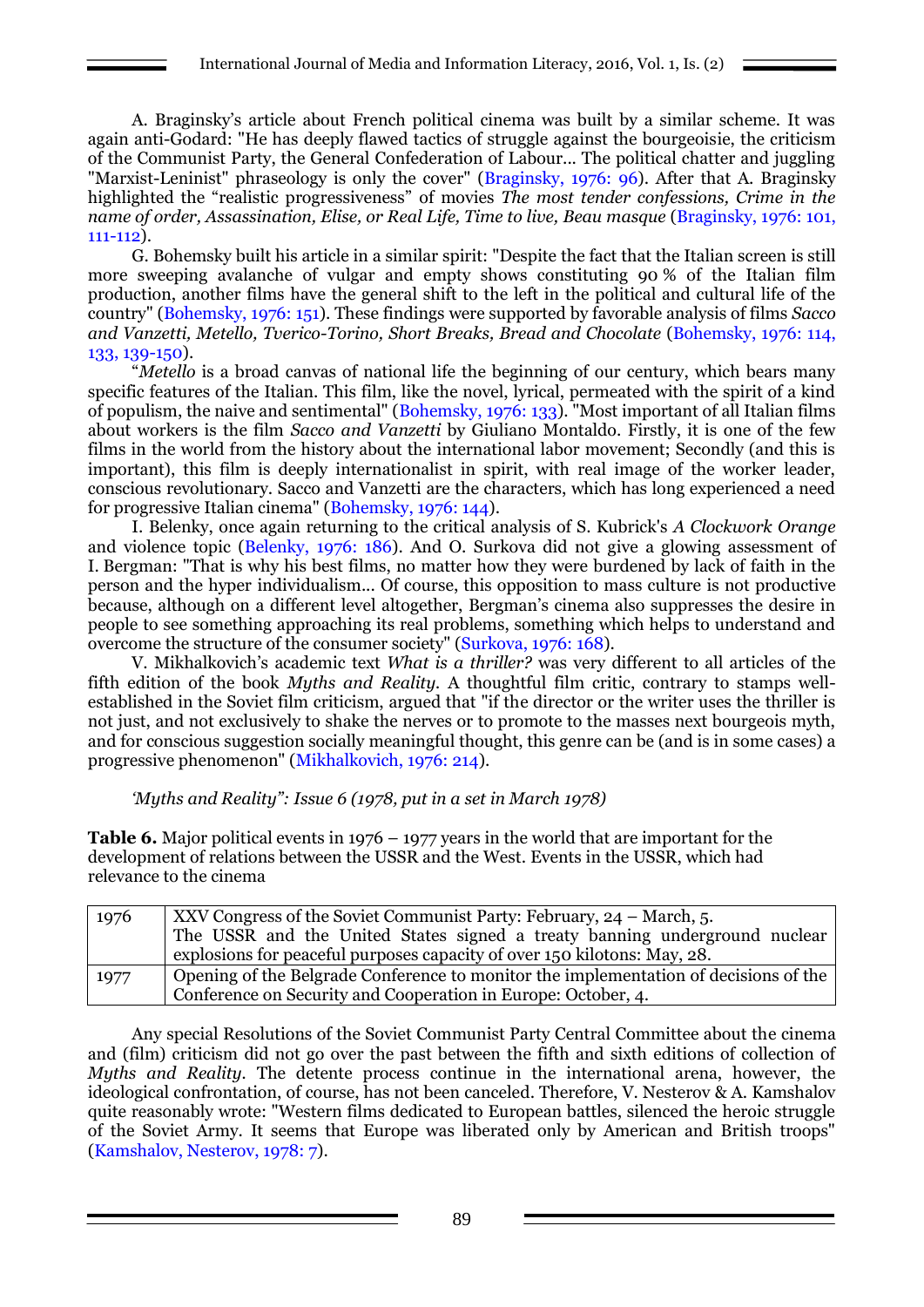Berated the previous decade, F. Fellini unexpectedly received good evaluation from V. Nesterov & A. Kamshalovs: *Amarcord* was included in the list of "progressive democracy" films, like *Sacco and Vanzetti, The Mattei Affair, Murder of Matteotti* (Kamshalov, Nesterov, 1978: 16-17).

But R. Yurenev, alas, could not see the talent and irony of Woody Allen, and (in my opinion, unjustly) accused parody comedy *Love and Death* in all conceivable sins: "It was unbearable to hear patriotic music by Prokofiev for *Alexander Nevsky* superimposed on pornographic scenes. And in some scenes ... I can see not just anti-Russian, but also anti-Soviet notes" (Yurenev, 1978: 35).

He also sharply criticized the film *Marriage* by Claude Lelouch, "which seemed a mockery of criticism by the French anti-Nazi resistance movement" (Yurenev, 1978: 41).

G. Bohemsky was very critical to the current Western cinematic process (for example, Italy). In particular, he talked about the wrong political orientation of Paolo and Vittorio Taviani: "Ambivalence Taviani brothers' film, in particular its results leftist and ideological impasse". *Alonsanfan* "is back to the vagueness of the general philosophical position of generously gifted film directors" (Bohemsky, 1978: 88). But we must pay tribute to Bohemsky's film studies instinct: he noticed that "It exists the danger of mystification spectators in the Italian cinema, when some movies do not help to understand the political issues, but falsifying it and misinformed under the guise of political cinema" (Bohemsky, 1978: 69).

V. Shestakov wrote rather not film studies, but sociological article about Hollywood. He praised such outstanding films as *Three Days of the Condor, The Way We Were, Network, The Last Detail, Shampoo, Day of the Locust, Alice does not live here anymore, Taxi Driver, Badlands, MASH, The Long Goodbye, Thieves Like Us, Nashville, Conversation* (Shestakov, 1978: 104, 110- 111, 115-121). In particular, V. Shestakov rightly pointed out that *Taxi Driver* is "sad and tragic film about violence in America and on the consequences that has left in the life and psychology of the Americans during the Vietnam War" (Shestakov, 1978: 116).

It is clear that the article by V. Shestakov could not be composed of only one positive opinion about American cinema. Therefore, he noted that "modern Hollywood movies attempting to adapt and use, mainly for commercial purposes, a number of ideas borrowed from fashionable currents of Western philosophy. A particularly Freudianism has a strong influence on American cinema" (Shestakov, 1978: 105), and the "New Hollywood" is nothing more than a common term, a kind of metaphor, does not reflect reality, as the ideological nature and social role of Hollywood are still the same: regardless of the changes occurring in it Hollywood, as before, is a phenomenon of bourgeois culture" (Shestakov, 1978: 132).

V. Kolodyazhnaya (1911-2003) wrote more tightly about American cinema, focusing on themes of occultism. After analyzing the *Rosemary's Baby* by R. Polanski and *Exorcist* by W. Friedkin, she concluded that "the devil was never shown on the screen in such a formidable and powerful. Current trends is a special phenomenon, reflecting the growing interest in the occult and turned inside out religion – to Satanism" (Kolodyazhnaya, 1978: 172).

G. Kapralov, in keeping the spirit of the "detente", refused inherent passages previously optimistic about the inevitable collapse of the bourgeois system and a soon triumph of communist ideas. But a detailed analysis of the *Jaws* by S. Spielberg became occasion for a conclusion that "it is reasonable to assert once again that the film itself without the whole system more impact on the Western audience ... might not be such a total resounding" (Kapralov, 1978: 51).

The rest of the collection of articles dedicated to the works of great masters of Western screen: Volonte (1933-1994) (E. Victorova wrote about this actor-communist in a very positive way) and P.-P. Pasolini (1922-1975).

V. Baskakov wrote about the famous film director, screenwriter and writer P.-P. Pasolini (who was killed November 1, 1975): "The Italian cinema has lost a great artist, whose work is inconsistent reflect and burning rejection of the bourgeois way of life, bourgeois morality, and the search for alternatives to this bourgeois... Pasolini was an analyst, accuser, and at the same time a victim of bourgeois consciousness" (Baskakov, 1978: 152).

#### *'Myths and Reality': Issue 7 (1981, put in a set in August 1980)*

International events 1979-1980, preceding the birth of the seventh edition of *Myths and Reality* collection were turbulent: the "detente" died after the intervention of Soviet troops in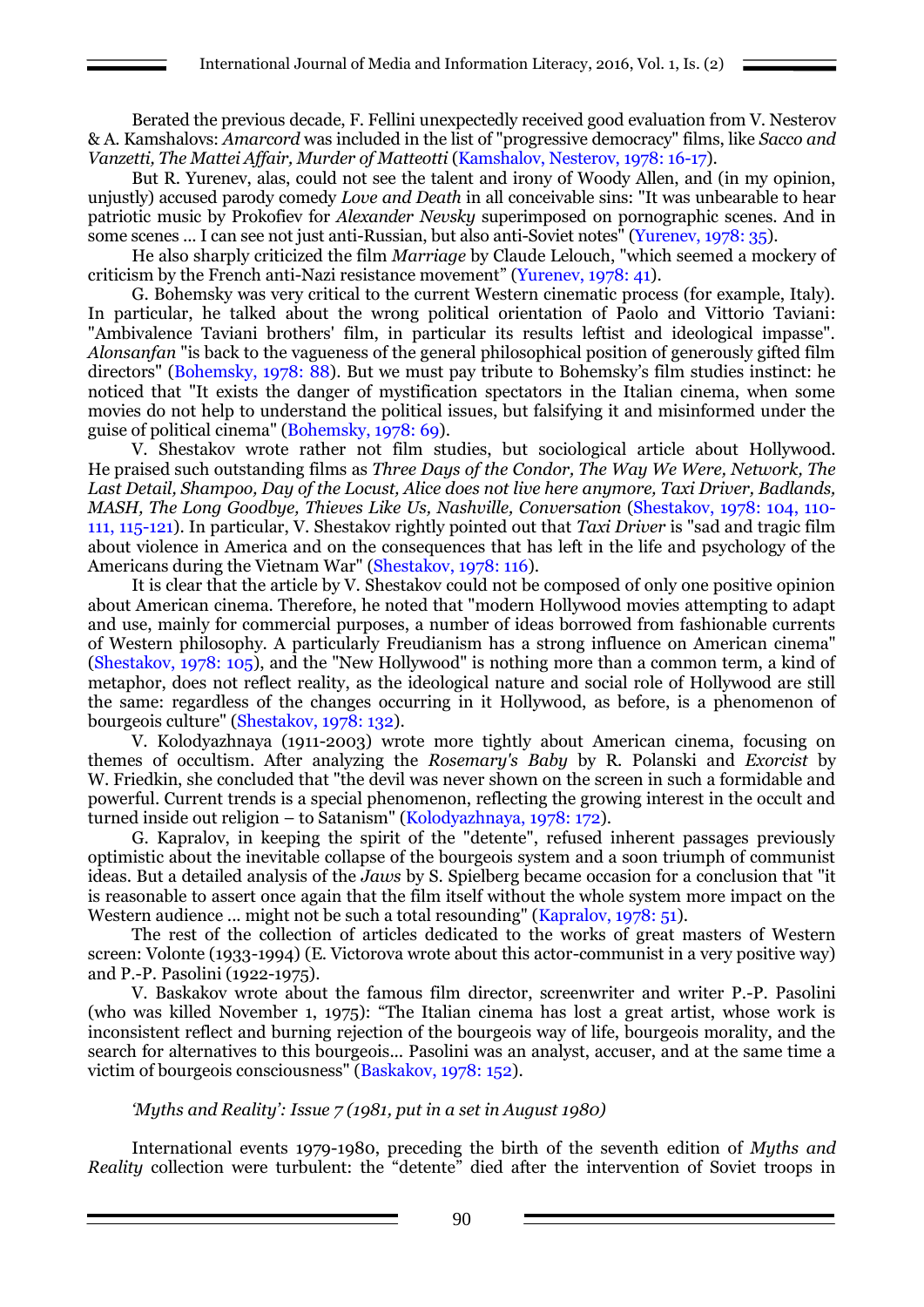Afghanistan, the confrontation between the USSR and the West back to cold war peak. And then the fire of the Polish anti-Communist rebellion movement "Solidarity"...

**Table 7.** Key political events 1978 - 1980 in the world that are important for the development of relations between the USSR and the West. Events in the USSR, which had relevance to the cinema

| 1978 | The coup d'etat in 1978 in Afghanistan, supported by the Soviet Union: April, 17.   |  |  |  |  |
|------|-------------------------------------------------------------------------------------|--|--|--|--|
| 1979 | Resolution of the Soviet Communist Party Central Committee "On further improve the  |  |  |  |  |
|      | ideological and political education work": April, 26.                               |  |  |  |  |
|      | Conclusion of the agreement between the USSR and the USA on the Limitation of       |  |  |  |  |
|      | Strategic Offensive Arms: June, 18.                                                 |  |  |  |  |
|      | The second coup d'etat in Afghanistan, again supported by the Soviet Union:         |  |  |  |  |
|      | September, 16.                                                                      |  |  |  |  |
|      | Soviet invasion of Afghanistan, the beginning of the Afghan war - December.         |  |  |  |  |
| 1980 | In response to the Soviet invasion of Afghanistan, the United States suspended the  |  |  |  |  |
|      | ratification of the Strategic Arms Reduction. USA declared a boycott of the Olympic |  |  |  |  |
|      | Games in Moscow and an embargo on the Soviet Union in modern technologies and       |  |  |  |  |
|      | grains: January, 4.                                                                 |  |  |  |  |
|      | Academician Sakharov was exiled to Gorky. He was deprived of the title three times  |  |  |  |  |
|      | Hero of Socialist Labor, and Stalin (1953) & Lenin (1956) Awards: January, 22.      |  |  |  |  |
|      | The Olympic Games in Moscow: July, $19 -$ August, 3.                                |  |  |  |  |
|      | USSR resumed jamming Russian language broadcasts "Voice of America" and other       |  |  |  |  |
|      | Western radio stations in the Soviet Union: August, 20-21.                          |  |  |  |  |
|      | "Solidarity" movement in Poland was gaining strength.                               |  |  |  |  |

Resolution of the Soviet Communist Party Central Committee "On further improve the ideological and political education work" (April, 1979) was before the start of a new phase of the "cold war". As in similar documents of previous years, Resolution was emphasized that "imperialist propaganda ... continuously conducts a fierce attack on the minds of the Soviet people, it is committed to using the most sophisticated techniques and advanced technical means to poison the minds of their slander Soviet reality, denigrate socialism, embellish imperialism and its predatory, inhuman policies and practices. All set in motion: perverted information and biased coverage of the facts, silence, half-truths and lies just shameless. Therefore, one of the most important tasks of ideological education and outreach is to help the Soviet people to recognize the utter falsity of the defamatory propaganda, in a clear, specific and convincing manner to expose its devious methods, to give people the ground truth about the world's first country of victorious socialism. This should always be remembered that the weakening of attention to the coverage of the actual problems, lack of efficiency, the questions left unanswered, the only benefit our class enemy" (Resolution ..., 1979).

K. Razlogov's article "*New Conservatism and Cinema of the West* in this context was a natural reaction to the worsening of the "cold war": "In 70s years ... came the era of "Counter-Reformation", ... "counter-culture." This ideological trend - new conservatism - was a product of the ideological and political crisis of capitalism. ... "New conservatism" to some extent paved the way for the deployment of another anti-communist and anti-Soviet companies and return the forces of imperialism to a policy of "cold war". ... It was the result of the desire of the bourgeois ideologists turn back the course of history, to set new obstacles in the way of socialism, the national liberation movement, the workers' struggle for their rights in the capitalist countries. But the positive developments in the international arena, the struggle for peace, social progress and freedom of the peoples continue to define the forward movement of history" (Razlogov, 1981: 41-42).

K. Razlogov argued that "the problem of violence is certainly one of the most pressing in the bourgeois world. In contrast to the typical trend of the previous period to identify the social roots of crime, "new conservatism" considers crime as an anomaly of inferiority of individuals or of human nature in general" (Razlogov, 1981: 49-50). As an example, K. Razlogov used the film *Death Wish* (Razlogov, 1981: 55). However, the article final was more optimistic: *Julia, The China Syndrome*, "as well as a number of other films, shows the constancy of democratic tradition in the US film industry, successfully resisting the "new conservative wave" (Razlogov, 1981: 61).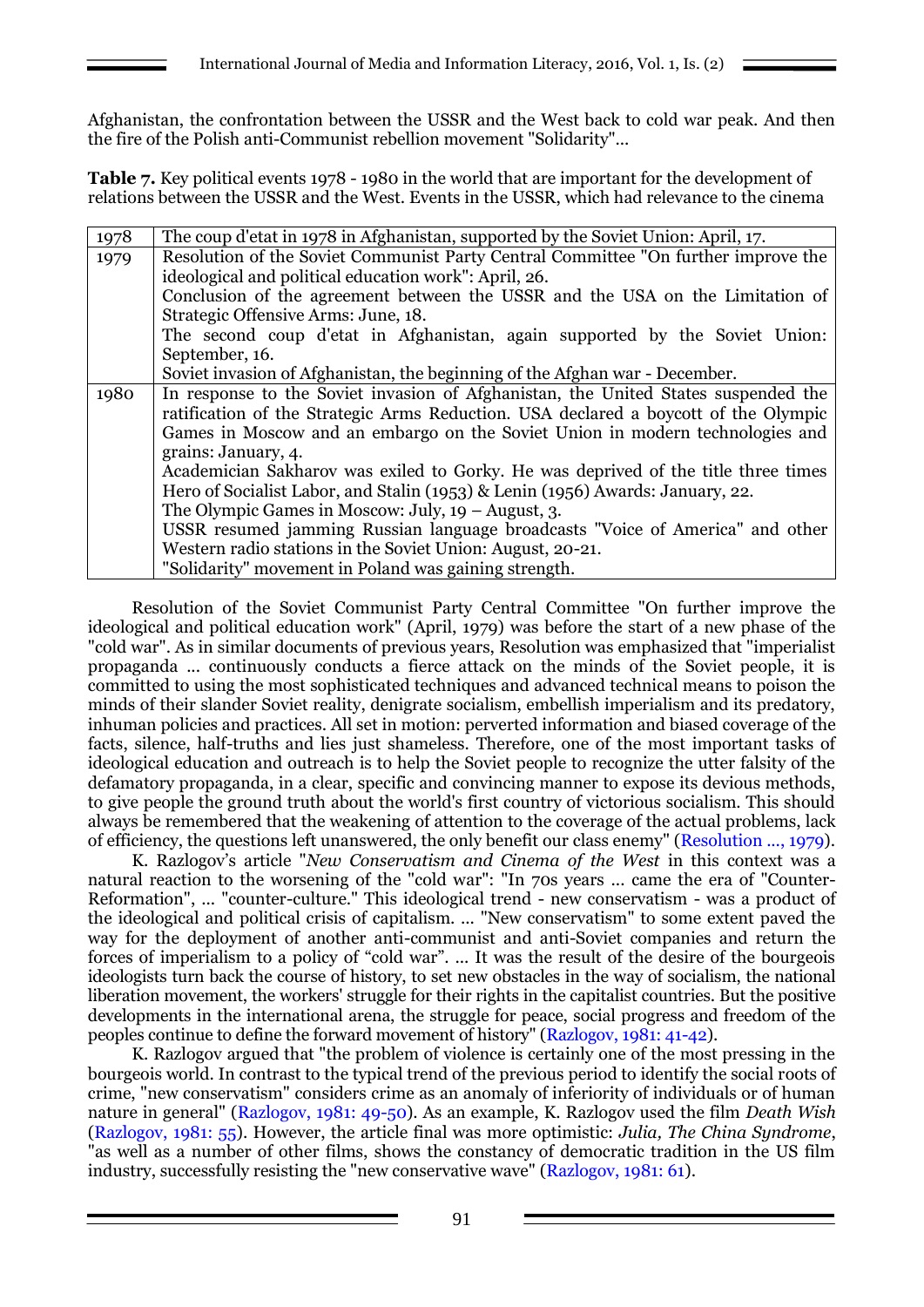M. Shaternikova in search of positive developments in the American cinema, wrote that "a certain part of the Afro-American filmmakers chose a path of truth and realism, all the way to a deeper and more accurate picture of life, suffering and hopes of its people" (Shaterinikova, 1981: 161).

G. Kapralov wrote that the number of Western films (*Sacco and Vanzetti, Recognition of the Police Commissioner to the prosecutor of the republic, Investigation of a Citizen Above Suspicion, Zabriskie Point, Keymada, Little Big Man, They Shoot Horses, Don't They?, Easy Rider* and others) criticized the wars of conquest, colonial expansion and extermination of Native Americans, the persecution of trade unionists, racist intolerance, anti-labor policy lies justice, and police terror" (Kapralov, 1981: 25). But G. Kapralov also had not optimistic positions for the future: "It can be expected that the coming years will give a new rise and further development of this critical combat cinema. However, the collapse of a 'lefts' illusions of 1968 led to the spread among the intelligentsia of the decadent moods, and even in the United States to strengthen the conservative or, as they call them, the "new" conservative tendencies. This affected the cinema. His political activity, though, and continued for some time to be quite high, soon began to wane" (Kapralov, 1981: 25).

G. Kapralov was convinced that Hollywood began to appear such "vicious anti-Soviet" films as *The Deer Hunter*, whose "imaginative, emotional structure ... expresses extreme dislike to Vietnamese" (Kapralov, 1981: 37). Moreover, *The Deer Hunter,* "not only slandered the heroic people of Vietnam, but also trying to revive the very same illusions about US exceptionalism" (Kapralov, 1981: 40).

As always, G. Kapralov did not forget to criticize the European screen masters. He wrote About *Casanova* that "undoubtedly the critical charge of the film can not hide the fact that the new work of Fellini bears the imprint of painful fatigue, some psychological collapse, whose vice spectacle of decay, rotting and disgusting and the same time has a certain charisma" (Kapralov, 1981: 9). The films *Bye Bye Monkey* by M. Ferreri and *Truck* by M. Duras were rated more strictly: "the characters of Ferreri's film have flesh and blood, while the characters of Duras's are the phantoms" (Kapralov, 1981: 19).

Two articles were devoted to French cinema. The leading Soviet specialist in the field of French cinematography – A. Braginsky, began his article with the condemnation of sexual and porn cinema revolution (Braginsky, 1981: 180-183). And after that he made a more detailed critical analysis of films by C. Lelouch, C. Zidi, J. Derey, J. Jaeckin, F. Labro, A. Verneuil, A. Corneau (Braginsky, 1981: 183-191). Some Braginsky's opinions manifestly unreasonable: "Zidi is a reliable bulwark of commercial cinema "digestive-wing" ... "Zidizm" as a specific phenomenon is a direct threat to French cinema comedy, reducing its level, its credibility" (Braginsky, 1981: 186).

A. Braginsky retain to his strict attitude about F. Truffaut and C. Chabrol: "Truffaut's recently films, unwittingly reflect the mood of the French artistic intelligentsia, more precisely, the part that often looks back and rarely looks forward" (Braginsky, 1981: 193); "Chabrol's films ... deeply pessimistic, with efforts to disclose only the dark side of the human soul" (Braginsky, 1981: 193-194).

The article was written by N. Dyachenko in a similar vein. She criticized for the wrong political stance *The Chinese in Paris* by J. Yann, *Nada* by C. Chabrol, *Lacombe Lucien* by L. Malle, *Good and Evil* by C. Lelouch. For example, the film *Good and Evil* was accused of mixing "actions of the Resistance fighters and collaborators, traitors and honest people" (Dyachenko, 1981: 69).

The finals of both articles were, however, optimistic. A. Braginsky praised for the acute social films of A. Cayatte, I. Boisset, B. Tavernier (Braginsky, 1981: 195-199). He was confident that "the dialectic of social development is relentless. The future of French cinema, where are taken into account the interests of the nation and the people, for those filmmakers who put their art at the service of the people" (Braginsky, 1981: 203). N. Dyachenko's conclusions was a little less pretentious: "We can watch in the French cinema the phenomenon of commercialization, speculative use of political themes. At the same time, we can see the cinema, expressing a critical attitude toward capitalist reality, an attempt to expose the bourgeois apparatus of power" (Dyachenko, 1981: 68).

G. Bohemsky dedicated his article to political detectives and thrillers. He reviewed the films of D. Damiani, E. Petri, F. Rosi in a positive context, pointing out that "the very notion of "political film" should be considered differentiated. On the one hand, it means the really progressive trend in bourgeois cinema today; on the other hand - political film is only used as a disguise for fight against the Lefts" (Bohemsky, 1981: 115).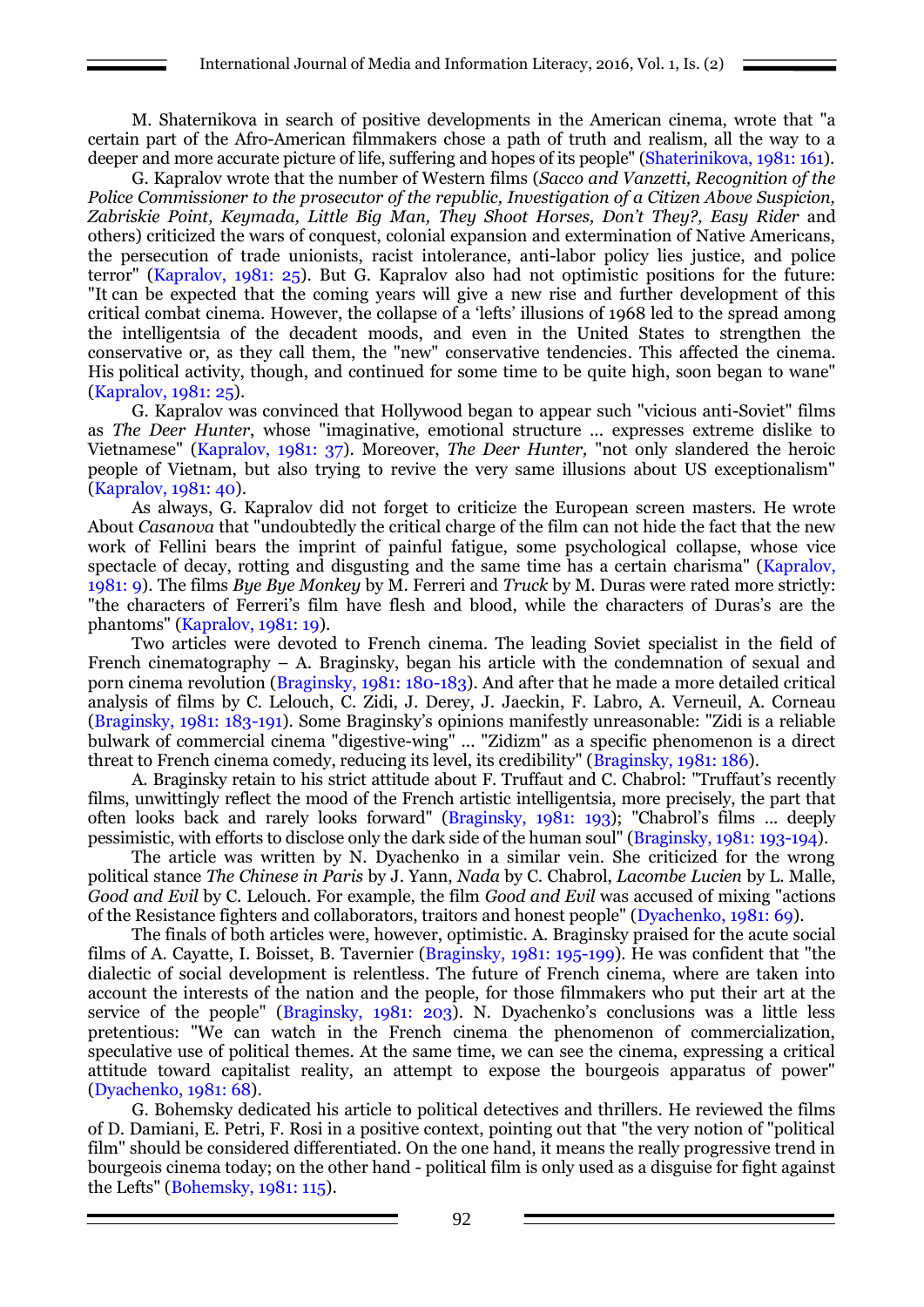G. Krasnova's article of about German cinema was in the "detente" key. She very friendly analyzed the movies of Fassbinder, Schlöndorff and Herzog. Article's conclusion was also major: "Youth cinema in West Germany had known dark days, periods of frustration, depression and decline. However, recent works of these filmmakers give reason to hope that the "young cinema" will continue to be the main bulwark of progressive cinematography"(Krasnova, 1981: 114).

R. Sobolev's paper *Cinema and Comics* got entertainment mission in this film studies collection. And ardent fans of comics culture certainly can not agree with the abrupt withdrawal of a film critic that "comics are the production not for the man with intelligence, but a baby" (Sobolev, 1981: 178).

*'Myths and Reality': Issue 8 (1983, put in a set in September 1982)*

Events 1981-1982 years preceding the publication of the eighth book *Myths and Reality* in general (despite the economic cooperation between the USSR and the Federal Republic of Germany and France, connected with gas supply) developed at the height of the "cold war."

**Table 8.** The main political events of 1981–1982 period in the world that are important for the development of relations between the USSR and the West. Events in the USSR, which had relevance to the cinema

| 1981 | XXVI Congress of the Soviet Communist Party: February, 23 – March, 3.                  |  |  |  |
|------|----------------------------------------------------------------------------------------|--|--|--|
|      | Cancel the US embargo on grain shipments to the Soviet Union: April, 24.               |  |  |  |
|      | Start of neutron weapons production in the United States.                              |  |  |  |
|      | The signing of the contract between the USSR and the Federal Republic of Germany to    |  |  |  |
|      | supply Siberian gas to West Germany: November, 20.                                     |  |  |  |
|      | The introduction of martial law in Poland: December, 13.                               |  |  |  |
|      | Statement by US President Ronald Reagan against the USSR interference in the affairs   |  |  |  |
|      | of Poland, new sanctions against the USSR: December, 29.                               |  |  |  |
| 1982 | Signing of the contract between the USSR and France to supply Siberian gas: January,   |  |  |  |
|      | 23.                                                                                    |  |  |  |
|      | British-Argentine armed conflict in the Falklands: March-April.                        |  |  |  |
|      | Resolution of the Soviet Communist Party Central Committee "On the creative            |  |  |  |
|      | connections literary magazines with the practice of communist construction": July, 30. |  |  |  |

So it is not surprising that the last year of the L. Brezhnev power was marked by the release of the Resolution of the Soviet Communist Party Central Committee "On the creative connections literary magazines with the practice of communist construction" (1982). In it, in particular, stated that "appear on the pages of magazines of literary history and literary-critical works, the authors of which ... show ideological confusion, inability to consider social phenomena historically, with a clear class positions" (Resolution ..., 1982).

I do not think that this criticism directly was to the author's collections of *Myths and Reality* (although the lack of "clear class positions" can be detected, if desired, for example, in the "free" articles of V. Demin and Y. Khanutin). But the conclusions were made: ideologically outdated "detente" approaches were rejected. And V. Baskakov wrote: "Anti-humanism of bourgeois culture and art, and an attack on humanity, leading and the right and left: all these shows the urgent need to create a united front of real Marxist humanism" (Baskakov, 1983: 36-37).

Such a flow of "real humanism" V. Baskakov attributed movie *Man on his Knees* by D. Damiani, *Christ stopped at Eboli* and *Three Brothers* by F. Rosi, *Seven Days in January* by H.A. Bardem (Baskakov, 1983: 12-19). Moreover, he claimed: "Movies *Christ stopped at Eboli* and *Three Brothers* proves a mighty force and the prospects of social art, exploring issues of national life, the arts great truth and mighty power of realism" (Baskakov, 1983: 17).

G. Kapralov echoed of V. Baskakov, assuring his readers that "we cannot see in the frames of bourgeois consciousness the road in the real future" (Kapralov, 1983: 64).

G. Kapralov analyzed such outstanding films as *Leap into the Void, Terrace, Please Asylum, My American Uncle, All That Jazz, City of Women* and regretted that the main motive of most of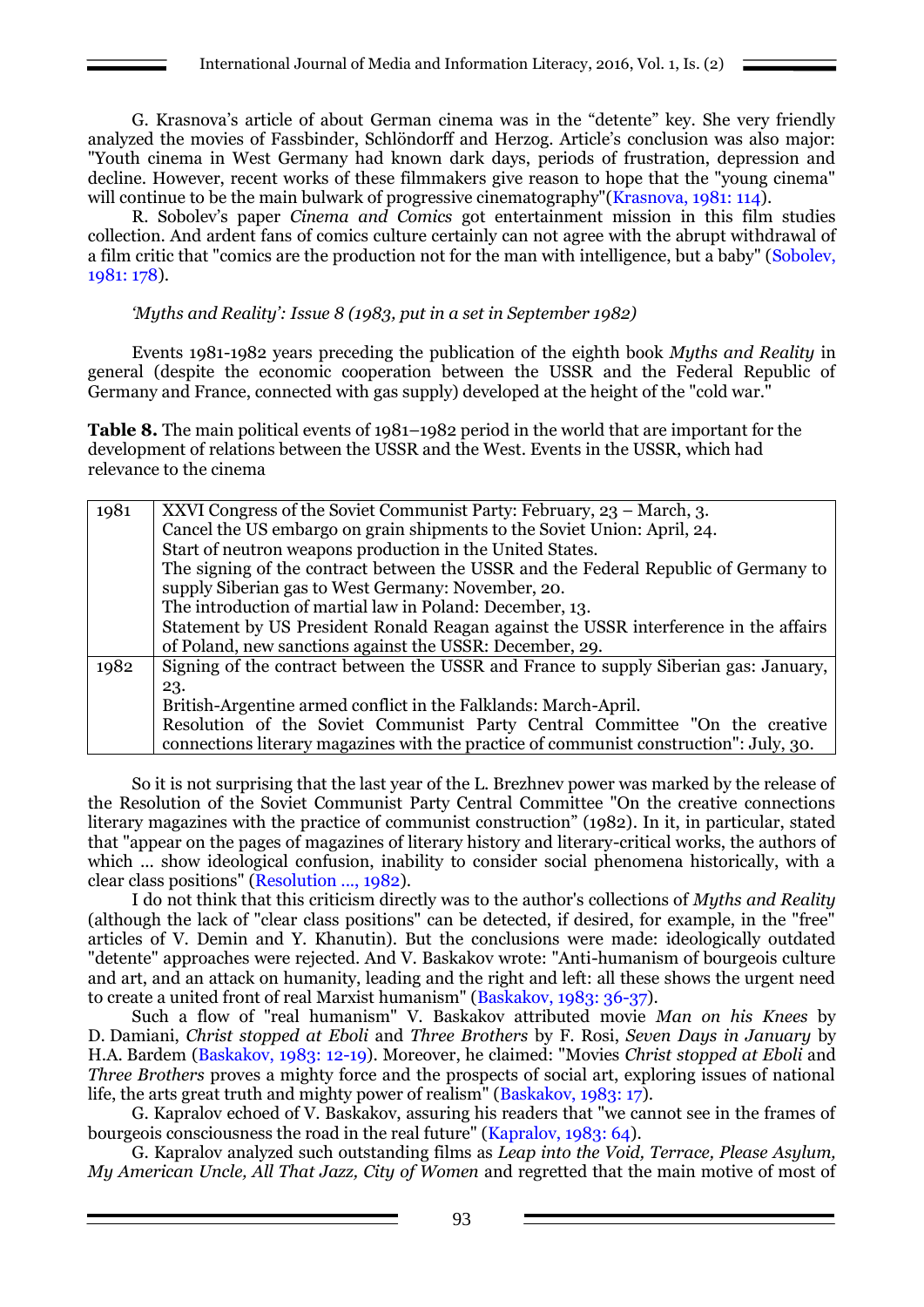them is "fatigue, bewilderment, frustration, despair" (Kapralov, 1983: 38). G. Kapralov saw in the *City of Women* "traditionally bourgeois approach ... and again, with a noticeable shade of biologism, which in this case takes the form of sexual complexes and phantasmagoria" (Kapralov, 1983: 54). He had mixed feelings about *All That Jazz*: "On the one hand, the director makes admire Gideon's irrepressible, violent fantasy, feel it as a strong, powerful creative personality. And on the other hand - the creative act is reduced to a simple physiological origin" (Kapralov, 1983: 63).

E. Victorova wrote that "Ferreri is not so much as a critic of modern bourgeois vices of civilization, but as a man who does not bear responsibility for the fate of the world. He does not believe in the possibility of change, in the possibility of a better, more just order of society" (Victorova, 1983: 167).

The same film criticism melody towards Western cinema sounded in the E. Kartseva's article, which stated that "the 1970s are characterized by not only the continuity of anti-bourgeois ideals and values of 1960s, but also strengthening of conservative sentiment. ... And myths manufacturers, sensing the growing discontent, seeking to convince people mythological, not based on the analysis of the social interpretation of the events. The growing politicization of social consciousness leads to the politicization of the mythology" (Kartseva, 1983: 86). In this context, she scolded American films *Rocky, Telephone* and praised *China Syndrome, Three Days of the Condor* and *Network* (Kartseva, 1983: 90-101).

Film critic L. Melville, noting that "actually increased role of women in bourgeois society is in sharp contradiction with the various forms of discrimination and oppression of Western woman" (Melville, 1983: 136), suggested that "feminism is (on the screen and in the life of the modern West) a phenomenon very difficult, ambiguous. ... Tomorrow we will see what will happen to this remarkable phenomenon of Western political and cultural life. One thing is clear: the prospects for it are associated with the opening of a socialist alternative, with the rejection of the excesses of the feminist ideology and appeal to a realistic understanding of women's issues. Meeting with the political and cultural experience of real socialism can play a crucial role" (Melville, 1983: 159).

As we can see now, the first part of this thesis (about the complexity and ambiguity film feminism) it was correct, which can not be said about "socialist alternative"...

M. Shaternikova, as film critic fighter for the rights of the American working class, pleased the movie *Norma Rae* by M. Ritt because this film returned to the US shield forgotten "character – a man of labor, collectivist, in the fight against defending themselves and others their human rights. It proves its viability progressive tradition of cinematography USA. ... The true meaning of the word "humanism" return the honest artist, who expresses in his work the aspirations of the working class, who takes his side in the fight. These artists were in the American movie ever. They will come with each new generation" (Shaternikova, 1983: 134).

One article is entirely dedicated to the Spanish cinema (for the first time in *Myths and Reality)*: O. Reisen rightly praised *End Time* and *Seven Days in January*, *National Gun* and *Trout* (Reisen, 1983: 186-192), although she noted that C. Saura cinema has "some confusion of images. Mixing fantasy, dreams and reality, endless flipped in time and space, repetition, associative montage are methods by which he reproduces a stream of consciousness" (Reisen, 1983: 195).

#### *"Myths and Reality": Issue 9 (1985, put in a set in May 1984)*

World events that occurred between the release of the publication of the eighth and the ninth series, *Myths and Reality* were stormy. L. Brezhnev's death did not impact on the degree of boiling the "cold war." Moreover, with the advent of the Y. Andropov (1914-1984) attention to the issues of ideological struggle only intensified. Y. Andropov's death and the equally short power of K. Chernenko (1911-1985) not made the significant changes in the situation.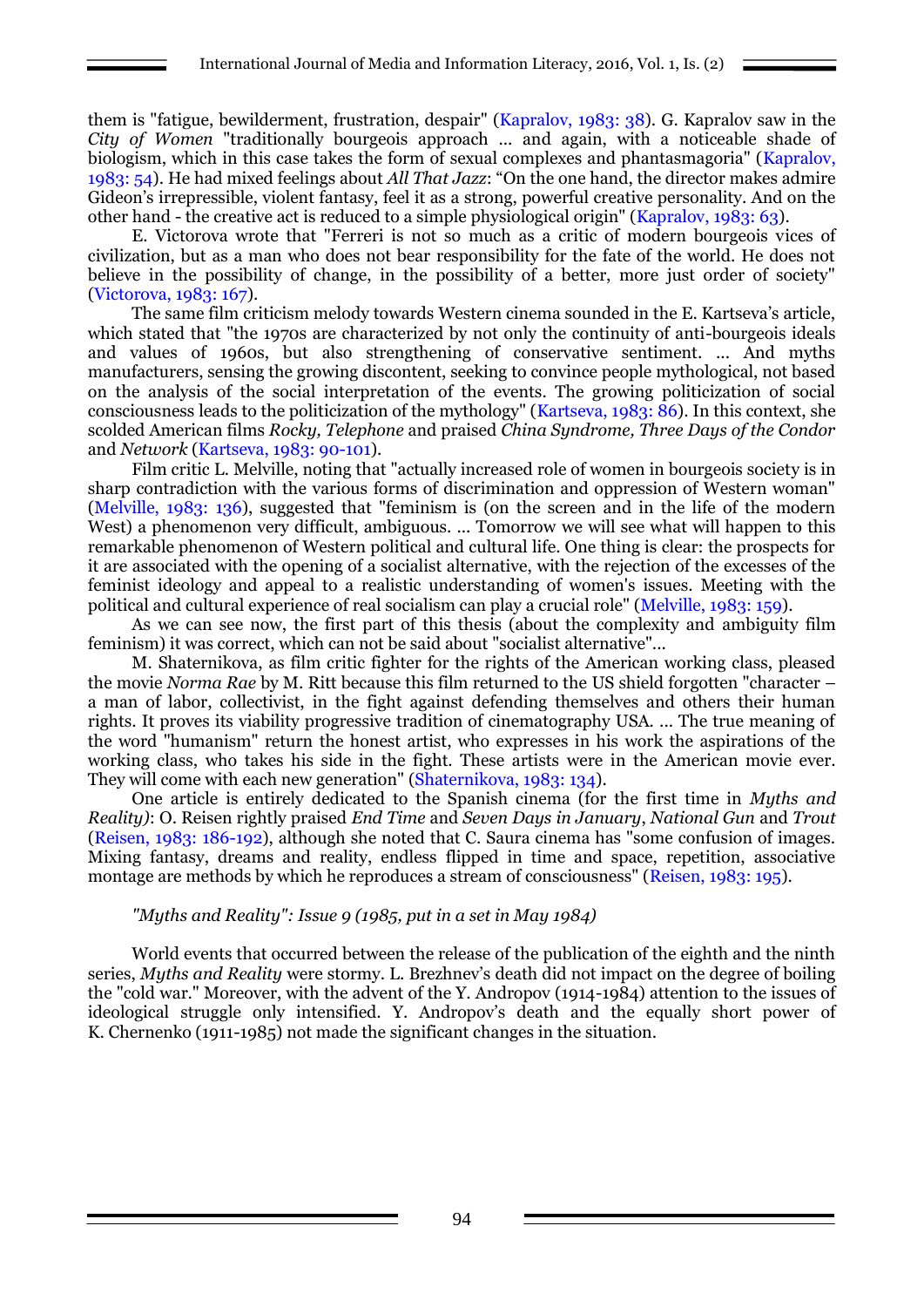**Table 9.** The main political events of 1982–1984 years in the world that are important for the development of relations between the USSR and the West. Events in the USSR, which had relevance to the cinema

| 1982 | Death of L. Brezhnev: November, 10                                                     |  |  |  |
|------|----------------------------------------------------------------------------------------|--|--|--|
|      | The coming of short power of Yuri Andropov (1914-1984).                                |  |  |  |
|      | US lifting of sanctions imposed against the Soviet Union in connection with the events |  |  |  |
|      | in Poland: November, 13.                                                               |  |  |  |
| 1983 | France expelling 47 Soviet diplomats accused of spying: April, 5.                      |  |  |  |
|      | Resolution of the Soviet Communist Party Central Committee "Topical issues of          |  |  |  |
|      | ideological and mass political work of the Party": June.                               |  |  |  |
|      | German Chancellor H. Kohl visited Soviet Union: July 4-6.                              |  |  |  |
|      | Soviet Union shot down a South Korean civilian aircraft: September, 1.                 |  |  |  |
|      | Y. Andropov made a statement directed against the deployment of missiles "Persching-   |  |  |  |
|      | 2" in Europe, and lifted a moratorium on the deployment of medium-range nuclear        |  |  |  |
|      | missiles: November, 24.                                                                |  |  |  |
| 1984 | The opening of the Stockholm Conference on Disarmament in Europe: January, 17.         |  |  |  |
|      | The death of Y. Andropov. K. Chernenko's rise to the short power: February, 9.         |  |  |  |
|      | Resolution of the Soviet Communist Party Central Committee "On measures to further     |  |  |  |
|      | improve the ideological and artistic quality of films and strengthen the material and  |  |  |  |
|      | technical basis of cinematography": April, 19.                                         |  |  |  |
|      | Statement by the Soviet Union to boycott the Olympic Games in Los Angeles: May, 8.     |  |  |  |

Y. Andropov, speaking at the plenary session of the Soviet communist Party Central Committee (dedicated to topical issues of ideological and mass political work), stressed that "there is a struggle for the hearts and minds of billions of people on the planet. And the future depends largely on the outcome of this ideological struggle. This explains how it is vital to be able to communicate in a simple and convincing manner the truth about socialist society, its advantages, its peaceful politics to the broad masses of the people all over the world. Equally important skill: to expose the false, subversive imperialist propaganda" (Andropov, 1983).

The resolution of the Soviet Communist Party Central Committee "Topical issues of ideological and mass political work of the Party" (1983) signaled that, in the opinion of the Soviet leadership, the previous decisions of a similar nature have been found to be ineffective in the new "cold war" acute outbreak between the USSR and the West.

This is also evidenced by the Resolution of the Soviet Communist Party Central Committee "On measures to further improve the ideological and artistic quality of films and strengthen the material and technical basis of cinematography" (1984). In 1983-1984 the Soviet press and the official film critics increasingly began to use the word "counter-propaganda".

Flag bearer of ideological struggle with bourgeois cinema V. Baskakov answered for political party calls in the article *Screen Aggression* (Baskakov, 1985: 3-26). He expressed his indignation at the fact that the West "seeks to instill an audience of millions of television movies and cult of violence, cruelty, sophisticated sensuality. The strategic direction setting of this screen aggression is an effort to impress the mass consciousness of irresponsibility for the fate of humanity and a sense of apathy in the face of actions of the imperialist circles. Publishers, writers, film makers and television, using a variety of, often masking agents, readers and viewers impose the cult of force, romanticizing of cruelty, perverse amorality. Militant anti-humanism has become the heart of the vast majority of films produced by the capitalist movie monopoly from US and several European countries" (Baskakov, 1985: 18).

As always this kind of theses supported striking examples: from the movies *The Night Porter* and *Skin* by L. Cavani, *Nicholas and Alexandra* by F. Schaffner, *The Deer Hunter* by M. Cimino, *Fire Fox* by C. Eastwood (Baskakov, 1985: 20-24). He said the most negative about S. Peckinpah's film *Cross of Iron*, "openly celebrating the Wehrmacht. In the center of the plot is charming, "humane" and fearless Nazi" (Baskakov, 1985: 22).

However, contrary to all previous negativity, V. Baskakov found the strength to make a radically positive conclusion: "Anti-communism and anti-Sovietism on the screen are feverish,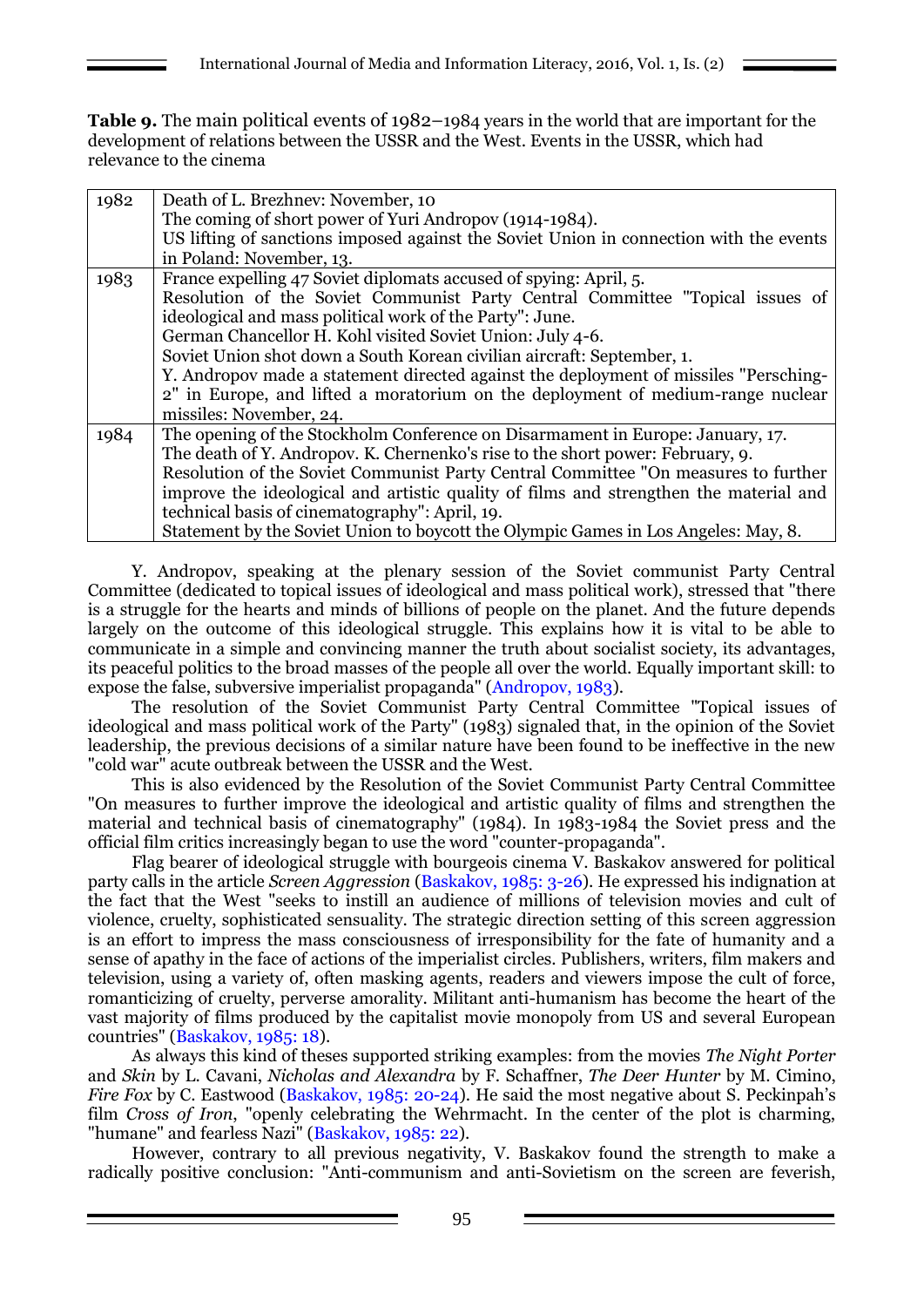hysterical and hopeless attempts to slow down the steady process of development of the revolutionary forces, oppose the realization of the masses (including the intelligentsia) the futility of the capitalist system" (Baskakov, 1985: 23).

The article of G. Kapralov has been sustained around the same spirit. He accused for the promotion of violence and the anti-Soviet many movies: *Class of 1984* by M. Lester, *Conan the Barbarian* by J. Milius, *The Deer Hunter* by M. Cimino, *Fire Fox* by C. Eastwood, *Superman* by R. Donner (Kapralov, 1985: 30-44) and made a sad conclusion that Western cinema has "the desire for psychological and ideological influence to the masses audience, showing the madness, crime and wildest violence" (Kapralov, 1985: 44).

L. Melville, noting that "the bourgeois media, deciding under obvious pressure from the Reagan administration to divert the attention of the Western public from the real causes of the rampant terrorism, unleashed an anti-Soviet group about the "involvement" of the Soviet Union to "international terrorism" (Melville, 1985: 70).

The young (at that time) film critic A. Plakhov warning readers that "the movie and television can ... go on about the most primitive tastes cultivated reactionary ideas, amorality, sow harmful illusions and destroy the person, as it often happens in practice bourgeois mass communications" (Plakhov, 1985: 135). Turning to the analysis of German cinema, G. Krasnova expressed something similar to the recommendations for the "progressive German filmmakers": "The struggle against the Hollywood expansion should be done from the standpoint of humanity, acute social criticism. Otherwise it loses its high ideological and artistic meaning and the place of the American commercial cinema takes more conformist, more miserable products West cultural industries" (Krasnova, 1985: 180).

G. Bohemsky's article was also in the sad tone. He wrote about Italian mass culture cinema ("red-light movie", horrors and comedies) and gave angry passage: *Caligula* is a typical product of "supranational" commercial cinema, "mass culture" in a consumer society. The film is inextricably merged unheard of cruelty and unbridled sex" (Bohemsky, 1985: 92). However, as film critic noted, "the impression that the recession, stagnation, the crisis in Italian cinema in general, are universal, would be incorrect. ... Let a few, but bright and bold works strongly suggest that as the commercialization of Italian cinema and the mood of despair and escapism covered not all" (Bohemsky, 1985: 111).

E. Kartseva (Kartseva, 1985: 46-66) and K. Razlogov (Razlogov 1985: 181-202) wrote in a neutral and academic manner. E. Kartseva, for example, is quite appreciated *Cabaret* by B. Fosse, *Julia* by F. Zinnemann, *Parallax* by A. Pakula, and *Domino Principle* by S. Kramer (Kartseva, 1985: 50-65).

T. Tsarapkina quite in the spirit of the recent "detente" gave a very positive assessment of the development of cinema in Canada, because "unlike the dream world the Canadian screen appeared the real life, sometimes full of drama, despair, inhabited by people who are generally unhappy that rarely overcome depressing their circumstances, but find the strength to defy destiny" (Tsarapkina, 1985: 229).

A. Braginsky's article about French cinema was also quite low-key tone. Analyzing films of B. Blier, A. Téchiné, K. Miller and other directors, Braginsky (Braginsky, 1985: 137-156) came to the conclusion that "the general Western crisis (ideological, economic) is reflected in the current film industry all the major capitalist countries. French filmmakers find him in these circumstances, turn the power wheel, to change the course of events to remember the glorious tradition - time will tell..." (Braginsky, 1985: 160).

Well, time really showed, and A. Braginsky in the 1990s has published a series of remarkable books about the masters of French cinema, where already was not "ideologically" lines...

# *"Myths and Reality": Issue 10 (1988, put in a set in November 1987)*

The tenth edition of the book *Myths and Reality* was put into the set and went out of print in a very substantially changed the world and intra situation. The coming to power of M. Gorbachev in 1985 and soon declaration of new Soviet policy of "perestroika and glasnost", the subsequent rapid warming of relations between the USSR and the West, led to a significant revision of the existing over decades of "ideological struggle."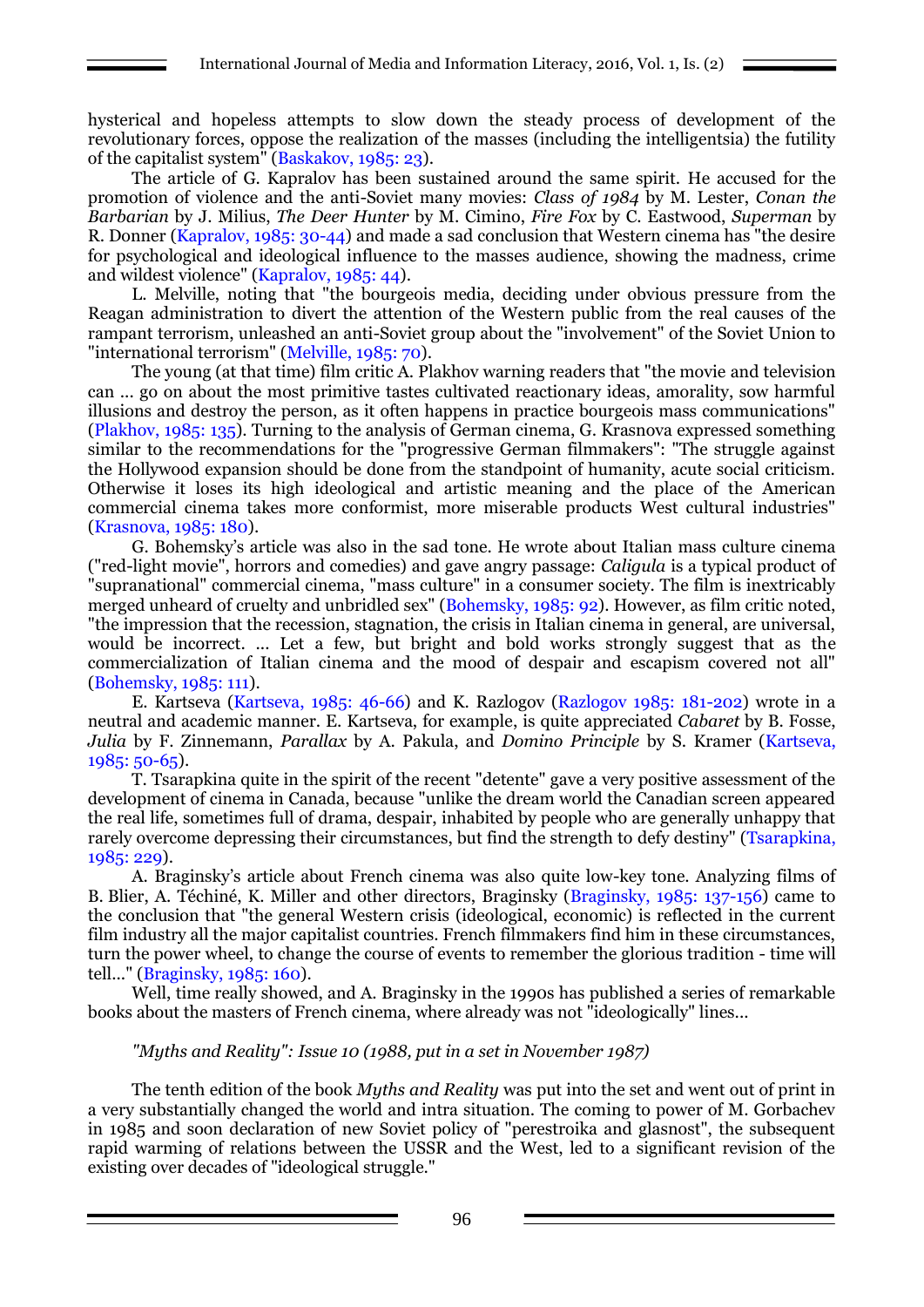**Table 10.** The main political events of 1984–1987 years in the world that are important for the development of relations between the USSR and the West. Events in the USSR, which had relevance to the cinema

| 1984 | The visit to the Soviet Union of French President F. Mitterrand: June, 21-23.         |  |  |  |  |
|------|---------------------------------------------------------------------------------------|--|--|--|--|
|      | USSR expressed protest against the American military program "Star Wars": June,       |  |  |  |  |
|      | 29.                                                                                   |  |  |  |  |
|      | M. Gorbachev visited the UK and met with UK Prime Minister M. Techer: December,       |  |  |  |  |
|      | $15 - 21.$                                                                            |  |  |  |  |
| 1985 | The death of K. Chernenko, M. Gorbachev's rise to power: March.                       |  |  |  |  |
|      | The resumption of negotiations on arms limitation in Geneva: March, 12.               |  |  |  |  |
|      | Meeting of M. Gorbachev and R. Reagan in Geneva: November, 19-21.                     |  |  |  |  |
| 1986 | XXVII Congress of the Soviet Communist Party: February, 25 – March, 6.                |  |  |  |  |
|      | The accident at the Chernobyl nuclear power plant: April-May.                         |  |  |  |  |
|      | Film director E. Klimov elected the leader of the Union of Cinematographers: May.     |  |  |  |  |
|      | Resolution of the Soviet Communist Party Central Committee "On the shortcomings       |  |  |  |  |
|      | in the practice of the acquisition or rental of foreign films": 4 June.               |  |  |  |  |
|      | Three-fold drop in world oil prices (from 29 to 10 dollars per barrel), increased     |  |  |  |  |
|      | sharply the economic crisis in the USSR: June.                                        |  |  |  |  |
|      | M. Gorbachev began of "perestroika" in the Soviet Union: June.                        |  |  |  |  |
|      | Visit to the USSR of French President F. Mitterrand: July, 7-10.                      |  |  |  |  |
|      | Meeting of M. Gorbachev and R. Reagan in Reykjavik: October, 11-12.                   |  |  |  |  |
|      | Opening of the Conference on Security and Cooperation in Europe in Vienna:            |  |  |  |  |
|      | November, 4.                                                                          |  |  |  |  |
|      | Return of Academician A. Sakharov from exile to Moscow: December.                     |  |  |  |  |
| 1987 | M. Thatcher's visit to the USSR: March, 28 - April, 1.                                |  |  |  |  |
|      | Cancel Soviet jamming of most Western radio stations on its territory: May, 23.       |  |  |  |  |
|      | German amateur pilot M. Rust committed illegal flight from Hamburg (via Helsinki)     |  |  |  |  |
|      | to Moscow (with landing almost on Red Square): May, 27.                               |  |  |  |  |
|      | Low world oil prices, contributing to a further decline of the Soviet economy and the |  |  |  |  |
|      | living standards of its population.                                                   |  |  |  |  |

The analysis of the content of the tenth issue of *Myths and Reality* collection (1988) shows that the Soviet film criticism was the example of the ideological inertia: the texts were without real responds to the radical changes occurring in the world and in the USSR...

Here are just some of the final conclusions from the articles of leading Soviet film critics in the tenth edition of the collection:

- "Illusory nature of attempts to restore justice in the framework of an antagonistic society... They do not open before the audience really revolutionary perspective of overthrowing the system of exploitation: the historical mission of the proletariat" (Razlogov, 1988: 93)

- "Different incarnation of the bourgeois intellectual consciousness, dwelling in a state of deep internal crisis. Ways out of it are outside of this consciousness: they are actively participating in the actual social processes on the side of democratic forces of progress" (Melville, 1988: 38).

The article of L. Mamatova (Mamatova, 1988: 94-121) and N. Savitsky (Savitsky, 1988: 122- 142) are quite traditional for the Soviet cinema studies 1970s – 1980s reviews of the films festivals 1983. But the mere fact that the collection, released in print in 1988, included articles written in 1983, spoke not only about the slowness of the publishing house "Art", but also the sheer inertia of the Soviet official film criticism.

So do not be surprised that the rest of the article at this tenth collection of ideological pathos is not so very different from the ninth collection.

V. Baskakov habitually abused anti-Soviet Hollywood films *Fire Fox*, *Red Dawn, Gorky Park*  and others (Baskakov, 1988: 7-9). He was also very unhappy with the fact that L. Cavani in the *The Berlin Affair* connected in a complex knot "pathology, sexy and outrageous policies, even signs of anti-fascist topic" (Baskakov, 1988: 16).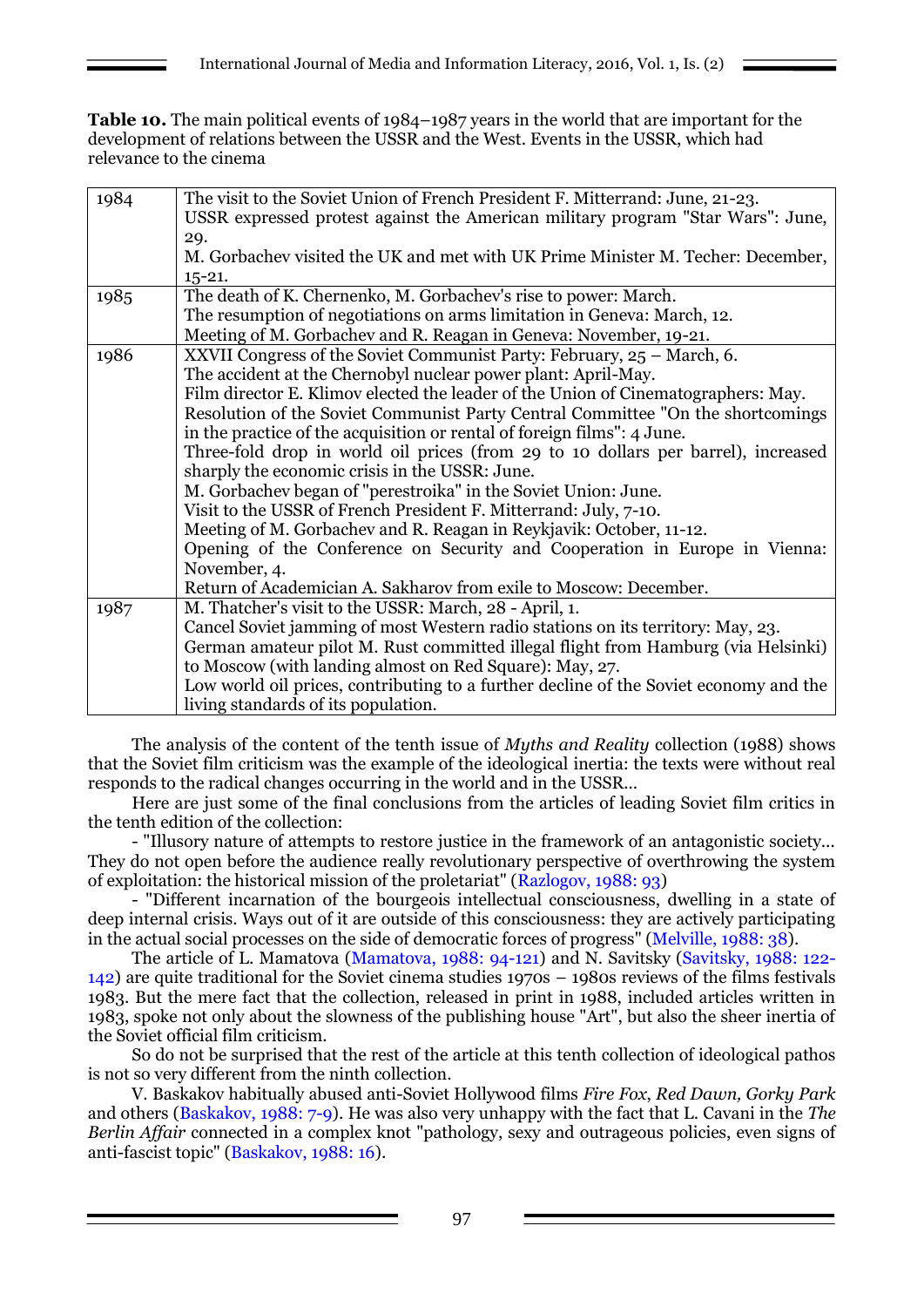G. Bohemsky regretted that Italian political cinema "failed the test, fell under the blows of the crisis" (Bohemsky, 1988: 61), and L. Cavani's *Skin*, "might have sounded condemnation of the war, but has become a series of scary rides; show the horrors of war became an end in itself" (Bohemsky, 1988: 67).

N. Dyachenko once again reminded that "the notorious commercial boom of French cinema and its current focus on traditional forms of cinema show deal a blow to the progressive, socialcritical towards cinema. The most actively operating force of the national film industry remains entertaining pseudo-realistic cinema, which is trying to attract viewers to take subjects and topical phenomena of social and political life" (Dyachenko, 1988: 145).

Analyzing the movie *Moon, Twentieth Century, The Conformist* by B. Bertolucci and *The Damned* by L. Visconti, A. Plakhov (Plakhov, 1988: 162-168) melancholy stated that Freudianism captures even artists in general realistic warehouse (Plakhov, 1988: 168).

Referring to the plot of the film A. Verneuil *Thousand billion dollars*, K. Razlogov quite in the spirit of "stagnation era" claimed that "in this and other similar films, there is no word about the class forces do oppose the bourgeoisie, and ... life and struggle of the proletariat" (Razlogov, 1988: 85). But here's another Razlogov's phrase, unless, of course, for greater generality and universality remove from it the word "imperialism" and "bourgeois", in my opinion, is still very relevant: "No doubt, the independence of the media under imperialism is illusory and relative, and this is also evidenced by cinema screens. ... Magic irrational belief in "free speech", daily and hourly refuted the practice of the bourgeois media, is especially weighty support a unilateral interpretation of events" (Razlogov, 1988: 82).

And only E. Kartseva's article about American cinema looked quite "perestroika stream." She wrote that S. Lumet's *Serpico,* "demanded by their creators a huge civic courage. To its credit, it should be noted: in this highly realistic narrative they allowed themselves to any action to diversify fights or chases, usually inherent police movie, no hitting in the obvious melodrama" (Kartseva, 1988: 46). *French Connection* by W. Friedkin was ranked as "semi-documentary story told by the director with a great sense of humor, and the dynamics of the art", although it "skillfully avoided or veil the fundamental shortcomings of the work of the American police," (Kartseva, 1988: 53).

# *'Myths and Reality': Issue 11 (1989, put in set in December 1988)*

The eleventh book *Myths and Reality,* which was released in print in 1989, alas, was the last. Perestroika reached its peak, the Soviet Union and the West's relations continued to improve, and low world oil prices continue to quenched the Soviet economy, which inevitably resulted in a drop in the standard of living of the population and the desire of the most active part of it to emigrate to the West...

**Table 11.** The main political events of 1987 - 1988 in the world that are important for the development of relations between the USSR and the West. Events in the USSR, which had relevance to the cinema

| 1987 | Mikhail Gorbachev's visit to Washington. Signing the agreement on the elimination<br>of intermediate-range nuclear missiles: December, 1-10.<br>Western world announces M. Gorbachev "Man of the Year".<br>Low world oil prices, contributing to a further decline of the Soviet economy and the<br>living standards of its population.                                                                                                                                                                                                                                                                                                                                                                                |
|------|------------------------------------------------------------------------------------------------------------------------------------------------------------------------------------------------------------------------------------------------------------------------------------------------------------------------------------------------------------------------------------------------------------------------------------------------------------------------------------------------------------------------------------------------------------------------------------------------------------------------------------------------------------------------------------------------------------------------|
| 1988 | Start of the withdrawal of Soviet troops from Afghanistan: May, 15.<br>Meeting M. Gorbachev and R. Reagan in Moscow: May, 29 – June, 2.<br>German Chancellor H. Kohl visited to the USSR: November, 25-26.<br>Cancel Soviet jamming of radio station "Free Europe" on its territory: November, 30.<br>M. Gorbachev visited New York (United Nations). His statement on the reduction of<br>the Soviet armed forces and the beginning of the withdrawal of Soviet troops from<br>Eastern Europe. December, 6-8.<br>Low world oil prices, contributing to a further decline of the Soviet economy and the<br>living standards of the population and the desire of the most active part of it to<br>emigrate to the West. |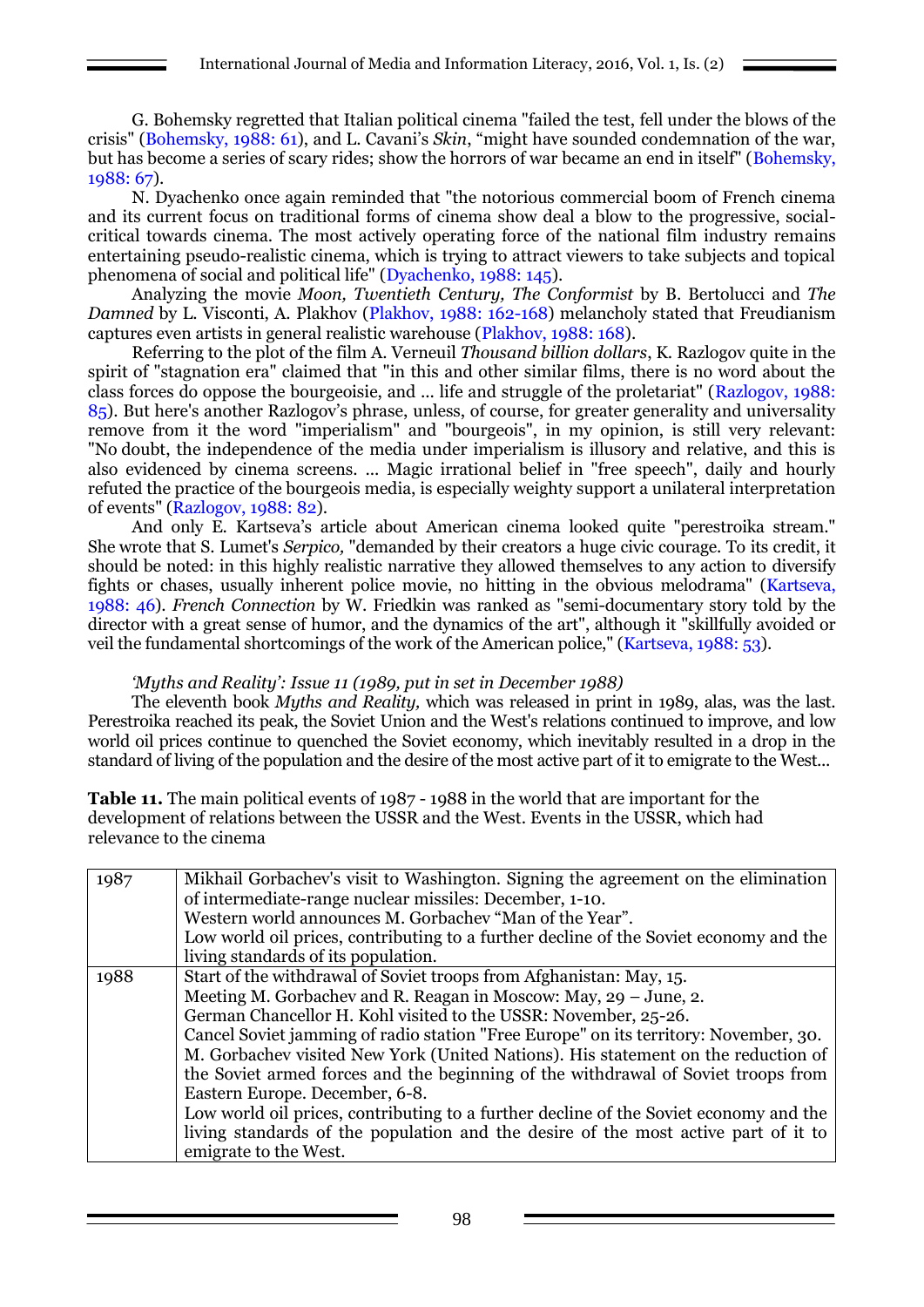Only now, in the year of preparation of last issue of the collection *Myths and Reality* (December 1988) the Soviet elite film critics decided to join perestroika trends.

G. Kapralov rightly scolded the low artistic qualities and cold war ideology of American Adventure *Rambo 2, Fire Fox, Red Dawn, Invasion U.S.A*. (Kapralov, 1989: 4-14) admitted that "already after this article was written, from the Soviet country sounded a bold voice, proclaimed the new thinking. And no matter how difficult it is the development of modern social and political situation, encouraging occur, sometimes almost fantastic changes in the world. The sense of the new reality take on not only the president but also entire nations. As with all democratic forces, US filmmakers, and other capitalist countries destroy "karma" of false images and encourage people to take action in defense of human rights in a peaceful future for the preservation of peace in the unique planet called Earth" (Kapralov, 1989: 27).

Saving the World in a situation of "new thinking" was the key topic of the L. Melville's article. She wrote that "the images of scary and "unthinkable" that threatens humanity, appears in different ways on modern screens. But more often than not here sound sincere concern for the fate of the world" (Melville, 1989: 46).

Solid analysis of film history without ideological pinch contained in the articles by L. Alova (Alova, 1989: 110-129), E. Gromov (Gromov, 1989: 130-147), N. Nusinova (Nusinova, 1989: 263- 282) and E. Kartseva.

E. Kartseva reasonably recalling that "American cinema has many faces ... Throughout the history of its development appeared and continue to appear ... great critical works using Hollywood topic for serious reflection" (Kartseva, 1989: 65). G. Krasnova wrote in a similar vein about the female subject in American cinema (Krasnov, 1989: 86). The article of G. Bohemsky was also away from exposing pathos: "The creative treatment of the classics, to the great literature and its national traditions gives Italian cinema the new forces, reveals yet unused opportunities" (Bohemsky, 1989: 262). A. Braginsky correctly observed that in the French films "on the one hand there are entertainment. On the other - the cinema of thought and heart, which meets great difficulties" (Braginsky, 1989: 108).

Thus N. Sawicki, in my opinion, is absolutely true reminded readers that "commercial cinema" is generally not a synonym for film production of the lower class and the epithet of "entertainment" is not an exhaustive description of the picture, and stereotypes definitions such as "entertaining commercial movie" are a substantially zero information" (Savitsky, 1989: 148-149).

A. Plakhov made a deep analysis of L. Visconti art, noting that "the mythological beginning, increases in the work of Visconti ... and sometimes comes into very conflicting relationship with the realistic direction of his art, reaches its climax in *The Damned*, and in this film the history of interaction and the myth is the most productive. Later mythology continues to function in the structure of Visconti's movies, identifying some of their formal features. However, the nature of the life of the material, and a method of treatment of late Visconti suggest above all the profound and all strengthens the sense of history" (Plakhov, 1989: 213).

Contrary to previous reproaches addressed to Federico Fellini, printed in *Myths and Reality*, E. Victorova wrote that "today it is so important for us and for Fellini, that this artist is still true to himself: true humanistic pathos of his work, his transforming power that can change a lot in our complex than ever the world" (Victorova, 1989: 233).

*Myths and Reality* finally drew attention to the relatively new phenomenon for the time: video. M. Yampolsky wrote: "The main feature of this new media can be considered unstable, unformed bodies, tending to constant change and renewal. For artists who are concerned with the fate of the world, it would be an unforgivable mistake to stand aside, arrogantly ignoring the complex processes taking place in this area. Stop video development is impossible. That's why you should take an active part in the unfolding struggle for its destiny" (Yampolsky, 1989: 187).

#### **4. Results**

So, 125 articles (an average of 11 articles in each of the 11 books) published in *Myths and Reality* from 1966 to 1989. The authors of these texts (in most cases) were film critics relating to the above-mentioned elite category:

1. Prof. Dr. Vladimir Baskakov (1921-1999) was a member of the Communist party. In 1963- 1973 he held the post of first deputy chairman of the Soviet State Committee for Cinematography, and in the years 1973-1987 he was the director of the Research Institute for History and Theory of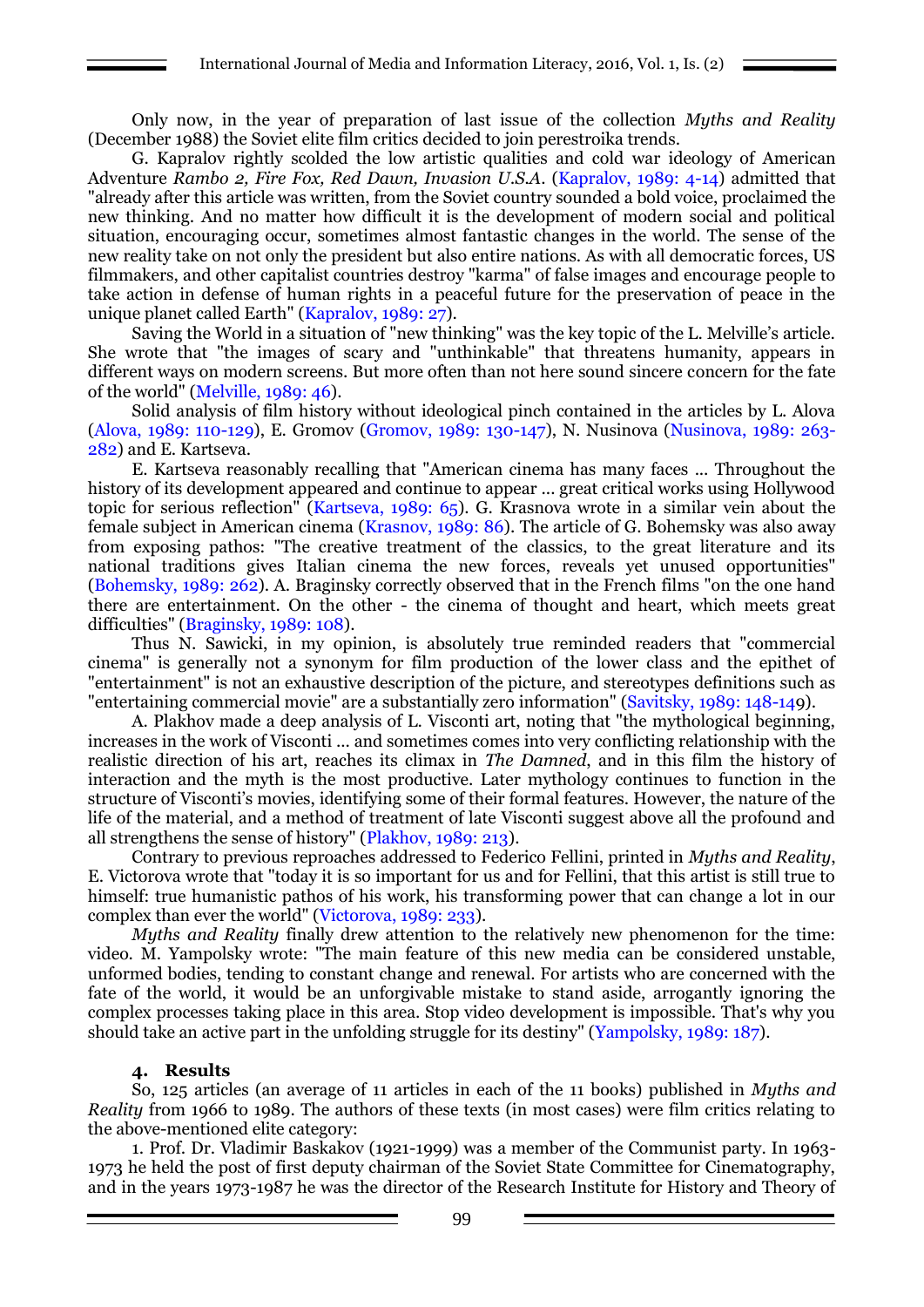Cinema. This high status enabled V.E. Baskakov regularly travel to the largest film festivals in the world. His articles published in *Myths and Reality*, became the basis of his books: *Dispute Continues* (1968), *Cinema and Time* (1974), *The struggle of ideas in world cinema* (1974), *The contradictory screen* (1980), *In the rhythm of time* (1983), *Aggressive screen of the West* (1986).

2. Dr. Georgy Bohemsky (1920-1995) was a member of the Communist party. He was in the staff of Institute of History and Theory of Cinema. His articles published in *Myths and Reality,* became the basis of his book *Cinema of Italy today* (1977).

3. Dr. Georgy Kapralov (1921-2010) was a member of the Communist party. He held the prestigious post of deputy head of Department of Literature and Art in the main Soviet newspaper *Pravda*. As the correspondent of *Pravda,* he also regularly visited the major international film festivals. In addition, G. Kapralov from 1962 to 1986 headed the Moscow section of the film critics of the Soviet Union of Cinematographers, and he held the post of vice-president International Federation of Film Critics (FIPRESCI) in 1967-1974. From 1976 to 1979 he was the anchorman of the popular soviet TV show *Cinema Panorama*. His articles published in *Myths and Reality,* became the basis of his books: *The game with the devil and the dawn at the appointed hour* (1975), *The Man and the Myth. The evolution of the hero of the Western movie* (1984), *Western cinema: supermen and People* (1987). He was editor of the books' collection *Myths and Reality*  from the first to the fifth edition (1966-1976).

4. Dr. Romil Sobolev (1926-1991) was a member of the Communist party. His articles published in *Myths and Reality*, became the basis of his books: *The West. Cinema and Youth* (1971), *Hollywood. 60s* (1975).

5. Alexander Braginsky (1920-2016) was a member of the Communist party. His articles published in *Myths and Reality*, partly formed the basis of his series of books about the French cinema. He was the laureate of the Prize of Russian Film Critics Guild (for a series of books about the masters of French cinema) (1999).

6. Dr. Elena Kartseva (1928-2002) was a member of the Communist party. She worked in the State Film Fund, the Institute of Philosophy. From 1979 to 2002, he was a research fellow and head of Department of Research Institute for History and Theory of Cinema. Her articles published in *Myths and Reality*, became the basis of her books: *Popular culture in the United States and the problem of identity* (1974), *The ideological and aesthetic foundations of bourgeois 'mass culture'* (1976), *Kitsch, or celebration vulgarity (*1977), *Hollywood: contrast 70s* (1987).

7. Dr. Ludmila Melville (born in 1948) was a member of the Communist party. She worked at the Institute of cinematography. Her articles published in the books *Myths and Reality*, became the basis of her monograph *Cinema and the aesthetics of destruction* (1984).

8. Dr. Marianna Shaternikova (born in 1934) was a member of the Communist party. She worked at the Institute of Art History, Research Institute for History and Theory of Cinema and the Institute of Cinematography. Her articles published in *Myths and Reality*, became the basis of her monograph *Blue Collar on US screens (Working man in American cinema)* (1985). She was the editor of *Myths and Reality* from 5 to 11 issues (1976-1989). M. Shaternikova emigrated to the United States in 1990, a year after the publication of the last book *Myths and Reality.*

9. Elena Victorova worked at the Research Institute for History and Theory of Cinema. Her articles published in *Myths and Reality*, became the basis of her book *Gian Maria Volonte. Love and Fury* (1990).

10. Prof. Dr. Alexander Karaganov (1915-2007) was a member of the Communist party. From 1965 to 1986 he was secretary of the Soviet Union of Cinematographers. He was the professor at the Academy of Social Sciences. His articles published in the books *Myths and Reality,* became the basis of his monograph *Cinematography in the struggle of ideas* (1974).

11. Dr. Garena Krasnova (born in 1945) worked at the Research Institute for History and Theory of Cinema. Her articles published in *Myths and Reality*, became the basis of her monograph *German Cinema* (1987).

12. Dr. Andrei Plakhov (born 1950) was a member of the Communist party. He was a journalist in *Pravda* newspaper in the years 1977-1988. His articles published in *Myths and Reality*, partly included in his book *The struggle of ideas in modern Western cinema* (1984) and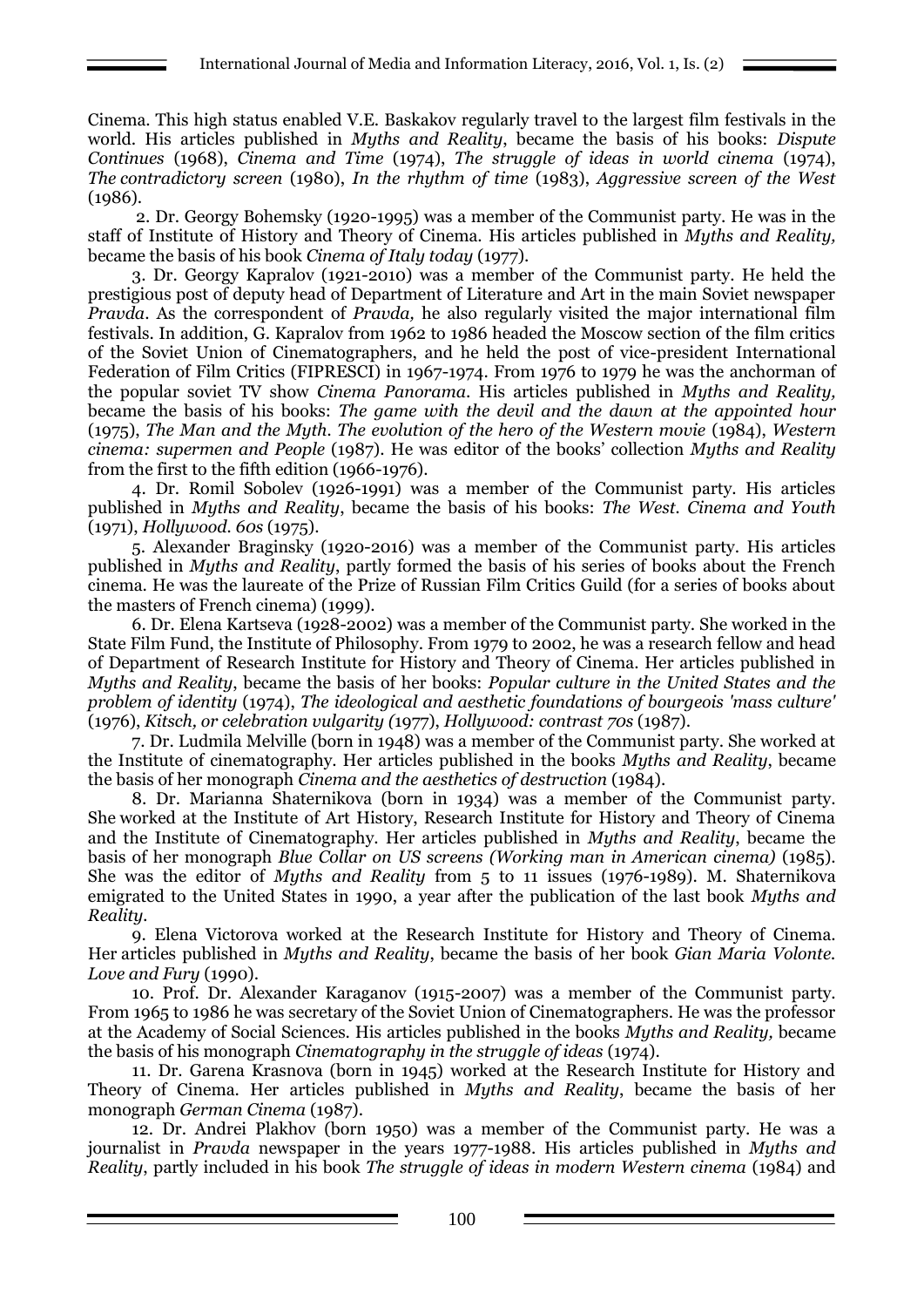*Northwest screen: the destruction of the personality. Characters and concepts of Western art*   $(1985)$ .

13. Prof. Dr. Kirill Razlogov (born in 1946) was a member of the Communist party. From 1969 to 1976 he worked in the State Film Fund. From 1977 to 1988 he was the adviser to the Chairman of State Committee for Soviet Cinematography. Since 1972 he taught at the Higher Courses for Scriptwriters and directors, from 1988 - in the film studies faculty of Institute of Cinematography. His articles published in the books *Myths and Reality*, partly included in his book *The conveyor of dreams and psychological war: the cinema and the social and political struggle in the West, 1970s-1980s* (1986).

14. Dr. Nikolay Savitsky (born in 1939) was a member of the Communist party. He worked as a head of department in the journal *Cinema Art*.

Initially, some foreign film critics (K.T. Toeplitz, E. Plazewski**,** A. Werner, et al.), mostly from socialist countries, published from the first to the fourth *Myths and Reality* books' collection. But since the fifth edition (1976) publication of the articles of foreign authors stopped once and for all. Apparently, the Soviet censors decided to completely protect readers from foreign opinions...

**Table 12.** The main authors of thematic books' collection 'Myths and Reality' (1966-1989)

| N <sub>0</sub> | Names of film critics,   | The number of            | The number of            | Frequency of             |
|----------------|--------------------------|--------------------------|--------------------------|--------------------------|
|                | most often published     | articles published       | articles published       | presence of articles of  |
|                | in books' collection     | by these film critics    | by these film critics    | these film critics in    |
|                | <b>Myths and Reality</b> | in books' collection     | in books' collection     | each of the books        |
|                |                          | <b>Myths and Reality</b> | <b>Myths and Reality</b> | <b>Myths and Reality</b> |
|                |                          |                          | (%)                      | (%)                      |
| $\mathbf{1}$   | V. Baskakov              | q                        | 7,2                      | 81,8                     |
| $\mathbf{2}$   | G. Bohemsky              | q                        | 7,2                      | 81,8                     |
| $\overline{3}$ | G. Kapralov              | Q                        | 7,2                      | 81,8                     |
| $\overline{4}$ | R. Sobolev               | 6                        | 4,8                      | 54,5                     |
| $\overline{5}$ | A. Braginsky             | 5                        | 4,0                      | 45,4                     |
| $\overline{6}$ | E. Kartseva              | 5                        | 4,0                      | 45,4                     |
| 7              | L. Melville              |                          | 3,2                      | 45,4                     |
| 8              | M. Shaternikova          | 4                        | 3,2                      | 45,4                     |
| 9              | E. Victorova             | 3                        | 2,4                      | 27,3                     |
| 10             | A. Karaganov             | 3                        | 2,4                      | 27,3                     |
| 11             | G. Krasnova              | 3                        | 2,4                      | 27,3                     |
| 12             | A. Plakhov               | 3                        | 2,4                      | 27,3                     |
| 13             | K. Razlogov              | 3                        | 2,4                      | 27,3                     |
| 14             | N. Savitsky              | 3                        | 2,4                      | 27,3                     |

*Circulation and photos in 'Myths and Reality' collection*

In the Soviet era of the books' deficit even film critics' books had large circulations: a collection of *Myths and Reality* was launched in 1966 with a circulation of 10 thousand copies. From 1971 to 1974 printed edition of this collection had 30 thousand, and from 1976 to 1988 – 25 thousand copies. Copies of the last book, released in 1989, had 28 thousand.

The illustrations (they were mainly shots from foreign films in black and white) did the articles more interesting for readers. The first issue of the collection, which had the full name of *Myths and reality: the bourgeois cinema today* (1966) had 47 photos, 11 (23.4 %) of them was with the frivolous for the Soviet-Puritan times scenes (kisses, half-dressed women) from films *Seduced and Abandoned, Yesterday, Today and Tomorrow, Divorce Italian, Dolce vita*, *Tom Jones*, *Rocco and his brothers, Night*. Plus two frames (4.2 %), depicting scenes of violence (*Hands over the City, Rocco and his Brothers*).

However, such freedom is apparently not passed censorship and vigilant citizens (including the top of the Communist party apparatus). The editor of the collection G. Kapralov could not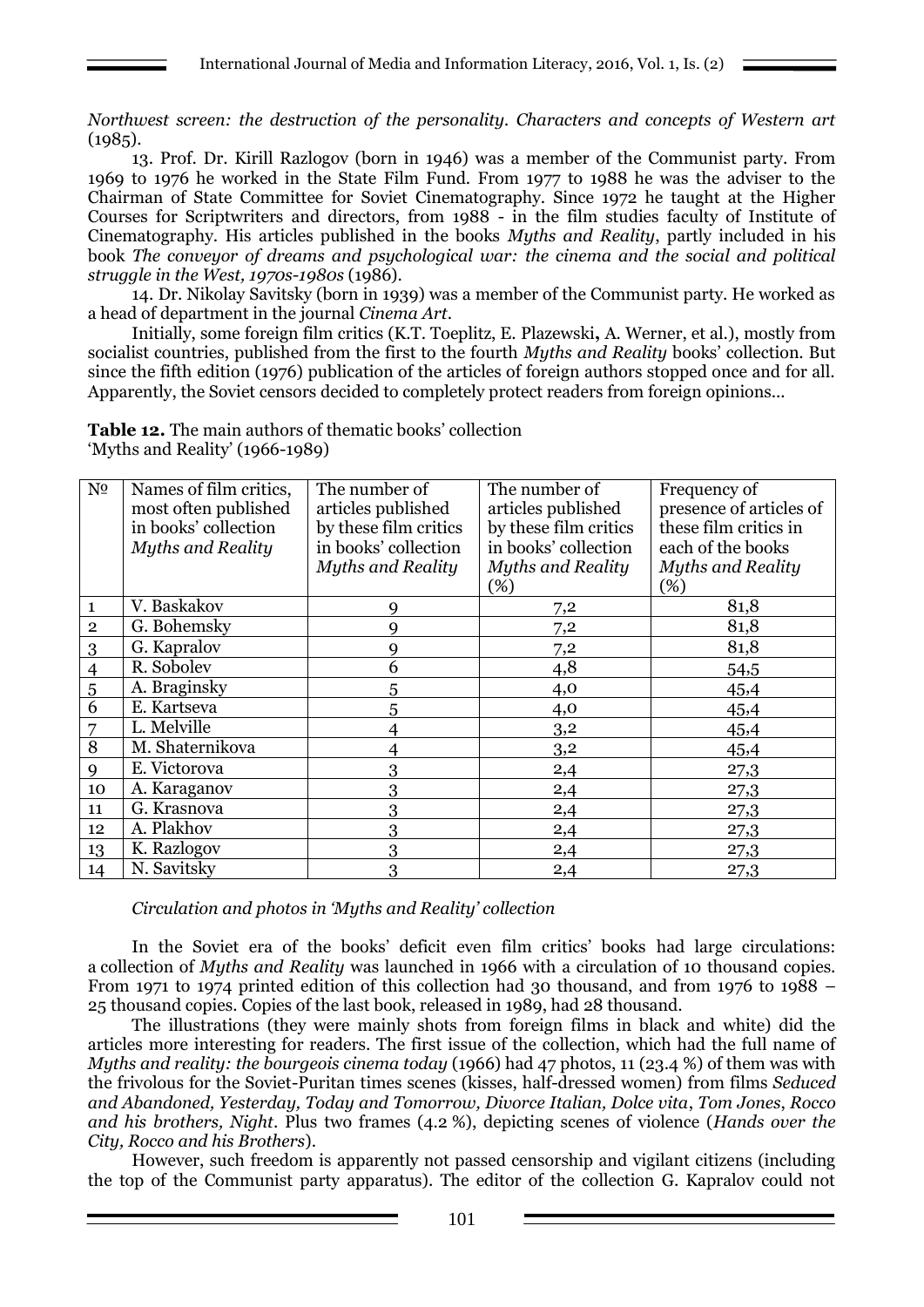ignore the directives contained in the resolution of the Communist Party Central Committee "On measures for further development of the social sciences and enhance their role in the building of communism" (14.08.1967) and "On increasing the responsibility of the heads of the press, radio and television, film, culture and art institutions for the ideological and political level of the published materials and repertoire" (07.01.1969), as well as the struggle of the USSR leadership with liberalism of "Prague spring".

Hence it is clear that in the second issue of *Myths and reality: the bourgeois cinema today* (1971) had 38 pictures, and frivolous (kisses, half-dressed heroine) photos could be considered already only 6 (15.8 %): from the films *Blow up, Thank you, Auntie, Oh, damn watermelon!, Masculine, feminine, Belle de Jour* and *Satyricon*. Three photos (7.9 %) were the illustrations of footage from the film depicting scenes of violence (*Salvatore Giuliano, Bonnie and Clyde, Weekend*).

In this five-year interval between the release of the first and the second issue of the collection eloquently that the respective governing authorities felt the need to clear doubts about the release of such publications, telling Soviet readers about the bourgeois films, not purchased to showcase in the USSR.

It seems that everything has been taken into account: the level of frivolous illustrations in 1971 was significantly reduced in 1971. But strict tone Resolution of the Communist Party Central Committee "On Literary Criticism" (21.01.1972), calling for even greater vigilance in relation to the capitalist West, led to a radical change in the situation illustrated in further editions of collection: in the issue 3 (1972) was only 19 pictures (with zero of frivolous pictures and only one frame (5.3 %) depicting scenes of violence (*Weekend*). And the issues 4 (1974) and 5 (1976) have been printed without any illustrations...

In the third edition of the collection was another significant change: the word "bourgeois" was replaced with "foreign". This is explained by the fact that it is now part of the collection were included articles about cinema of "developing countries" (in Africa, Asia and Latin America), of course, not revelatory, but sympathetically and approving. This name has remained unchanged until the end of completion in 1989.

M. Shaternikova became co-editor of G. Kapralov in 1976. And since 1978 she edited *Myths and Reality* until his last, 11th edition. She re-emerged the illustrations. But everything was under control: up to the beginning of perestroika (1985) was not any pictures a frivolous frame, and each of the 9, 10 and 11 issues had only a couple of such illustrations (*The Taming of the Shrew, Saxophone, The Marriage of Maria Braun, Love in Germany, The Name is Carmen, An Unmarried woman*). Photos, which contain scenes of violence, distributed as follows: in the sixth issue were four of them, i.e. 6.2 % (*Taxi Driver, Chinatown, Investigation of a Citizen Above Suspicion, Oedipus Rex*). In the seventh – only one, that is, 1.7% (*Investigator Nicknamed Sheriff),* in the eighth - three, i.e. 5.4 % (*Canoe, Get out of Here, Telephone*), in the ninth – five, 9.8 % (*Zombie Horror, The King of Comedy, Investigator Nicknamed Sheriff, Nosferatu the Vampire, Knife in the Head*), in the tenth – three, 3.9% (*Gandhi, Dirty Harry, Gunfire*), in the eleventh zero.

| Collection's<br>issue | Year of<br>issue | Number of photos in<br>the issue (total) | Number of photos<br>with frivolous<br>content (%) | Number of photos<br>with scenes of<br>violence $(\%)$ |
|-----------------------|------------------|------------------------------------------|---------------------------------------------------|-------------------------------------------------------|
|                       | 1966             |                                          | 23,4                                              | 4,2                                                   |
| $\overline{2}$        | 1971             | 38                                       | 15,8                                              | 7,9                                                   |
|                       | 1972             | 19                                       | 0,0                                               | 5,3                                                   |
|                       | 1974             | $\Omega$                                 | 0,0                                               | 0,0                                                   |
|                       | 1976             | $\Omega$                                 | 0,0                                               | 0,0                                                   |
|                       | 1978             | 64                                       | 0,0                                               | 6,2                                                   |
|                       | 1981             | 60                                       | 0,0                                               | 1,7                                                   |
| 8                     | 1983             | 55                                       | 0,0                                               | 5,4                                                   |

**Table 13.** Distribution of illustrations with frivolous content and scenes of violence in thematic collection of 'Myths and Reality' (1966-1989)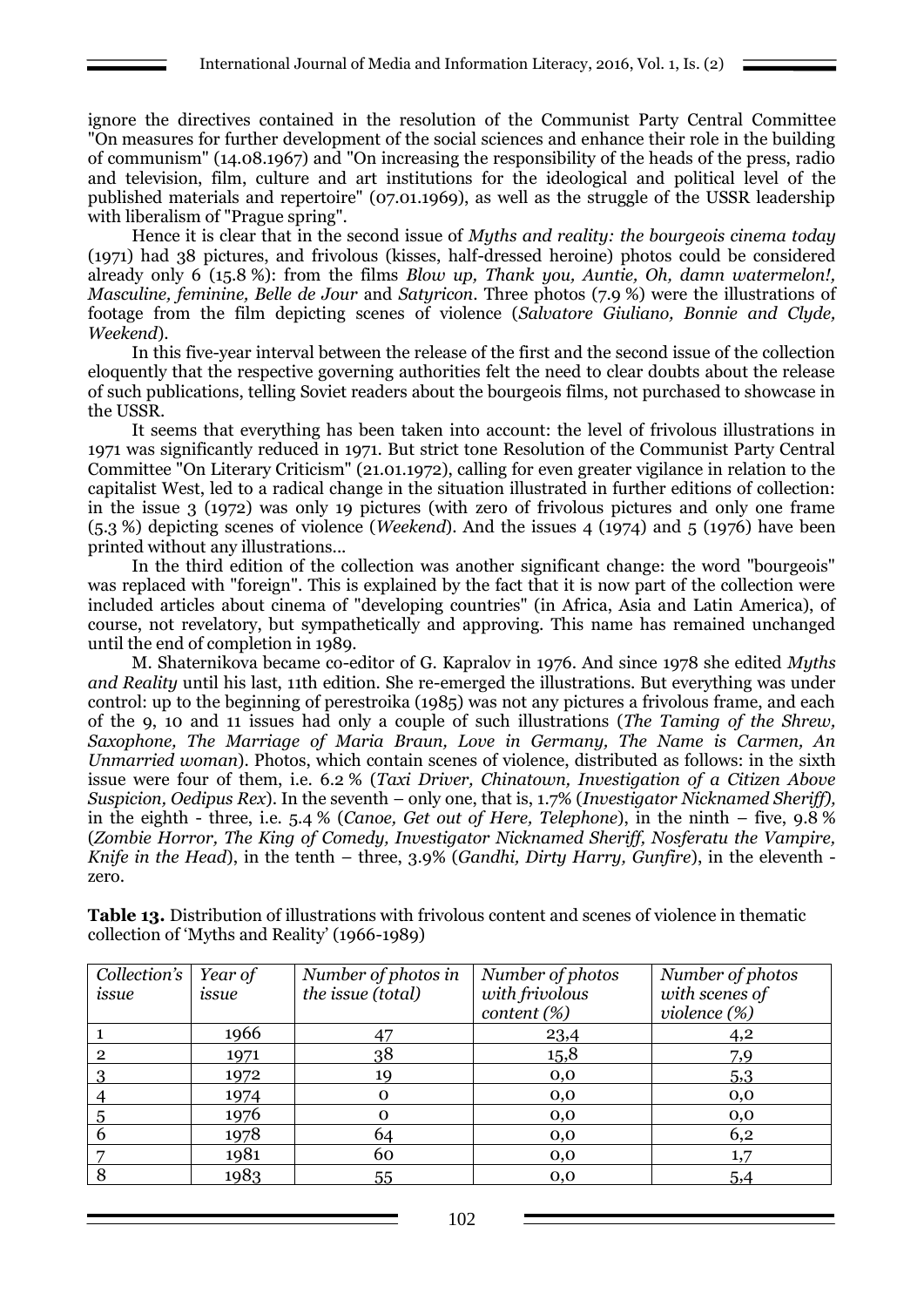|              | 198F                             | - - |          |  |
|--------------|----------------------------------|-----|----------|--|
| - 1 C        | 1988                             |     | <u>.</u> |  |
| $\mathbf{H}$ | 198c<br>$\overline{\phantom{a}}$ | гc  | o,⊣      |  |

#### **5. Conclusion**

Problems of ideological struggle, and the political censorship in the socio-cultural context of the 1960s - 1980s were reflected of Soviet critics, specializing in foreign films, in the many factors context. The main characteristic of the official Soviet cinema studies, facing the material foreign movie: 1) sympathetic support "progressive western filmmakers", 2) sharp criticism of "bourgeois tendencies and perversions", 3) criticism of bourgeois society.

The eleventh edition of the collection *Myths and Reality* showed, finally, that the Soviet film studies of the late 1980s was ready for deprived ideological bias in analysis of foreign cinema. This line was continued in the post-Soviet years, no longer in the *Myths and Reality,* but on the pages of scientific journals *Film Criticism Notes* and *Cinema Art*, in the film encyclopedia devoted to the western screen, in numerous monographs, the authors of which have become and authors of *Myths and Reality* (A. Braginsky, E. Kartseva, A. Plakhov, K. Razlogov, and other well-known Russian film critics).

#### **6. Acknowledgements**

Article was written as part of research with the financial support of the grant of the Russian Scientific Foundation. Project № 14-18-00014 «Synthesis of media education and media criticism in the process of preparing future teachers," performed at the Taganrog Institute of Management and Economics.

#### **References**

Alova, 1989 – Alova, L. (1989). The image of Sicily in contemporary Italian cinema. *Myths and Reality. Foreign cinema today*. Vol. 11. Moscow: Art, pp. 110-129.

Baskakov, 1966 – Baskakov, V. (1966). The battle of ideas. *Myths and Reality. Bourgeois cinema today*. Vol. 1. Moscow: Art, pp. 3-31.

Baskakov, 1971 – Baskakov, V. (1971). The complex world and its commentators. *Myths and Reality. Bourgeois cinema today*. Vol. 2. Moscow: Art, pp. 5-36.

Baskakov, 1972 – Baskakov, V. (1972). The crisis of bourgeois ideology and the fate of cinematography. *Myths and Reality. Foreign cinema today*. Vol. 3. Moscow: Art, pp. 75-106.

Baskakov, 1974 – Baskakov, V. (1974). Destiny of Neorealism. *Myths and Reality. Foreign cinema today*. Vol. 4. Moscow: Art, pp. 100-118.

Baskakov, 1976 – Baskakov, V. (1976). Cinematic America. *Myths and Reality. Foreign cinema today*. Vol. 5. Moscow: Art, pp. 67-91.

Baskakov, 1978 – Baskakov, V. (1978). Exposer and sacrifice. *Myths and reality. Foreign cinema today*. Vol. 6. Moscow: Art, pp. 152-168.

Baskakov, 1983 – Baskakov, V. (1983). Moscow International... *Myths and Reality. Foreign cinema today*. Vol. 8. Moscow: Art, pp. 3-37.

Baskakov, 1985 – Baskakov, V. (1985). Screen aggression. *Myths and Reality. Foreign cinema today*. Vol. 9. Mosocw: Art, pp. 3-26.

Baskakov, 1988 – Baskakov, V. (1988). Yesterday and today. *Myths and Reality. Foreign cinema today*. Vol. 10. Moscow: Art, pp. 3-22.

Belenky, 1976 – Belenky, I. (1976). Violence and responsibility. *Myths and Reality. Foreign cinema today.* Vol. 5. Moscow: Art, pp. 169-186.

Bohemsky, 1971 – Bohemsky, G. (1971). Italian cinema: Light and shadow. *Myths and Reality. Bourgeois cinema today*. Vol. 2. Moscow: Art, pp. 71-91.

Bohemsky, 1972 – Bohemsky, G. (1972). Cinema of "consumer society" (Reflections on the Italian commercial film). *Myths and Reality. Foreign cinema today.* Vol. 3. Moscow: Art, pp. 107-137.

Bohemsky, 1974 – Bohemsky, G. (1974). A political film in Italy. *Myths and Reality. Foreign cinema today.* Vol. 4. Moscow: Art, pp. 252-270.

Bohemsky, 1976 – Bohemsky, G. (1976). The working class goes on the screen. *Myths and Reality. Foreign cinema today.* Vol. 5. Moscow: Art, pp. 114-151.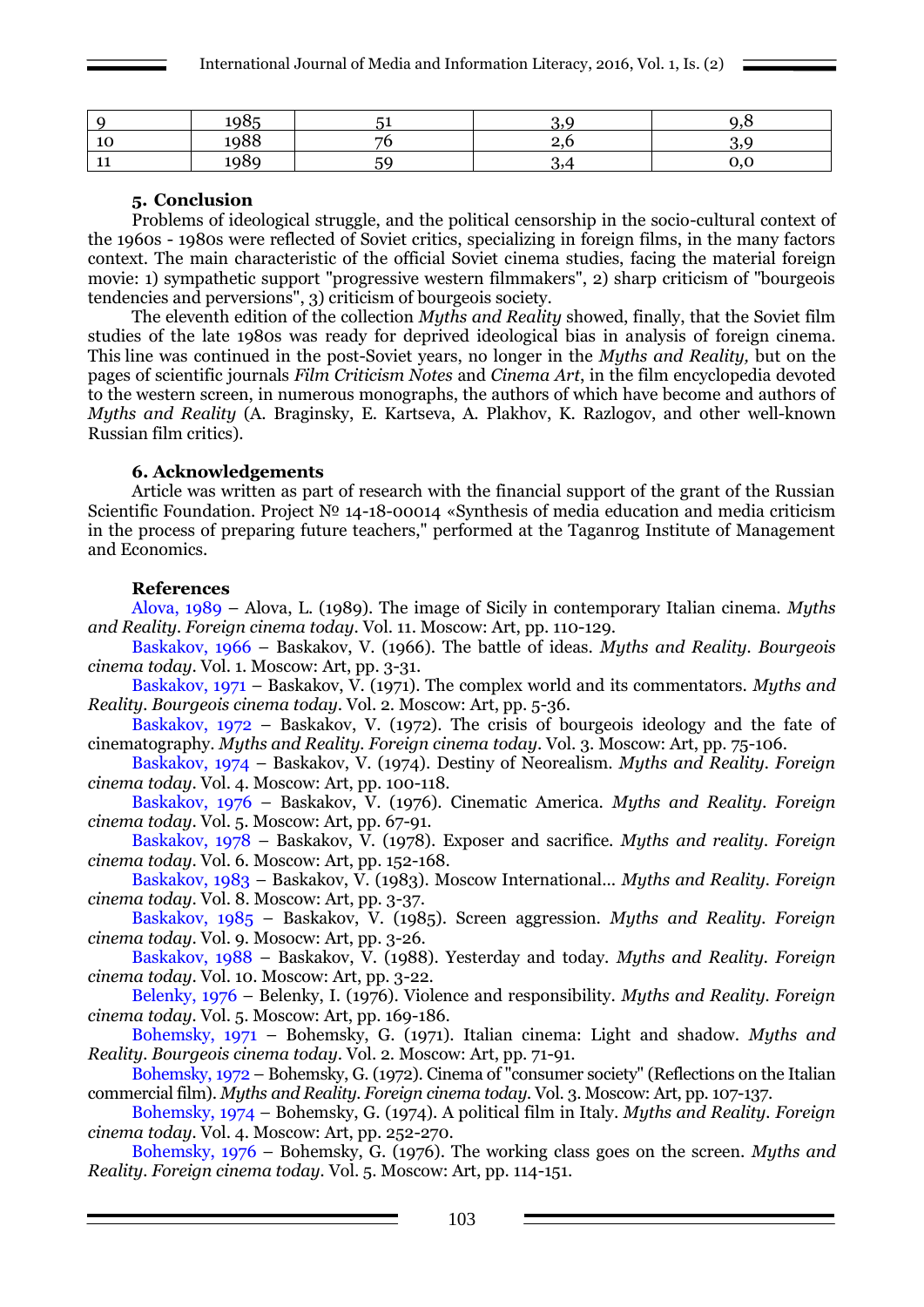Bohemsky, 1978 – Bohemsky, G. (1978). Political cinema: the threat of a hoax. *Myths and Reality. Foreign cinema today.* Vol. 6. Moscow: Art, pp. 66-89.

Bohemsky, 1981 – Bohemsky, G. (1981). Italian political thriller. *Myths and Reality. Foreign cinema today.* Vol. 7. Moscow: Art, pp. 115-139.

Bohemsky, 1985 – Bohemsky, G. (1985). Cinema show takes revenge (Italian commercial cinema). *Myths and Reality. Foreign cinema today*. Vol. 9. Moscow: Art, pp. 87-111.

Bohemsky, 1988 – Bohemsky, G. (1988). The most exciting theme (Italian films about the war). *Myths and Reality. Foreign cinema today*. Vol. 10. Moscow: Art, pp. 59-79.

Bohemsky, 1989 – Bohemsky, G. (1989). World Pirandello in the screen mirror. *Myths and Reality. Foreign cinema today*. Vol. 11. Moscow: Art, pp. 234-262.

Braginsky, 1966 – Braginsky, A. (1966). Yesterday and today, the "new wave". *Myths and Reality. Bourgeois cinema today*. Vol. 1. Moscow: Art, 1966. pp. 125-138.

Braginsky, 1976 – Braginsky, A. (1976). French political cinema. *Myths and Reality. Foreign cinema today.* Vol. 5. Moscow: Art, pp. 92-113.

Braginsky, 1981 – Braginsky, A. (1981). Two points of reference. *Myths and Reality. Foreign cinema today.* Vol. 7. Mocow: Art, pp. 179-203.

Braginsky, 1985 – Braginsky, A. (1985). Changing of the Guard: New names, old problems (French cinema 1970s). *Myths and Reality. Foreign cinema today.* Vol. 9. Moscow: Art, pp. 136-160.

Braginsky, 1989 – Braginsky, A. (1989). Two streams in a "system." Notes on the modern French cinema. *Myths and Reality. Foreign cinema today.* Vol. 11. Moscow: Art, pp. 87-109.

Chertok, 1974 – Chertok, S. (1974), French cinema about working class. *Myths and Reality. Foreign cinema today.* Vol. 4. Moscow: Art, pp. 144-155.

Dmitriev, Mikhalkovich, 1972 – Dmitriev, V., Mikhalkovich, V. (1972). The birth of the myth. *Myths and Reality. Foreign cinema today.* Vol. 3. Moscow: Art, pp. 234-249.

Dyachenko, 1981 – Dyachenko, N. (1981). Before choosing (Political trends in modern cinema France). *Myths and Reality. Foreign cinema today*. Vol. 7. Moscow: Art, pp. 62-80.

Dyachenko, 1988 – Dyachenko, N. (1988). The police film. *Myths and Reality. Foreign cinema today*. Vol. 10. Moscow: Art, pp.143-161.

Eco, 1976 – Eco, U. (1976). *A Theory of Semiotics.* Bloomington: Indiana University Press.

Fedorov, 2012 – Fedorov, A. (2012). "The Little School Orchestra'': A Sample of the Hermeneutic Analysis of Media Texts in Student Audience. *European Researcher.* 2012. Vol. 32, № 10-2, pp. 1804-1810.

Galanov, 1966 – Galanov, B. (1966). What does the "cinema-eye"? *Myths and Reality. Bourgeois cinema today*. Vol. 1. Moscow: Art, pp. 151-158.

Galanov, 1972 – Galanov, B. (1972). When gods die (Note about Cannes film festival, 1971). *Myths and Reality. Foreign cinema today*. Vol. 3. Moscow: Art, pp. 202-215.

Galanov, 1974 – Golovanov, V. (1974). Hollywood: Economics and Politics. *Myths and Reality. Foreign cinema today.* Vol. 4. Moscow: Art, pp. 5-33.

Gromov, 1972 – Gromov, E. (1972). At the end of the sixties. *Myths and Reality. Foreign cinema today.* Vol. 3. Moscow: Art, pp. 36-74.

Gromov, 1989 – Gromov, E. (1989). The range of possibilities. *Myths and Reality. Foreign cinema today.* Vol. 11. Moscow: Art, pp. 130-147.

Jancolas, 1984 – Jancolas, J.-P. (1984). *French Cinema. Fifth Republic (1958-1978).* Moscow: Rainbow, 406 p.

Janushevkaya, Demin, 1971 – Janushevkaya, I., Demin, V. (1971). Formula of adventure. Myths and Reality. Bourgeois cinema today. Vol. 2. Moscow: Art, pp. 199-228.

Kamshalov, Nesterov, 1978 – Kamshalov, A., Nesterov, V. (1978). World Cinematography against fascism. *Myths and Reality. Foreign cinema today*. Vol. 6. Moscow: Art, pp. 3-22.

Kapralov, 1971 – Kapralov, G. (1971). Hoax widescreen. *Myths and Reality. Bourgeois cinema today.* Vol. 2. Moscow: Art, pp. 37-70.

Kapralov, 1972 – Kapralov, G. (1972). The destruction of the myth, the truth. *Myths and Reality. Foreign cinema today.* Vol. 3. Moscow: Art, pp. 173-201.

Kapralov, 1974 – Kapralov, G. (1974). Screen, politics and *Clockwork Orange. Myths and Reality. Foreign cinema today*. Vol. 4. Moscow.: Art, pp. 175-206.

Kapralov, 1976 – Kapralov, G. (1976). Social film with variations. *Myths and Reality. Foreign cinema today.* Vol. 5. Mosocw: Art, pp. 3-32.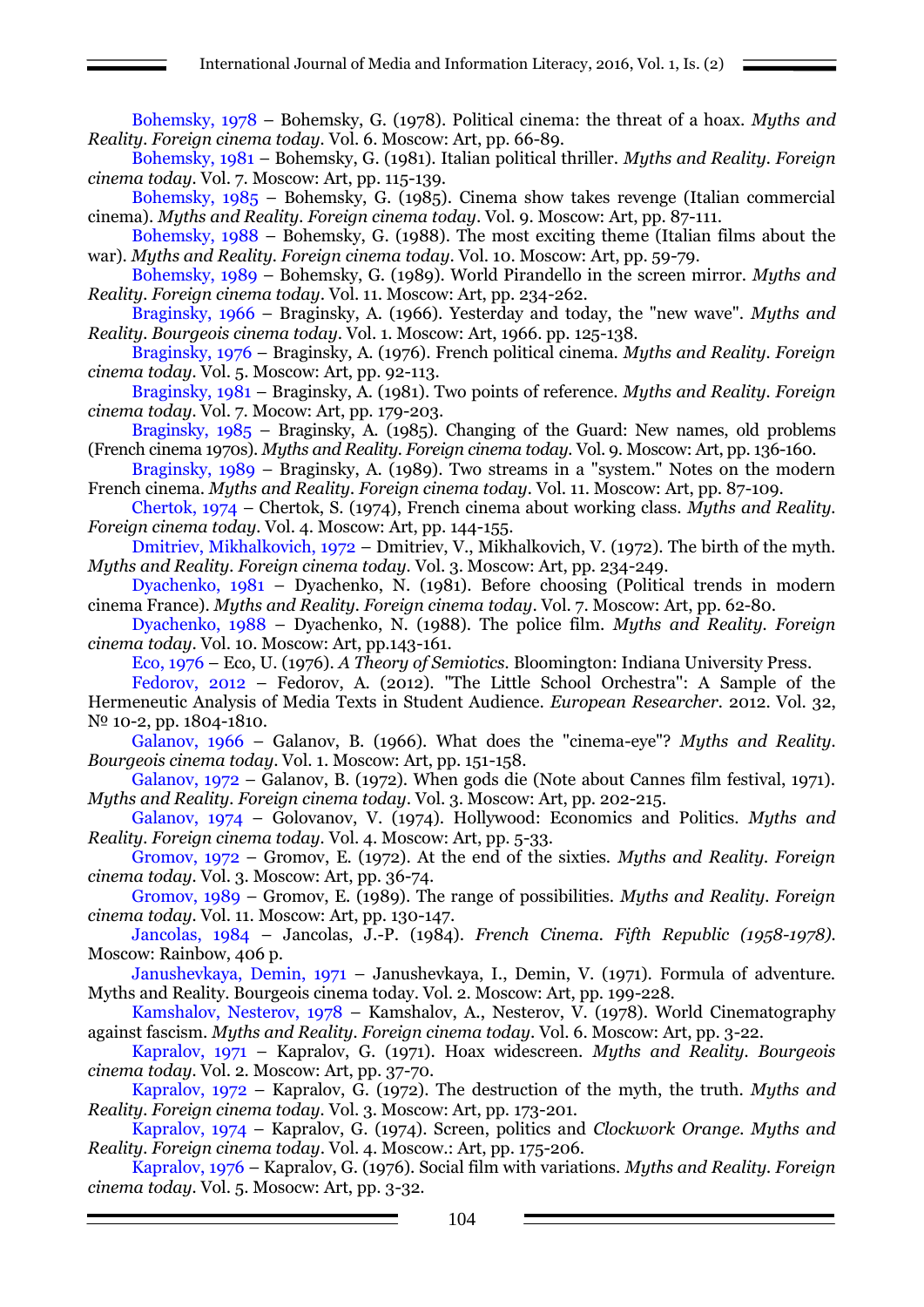Kapralov, 1978 – Kapralov, G. (1978). "Jaws": myth, politics, business. Myths and Reality. Foreign cinema today. Vol. 6. Moscow: Art, pp. 47-65.

Kapralov, 1981 – Kapralov, G. (1981). Deadlocks desperate maze of illusions and hopes of the road. *Myths and Reality. Foreign cinema today*. Vol. 7. Moscow: Art, pp. 3- 40.

Kapralov, 1983 – Kapralov, G. (1983). By spiral leading down. *Myths and Reality. Foreign cinema today.* Vol. 8. Moscow: Art, pp. 38-64.

Kapralov, 1985 – Kapralov, G. (1985). Cinema Demons of violence and virtue in American. *Myths and Reality. Foreign cinema today.* Vol. 9. Mosocow: Art, pp. 27-45.

Kapralov, 1989 – Kapralov, G. (1989). "Loss" and the acquisition of real. *Myths and Reality. Foreign cinema today*. Vol. 11. Moscow: Art, pp. 3-27.

Kapralov, 1966 – Kapralov, G. (Ed.) (1966). *Myths and Reality. Bourgeois cinema today.* Vol. 1. Moscow: Art, 228 p.

Kapralov, 1971 – Kapralov, G. (Ed.) (1971). *Myths and Reality. Bourgeois cinema today.* Vol. 2. Moscow: Art, 264 p.

Kapralov, 1972 – Kapralov, G. (Ed.) (1972). *Myths and Reality. Foreign cinema today.* Vol. 3. Moscow: Art, 342 p.

Kapralov, 1974 – Kapralov, G. (Ed.) (1974). *Myths and Reality. Foreign cinema today.* Vol. 4. Moscow: Art, 272 p.

Kapralov, Shaternikova, 1976 – Kapralov, G., Shaternikova, M. (Eds.) (1976). *Myths and Reality. Foreign cinema today.* Vol. 5. Moscow: Art, 232 p.

Karaganov, 1966 – Karaganov, A. (1966). Between truth and falsehood. *Myths and Reality. Bourgeois cinema today.* Vol. 1. Moscow: Art, pp. 32-73.

Karaganov, 1972 – Karaganov, A. (1972). Commerce, politics, the arts. *Myths and Reality. Foreign cinema today.* Vol. 3. Moscow: Art, pp. 3-35.

Karaganov, 1976 – Karaganov, A. (1976). Italian filmmakers. *Myths and Reality. Foreign cinema today*. Vol. 5. Moscow: Art, pp. 33-66.

Kartseva, 1974 – Kartseva, E. (1974). Cinema of the "mass culture", system. *Myths and Reality. Foreign cinema today.* Vol. 4. Moscow: Art, pp. 71-99.

Kartseva, 1983 – Kartseva, E. (1983). Under the sign of the politicization. *Myths and Reality. Foreign cinema today.* Vol. 8. Moscow: Art, pp. 84-102.

Kartseva, 1985 – Kartseva, E. (1985). From Nazi to ultra. *Myths and Reality. Foreign cinema today.* Vol. 9. Moscow: Art, pp.46-66.

Kartseva, 1988 – Kartseva, E. (1988). People in blue. *Myths and Reality. Foreign cinema today.* Vol. 10. Moscow: Art, pp. 39-58.

Kartseva, 1989 – Kartseva, E. (1989). Hollywood on Hollywood. *Myths and Reality. Foreign cinema today*. Vol. 11. Moscow: Art, pp. 47-65.

Khanutin,  $1971$  – Khanutin, Y. (1971). Behind the facade of the "universal well-being" (Notes of a young Swedish film). *Myths and Reality. Bourgeois cinema today*. Vol. 2. Moscow: Art, pp. 124-149.

Kolodyazhnaya, 1978 – Kolodyazhnaya, V. (1978). Occult, fideism and modern American cinema. *Myths and Reality. Foreign cinema today*. Vol. 6. Moscow: Art, pp. 169-191.

Krasnova, 1985 – Krasnova, G. (1985). The search for alternatives: German Cinema against the expansion of Hollywood. *Myths and Reality. Foreign cinema today.* Vol. 9. Moscow: Art, pp. 161-180.

Krasnova, 1989 – Krasnova, G. (1989). Challenging ... Women theme in American cinema 70s-80s. *Myths and Reality. Foreign cinema today*. Vol. 11. Moscow: Art, pp. 66-86.

Krasnova, 1991 – Krasnova, G. (1991). Social problems in the German "young cinema". *Myths and Reality. Foreign cinema today*. Vol. 7. Moscow: Art, pp. 81-114.

Makarov, 1972 – Makarov, G. (1972). Ups and downs of a musical. *Myths and Reality. Foreign cinema today*. Vol. 3. Moscow: Art, pp. 250-267.

Mamatova, 1988 – Mamatova, L. (1988). "Parade of Stars" in Venice. *Myths and Reality. Foreign cinema today.* Vol. 10. Moscow: Art, pp. 94-121.

Markulan, 1972 – Markulan, J. (1972). Love, life, death for Lelouche. *Myths and Reality. Foreign cinema today.* Vol. 3. Moscow: Art, pp. 216-233.

Materials of the Plenum, 1983 *– Materials of the Plenum of the Soviet Communist Party Central Committee.* 14-15 June 1983, Moscow, 1983, pp 7.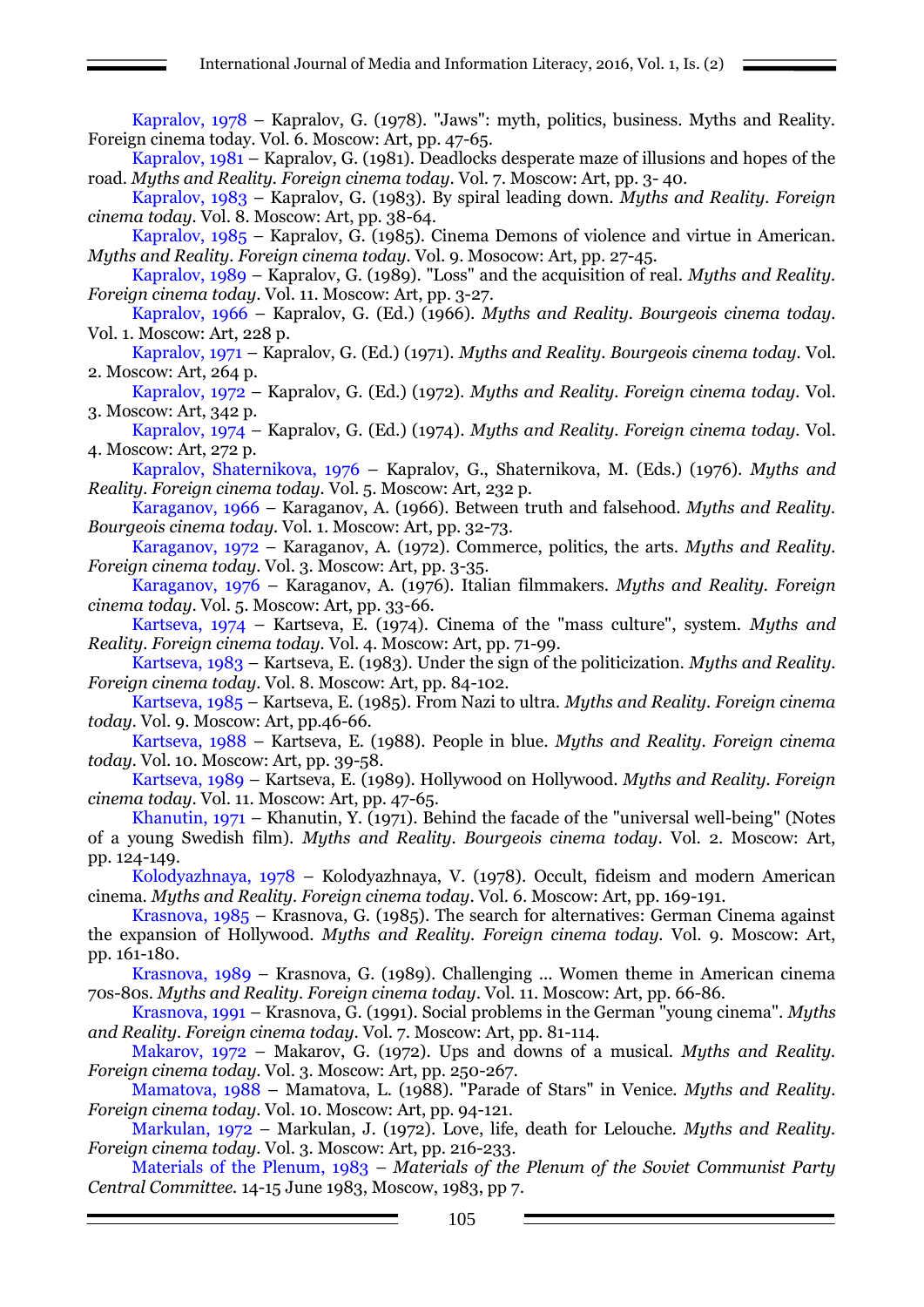Melamed, 1972 – Melamed, L. (1972). New Latin America cinema. *Myths and Reality. Foreign cinema today.* Vol. 3. Moscow: Art, pp. 325-342.

Melville, 1983 – Melville, L. (1983). Feminism on the screen. *Myths and Reality. Foreign cinema today.* Vol. 8. Moscow: Art, pp. 135-159.

Melville, 1985 – Melville, L. (1985). Terrorism in the Western screens. *Myths and Reality. Foreign cinema today.* Vol. 9. Moscow: Art, pp. 67-86.

Melville, 1988 – Melville, L. (1988). "Discreet Charm" of intellectual. *Myths and Reality. Foreign cinema today.* Vol. 10. Moscow: Art, pp. 23-38.

Melville, 1989 – Melville, L. (1989). Movies about the "unthinkable". *Myths and Reality. Foreign cinema today.* Vol. 11. Moscow: Art, pp. 28-46.

Mikhalkovich, 1976 – Mikhalkovich, V. (1976). What is a thriller? *Myths and Reality. Foreign cinema today.* Vol. 5. Moscow: Art, pp. 187-214.

Nedelin, 1966 – Nedelin, V. (1966). A Confessions of an artist in a terrible world. *Myths and Reality. Bourgeois cinema today.* Vol. 1. Moscow: Art, pp. 205-226.

Nusinova, 1989 – Nusinova, N. (1989). Francois Truffaut: the history of cinema as an autobiography. *Myths and Reality. Foreign cinema today*. Vol. 11. Moscow: Art, pp. 263-282.

Parasadanov, 1966 – Parasadanov, N. (1966). Movies and bourgeois aesthetics. *Myths and Reality. Bourgeois cinema today.* Vol. 1. Moscow: Art, pp. 104-124.

Plakhov, 1985 – Plakhov, A. (1985). Caution: TV! *Myths and Reality. Foreign cinema today*. Vol. 9. Moscow: Art, pp. 112-135.

Plakhov, 1989 – Plakhov, A. (1989). In the side of myth and history in depth. *Myths and Reality. Foreign cinema today.* Vol. 11. Moscow: Art, pp. 188-213.

Razlogov, 1981 – Razlogov, K. (1981). The "new" conservatism and Western cinema. *Myths and Reality. Foreign cinema today.* Vol. 7. Moscow: Art, pp. 41-61.

Razlogov, 1985 – Razlogov, K. (1985). The Church and the cinema in the West: the conflicts and interactions. *Myths and Reality. Foreign cinema today.* Vol. 9. Moscow: Art, pp. 181-202.

Razlogov, 1988 – Razlogov, K. (1988). Outsider or demiurge? (The image of the journalist in modern western movie). *Myths and Reality. Foreign cinema today*. Vol. 10. Moscow: Art, pp. 80-93.

Reisen, 1983 – Reisen, O. (1983). Light at the end of the tunnel (about some tendencies of contemporary Spanish cinema). *Myths and Reality. Foreign cinema today.* Vol. 8. Moscow: Art, pp. 183-203.

Resolution of the Soviet, 1972 – Resolution of the Soviet Communist Party Central Committee "On Literary Criticism" (1972). *The Soviet Communist Party in Resolutions and Decisions of Congresses, Conferences and Central Committee plenums.* Moscow: Politizdat, 1986. Vol. 12, pp. 170-173.

Savitsky, 1988 – Savitsky, N. (1988). Movies in the flow of time (from the program "Fest-83"). *Myths and Reality. Foreign cinema today*. Vol. 10. Moscow: Art, pp.122-142.

Savitsky, 1989 – Savitsky, N. (1989). "All genres ... except boring." On the problem of "commercial cinema". *Myths and Reality. Foreign cinema today.* Vol. 11. Moscow: Art, pp. 148-168.

Shaternikova, 1981 – Shaternikova, M. (1981). The black shadows on the silver screen. *Myths and Reality. Foreign cinema today.* Vol. 7. Moscow: Art, pp. 140-161.

Shaternikova, 1983 – Shaternikova, M. (1983). Return of the Forgotten Hero. *Myths and Reality. Foreign cinema today.* Vol. 8. Moscow: Art, pp. 103-134.

Shaternikova, Ed. 1978 – Shaternikova, M. (Ed.) (1978). *Myths and Reality. Foreign cinema today.* Vol. 6. Mosocw: Art, 238 p.

Shaternikova, Ed. 1981 – Shaternikova, M. (Ed.) (1981). *Myths and Reality. Foreign cinema today.* Vol. 7. Moscow: Art, 247 p.

Shaternikova, Ed. 1983 – Shaternikova, M. (Ed.) (1983). *Myths and Reality. Foreign cinema today.* Vol. 8. Moscow: Art, 287 p.

Shaternikova, Ed. 1985 – Shaternikova, M. (Ed.) (1985). *Myths and Reality. Foreign cinema today.* Vol. 9. Moscow: Art, 287 p.

Shaternikova, Ed. 1988 – Shaternikova, M. (Ed.) (1988). *Myths and Reality. Foreign cinema today.* Vol. Moscow: Art 10, 240 p.

Shaternikova, Ed. 1989 – Shaternikova, M. (Ed.) (1989). *Myths and Reality. Foreign cinema today.* Vol. 11. Moscow: Art, 288 p.